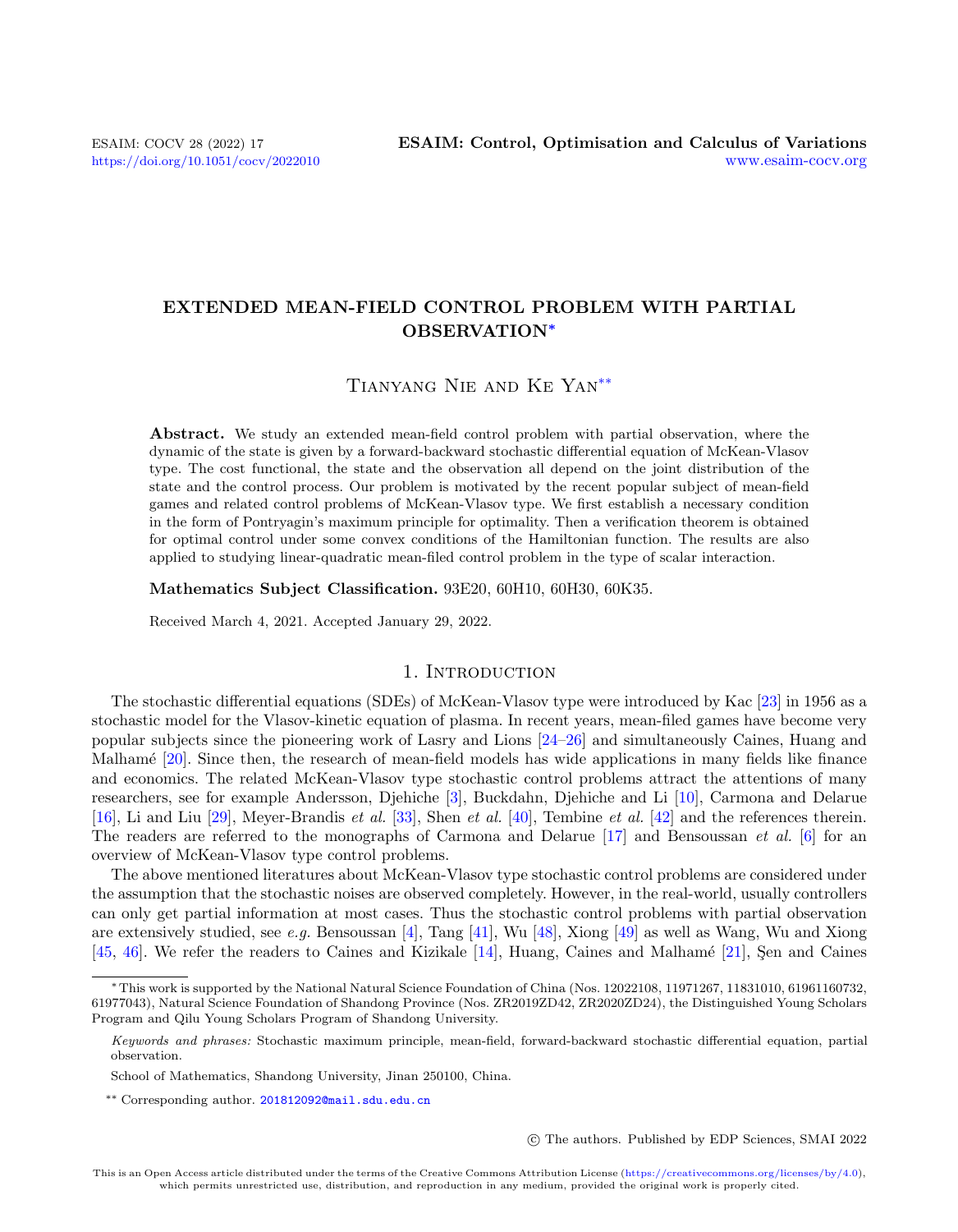[\[38,](#page-42-8) [39\]](#page-42-9) for the investigation of mean-filed games with partial observations. Concerning the mean-field control problems with partial observation, the readers are referred to Hafayed, Abbas and Abba [\[19\]](#page-41-13), Li and Fu [\[28\]](#page-41-14), Ma and Liu [\[31\]](#page-42-10), Wang et al., [\[43\]](#page-42-11), Wang et al. [\[47\]](#page-42-12) and the reference therein. These papers are all focus on the mean-filed interaction of scalar type. Recently, Buckdahn et al. [\[12\]](#page-41-15) studied mean-filed non-Markovian stochastic optimal control problems with partial observation, where the coefficients depend on the conditional law of the state. Moreover, in their continued work [\[9\]](#page-41-16), Buckdahn, Chen and Li introduced the partial derivative with respect to the measure and considered a general mean-filed stochastic optimal control problems with partial observation, where they do not need any regularity of the coefficients neither in the control variable nor with respect to the law of control process.

To the best of our knowledge, the control problems for partially observed forward-backward stochastic differential equations (FBSDEs) of mean-field type is quite a new topic, and only some special cases have been solved. For example, Li and Liu [\[29\]](#page-41-7) considered an optimal control problem for fully coupled FBSDEs of mean-filed type but without partial observation; Meherrem and Hafayed [\[32\]](#page-42-13) studied stochastic optimal control problem for general McKean-Vlasov-type FBSDEs driven by Teugels martingales, associated with some L´evy process having moments of all orders, and an independent Brownian motion. Ma and Liu [\[31\]](#page-42-10) introduced a linear quadratic optimal control problems for partially observed FBSDEs of mean-filed type; Wang et al. [\[43\]](#page-42-11) investigated an optimal control problem derived by mean-field FBSDE with noisy observation, where the drift coefficients of the state equation and the observation equation are linear with respect to the state and its expectation. Partially observed optimal control problems for FBSDEs with scalar type mean-filed interaction were studied by Liu and Fu [\[28\]](#page-41-14).

We mention that, except the paper by Buckdahn *et al.* [\[9\]](#page-41-16), the mean-filed interaction are given only through the distribution of state of the problem. However, in many practical applications, it is necessary to study the extended case where the interactions are given through the joint distributions of state and control. For example, motivated by the problems involving the minimization of variance, Yong [\[50\]](#page-42-14) studied linear quadratic optimal control problems for mean-field SDEs, in which both the state and the cost functional allow to depend on the expected value of the control, then the feedback optimal control is obtained through two Riccati equations. Motivated by certain application to economics such as production of an exhaustible resource, Graber [\[18\]](#page-41-17) extended the work of Yong [\[50\]](#page-42-14) to study linear quadratic control problems for mean-field SDEs with common noise involving the expected value of the control. Along this direction, Li et al. [\[30\]](#page-42-15) investigated linear quadratic control problems for mean-field backward stochastic differential equations (BSDEs). Let us mention that the works of Graber [\[18\]](#page-41-17), Li *et al.* [\[30\]](#page-42-15), Yong [\[50\]](#page-42-14) are all focused on linear quadratic problem including expected value of the control but not the distribution of the control. For the case that with nonlinear dynamic and joint distribution of state and control, it is recently studied by Acciaio, Backhoff-Veraguas and Carmona [\[1\]](#page-41-18) and Pham and Wei [\[37\]](#page-42-16). In fact, Pham and Wei [\[37\]](#page-42-16) studied the close-loop feedback control for such mean-field SDEs through dynamic programming principle and related Bellman equations, and they also give applications to mean variance portfolio selection and a systemic risk model. Without the restriction on close-loop feedback control, Acciaio et al. [\[1\]](#page-41-18) established the stochastic maximum principle for the extended control problems of mean-field SDEs via a probabilistic approach, and they also study the weak formulation and the applications to optimal liquidation with market impact.

In view of the wide applications in finance and economics of above extended mean-field control system, the purpose of this paper is to study the maximum principle of the extended mean-field control problem with partial observation, where the state and the observation both depend on the joint distribution of the state and the control process. More precisely, the state dynamic is given by the following mean-field type forward-backward system

<span id="page-1-0"></span>
$$
\begin{cases}\n\mathrm{d}x_t = f(t, x_t, v_t, \mathcal{L}(x_t, v_t)) \mathrm{d}t + \sigma(t, x_t, v_t, \mathcal{L}(x_t, v_t)) \mathrm{d}W_t + \bar{\sigma}(t, x_t, v_t, \mathcal{L}(x_t, v_t)) \mathrm{d}\bar{W}_t^v, \\
-dy_t = g(t, x_t, y_t, z_t, \bar{z}_t, v_t, \mathcal{L}(x_t, y_t, z_t, \bar{z}_t, v_t)) \mathrm{d}t - z_t \mathrm{d}W_t - \bar{z}_t \mathrm{d}Y_t, \\
x(0) = x_0, \quad y(T) = \Phi(x_T, \mathcal{L}(x_T)),\n\end{cases} \tag{1.1}
$$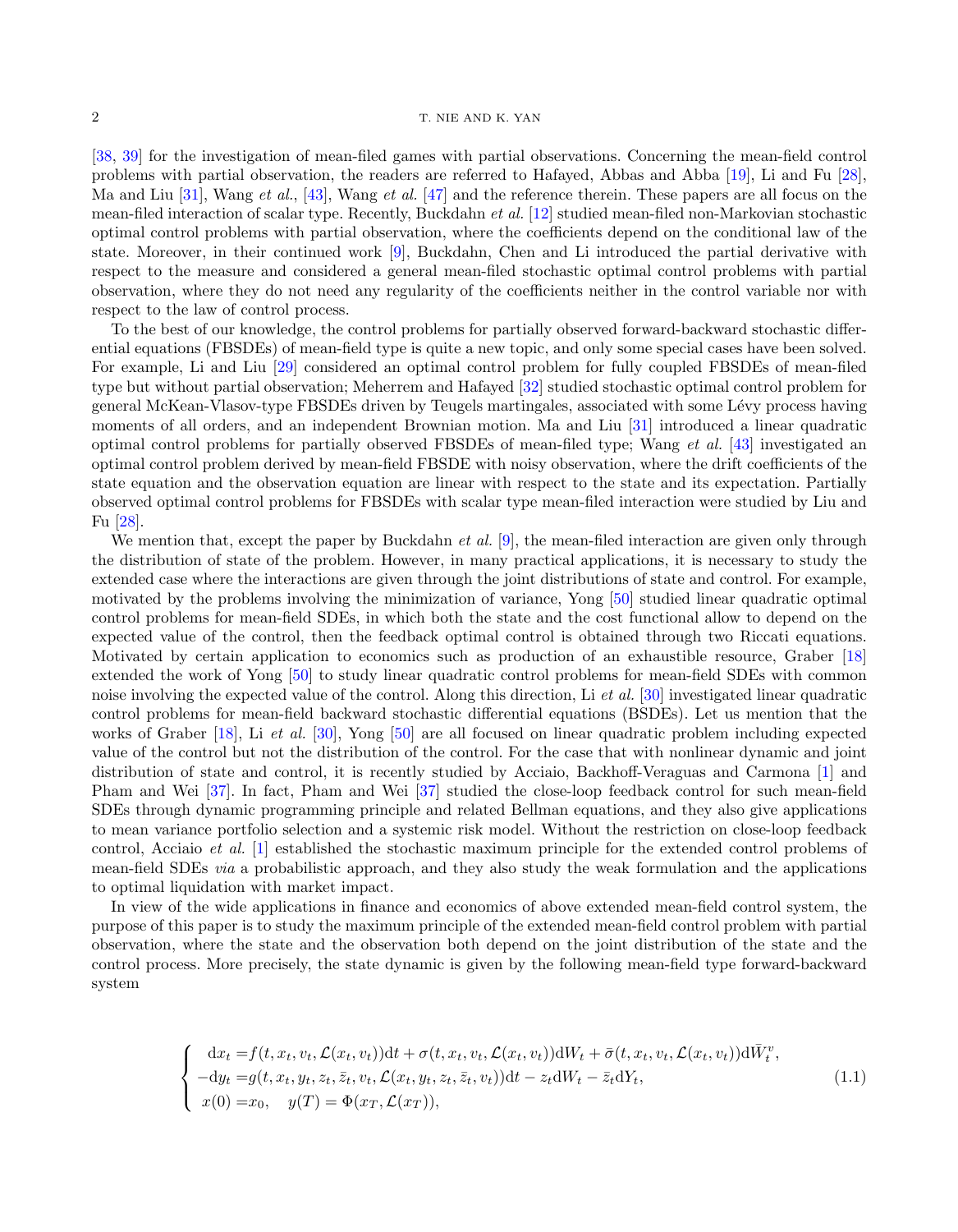and  $Y(\cdot)$  is the observation process given by

<span id="page-2-0"></span>
$$
\begin{cases} dY_t = h(t, x_t, v_t, \mathcal{L}(x_t, v_t))dt + d\bar{W}_t^v, \\ Y_0 = 0, \end{cases}
$$
\n(1.2)

where  $v(\cdot)$  is a control process adapted to the filtration generated by the observation process  $Y(\cdot)$ . Throughout the paper, for any given process  $\{v_t\}_{t\in[0,T]}$ , we denote it briefly as  $v(\cdot)$ . In light of the nonlinear filtering theory (see [\[4,](#page-41-10) [12\]](#page-41-15)), we assume that there exists a reference probability space  $(\Omega, \mathcal{F}, \mathbb{F}, \mathbb{P})$  on which  $(W(\cdot), Y(\cdot))$  is a multi-dimensional standard Brownian motion. The symbol  $\mathcal L$  stands for the law of the given random element under  $\mathbb{P}$ . By inserting  $(1.2)$  into  $(1.1)$ , we get

<span id="page-2-1"></span>
$$
\begin{cases}\n\mathrm{d}x_{t} = [f(t, x_{t}, v_{t}, \mathcal{L}(x_{t}, v_{t})) - \bar{\sigma}(t, x_{t}, v_{t}, \mathcal{L}(x_{t}, v_{t}))h(t, x_{t}, v_{t}, \mathcal{L}(x_{t}, v_{t}))] \,\mathrm{d}t \\
+ \sigma(t, x_{t}, v_{t}, \mathcal{L}(x_{t}, v_{t})) \mathrm{d}W_{t} + \bar{\sigma}(t, x_{t}, v_{t}, \mathcal{L}(x_{t}, v_{t})) \mathrm{d}Y_{t}, \\
-\mathrm{d}y_{t} = g(t, x_{t}, y_{t}, z_{t}, \bar{z}_{t}, v_{t}, \mathcal{L}(x_{t}, y_{t}, z_{t}, \bar{z}_{t}, v_{t})) \mathrm{d}t - z_{t} \mathrm{d}W_{t} - \bar{z}_{t} \mathrm{d}Y_{t}, \\
x(0) = x_{0}, \quad y(T) = \Phi(x_{T}, \mathcal{L}(x_{T})).\n\end{cases} \tag{1.3}
$$

Under suitable assumptions, equation [\(1.3\)](#page-2-1) has a unique strong solution  $(x(\cdot), y(\cdot), z(\cdot), \bar{z}(\cdot))$  for each  $v(\cdot) \in \mathcal{U}_{ad}$ (see Rem. [2.2\)](#page-8-0), where  $\mathcal{U}_{ad}$  denotes the set of admissible partially observed controls defined clearly in Section 2. If we introduce

<span id="page-2-3"></span>
$$
\rho_t = \exp\left\{ \int_0^t h(s, x_s, v_s, \mathcal{L}(x_s, v_s)) \, dY_s - \frac{1}{2} \int_0^t |h(s, x_s, v_s, \mathcal{L}(x_s, v_s))|^2 \, ds \right\} \tag{1.4}
$$

and define a probability measure  $\mathbb{P}^v$  s.t.  $d\mathbb{P}^v = \rho_T d\mathbb{P}$ , then under suitable assumptions on h (e.g. h is bounded), according to Girsanov's theorem,  $(\Omega, \mathcal{F}, \mathbb{F}, \mathbb{P}^v, x(\cdot), y(\cdot), z(\cdot), \bar{z}(\cdot), Y(\cdot), W(\cdot), \bar{W}^v(\cdot))$  is a weak solution of system  $(1.1)$ – $(1.2)$ . Then our associated cost functional can be given by (see e.g. [\[41,](#page-42-3) [46\]](#page-42-7) for the case without mean-field term)

<span id="page-2-2"></span>
$$
J(v(\cdot)) = \mathbb{E}^v \left[ \int_0^T l(t, \rho_t, x_t, y_t, z_t, \bar{z}_t, v_t, \mathcal{L}(x_t, y_t, z_t, \bar{z}_t, v_t)) dt + \chi(\rho_T, x_T, \mathcal{L}(x_T)) + \gamma(y_0) \right],
$$
(1.5)

where  $\mathbb{E}^v$  stands for the expectation w.r.t. the probability space  $(\Omega, \mathcal{F}, \mathbb{F}, \mathbb{P}^v)$ . Our partially observed optimal control problem is to seek  $u(\cdot) \in \mathcal{U}_{ad}$  s.t.  $J(u(\cdot)) = \inf_{v(\cdot) \in \mathcal{U}_{ad}} J(v(\cdot))$ . The aim is to establish Pontryagin's maximum principle and verification theorem which will give respectively the necessary condition and sufficient condition for the optimality.

Let us summarize the difficulties of above problem and our contributions. In this paper, we study an extended mean-field control problem with partial observation, where the dynamic of the state is given by an FBSDE of extended McKean-Vlasov type and the state is partially observed via a process whose dynamic is also in extended McKean-Vlasov type. Thus, the model of our paper is novel, it contains the partial observation structure and the joint distribution of the state and the control, which leads to several difficulties. The main difficulties and innovations of this paper are as follows:

(I) The first difficulty we meet to get the maximum principle for our problem is the partial observation structure. In our paper, inspired by Wang, Wu and Xiong [\[45,](#page-42-6) [46\]](#page-42-7), we consider that the state and observation are defined on a reference probability space  $(\Omega, \mathcal{F}, \mathbb{F}, \mathbb{P})$  (see [\(1.1\)](#page-1-0) and [\(1.2\)](#page-2-0)), but the cost functional is defined on probability space  $(\Omega, \mathcal{F}, \mathbb{F}, \mathbb{P}^v)$  (see [\(1.5\)](#page-2-2)). In this kind of model, because of the interdependence of control process and observation processes, we can not use the classical method to construct adjoint process and variational equations.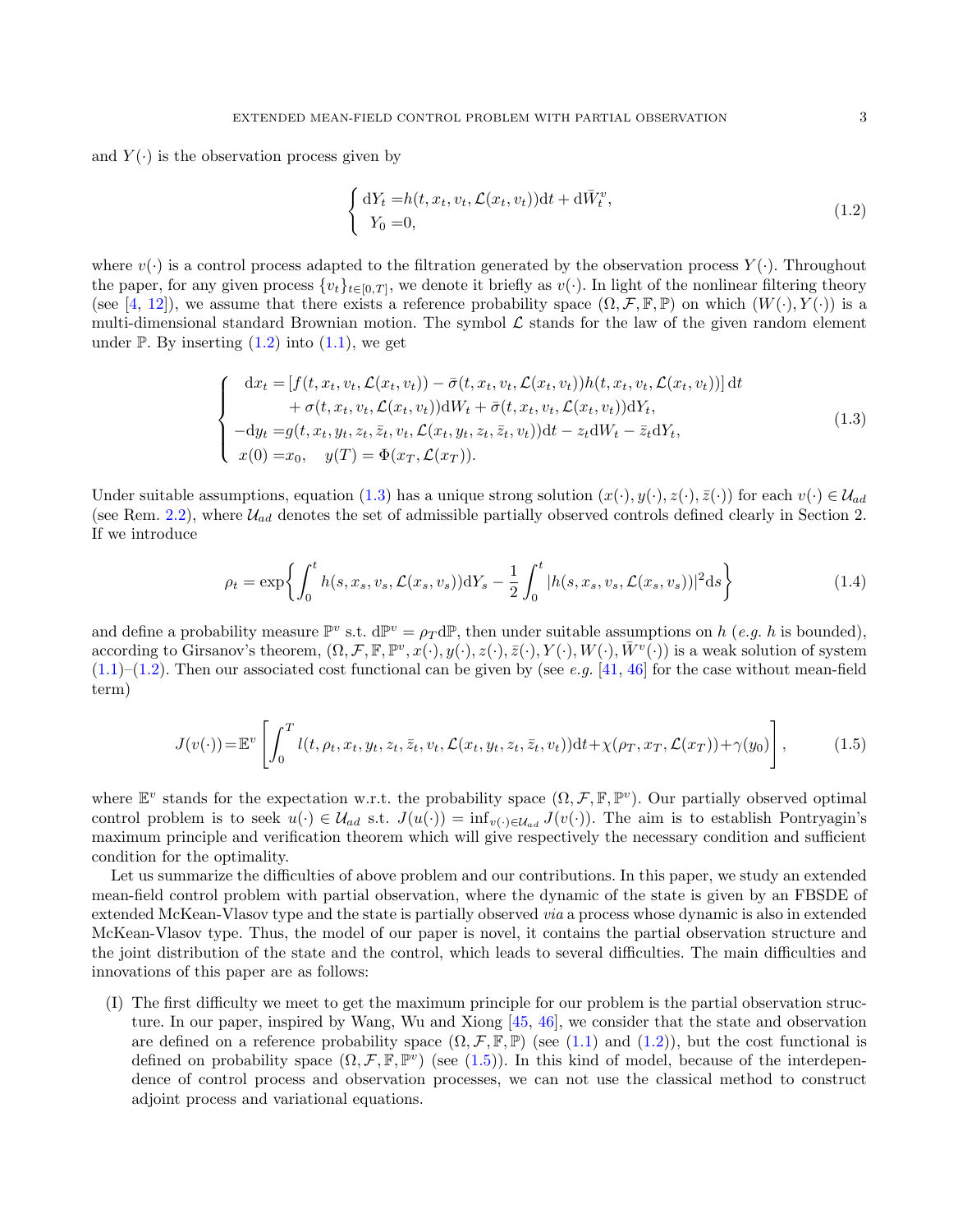#### 4 T. NIE AND K. YAN

To solve this problem, we adopt the methods of Tang [\[41\]](#page-42-3). On the one hand, we transform the original partial observation problem to classical problem on the reference probability space by Girsanov's transformation and the dimensional extension, then we construct new adjoint processes and variational equations for the state and the observation. On the other hand, due to the application of Girsanov's transformation, the coefficients l and  $\chi$  in cost functional [\(1.5\)](#page-2-2) will be multiplied by  $\rho$  (see [\(2.8\)](#page-9-0)), which leads to the necessity of high order estimates and high order convergence results of variational equations when we derive the variational inequality, see Lemma [3.2,](#page-12-0) Lemma [3.4](#page-12-1) and the proof of Lemma [3.6.](#page-13-0)

(II) The second difficulty is the joint distribution dependence of state dynamic which is a mean-field FBSDE. On the one hand, when we take the variation of control  $u(\cdot)$ , the joint distribution of  $u(\cdot)$ and  $(x(\cdot), y(\cdot), z(\cdot), \overline{z}(\cdot))$  will change accordingly, which leads to the failure of classical variational method to be applied. To solve this problem, we need use the L-derivative w.r.t. probability measure, especially the partial L-derivatives because of the dependence of joint distribution. In this case, we can obtain new adjoint equations and variation equations, which are both mean-field FBSDEs (see [\(3.11\)](#page-15-0) and [\(3.13\)](#page-16-0)), and we give the existence and uniqueness of solutions for variation equations and adjoint equations, see Theorem [3.1](#page-10-0) and Remark [3.8.](#page-15-1)

On the other hand, as we mentioned in (I), we need high order estimates of variation equations which can compose a mean-field FBSDE, see [\(3.1\)](#page-10-1). Fortunately, it is possible to obtain the high order estimates of [\(3.1\)](#page-10-1) since this mean-filed FBSDE is not fully coupled. However, due to the existence of mean-field term, it requires subtle calculations and skills, especially for the higher order estimates of the mean-filed backward equation, see the explanation in the first paragraph of the proof of Lemma [3.4,](#page-12-1) Appendix A.3. Indeed, we first establish the  $L^2$  estimates of the variational equations and then use it to obtain the desired  $L^p$ estimates. Finally, with the help of high order estimates, we can obtain the related variational inequality which allows us to establish the Pontryagin's maximum principle under the reference probability space.

(III) The third difficulty is how to obtain the verification theorem. We emphasize that due to the partial observation structure, when transferring the original control problem to associate equivalent problem, the coefficients l and  $\chi$  in the original cost functional [\(1.5\)](#page-2-2) will be multiplied by  $\rho$ . So it causes that the convexity assumptions of Hamiltonian function can not be satisfied if l and  $\chi$  in the original cost functional [\(1.5\)](#page-2-2) do not depend on  $\rho$ , see Remark [4.2](#page-21-0) and Remark [5.1.](#page-25-0) However, one can observe that if l and  $\chi$  are allowed to depend on  $\rho$ , then the convexity assumptions (see [\(H.3\)](#page-19-0) and [\(H.4\)](#page-19-1)) may hold. That is the reason why our l and  $\chi$  depend on  $\rho$  in [\(1.5\)](#page-2-2).

Moreover, due to the existence of the joint distribution, we should introduce a new convexity assumption of the Hamiltonian function, see  $(H.4)$ , then we can establish the verification theorem of extended meanfield control problem under such new convexity assumption. Furthermore, to illustrate the verification theorem, we also give a linear quadratic example which provides an optimal control.

The organization of this paper is as follows. In Section [2,](#page-3-0) we formulate the extended mean-field problem with partial observation. We also review some preliminaries about L-derivative. In Section [3,](#page-9-1) we establish a new type Pontryagin's stochastic maximum principle. Section [4](#page-19-2) provides a verification theorem under new convexity assumption. Section [5](#page-21-1) considers two kinds of examples, scalar interaction model and linear-quadratic model. In the appendix, we give the detailed proofs of some lemmas of Section [3.](#page-9-1)

## 2. Formulation of the problem

<span id="page-3-0"></span>Let  $(\Omega, \mathcal{F}, \mathbb{F}, \mathbb{P})$  be a filtered probability space satisfying the usual conditions, here we denote  $\mathbb{F} = {\mathcal{F}_t}_{0 \le t \le T}$ . Suppose that  $(W(\cdot), Y(\cdot))$  is a standard  $\mathbb{R}^m \times \mathbb{R}^d$  valued Brownian motion defined on above reference probability space, where  $Y(\cdot)$  is the observation process. Let  $\mathbb{F}^W := {\{\mathcal{F}_t^W\}}_{0 \le t \le T}$  and  $\mathbb{F}^Y := {\{\mathcal{F}_t^Y\}}_{0 \le t \le T}$  be the natural filtration generated by  $W(\cdot)$  and  $Y(\cdot)$  respectively, and augmented by all P-null sets, and let  $\mathbb{F} := {\{\mathcal{F}_{t}^{W,Y}\}_{0 \le t \le T}}$ be the natural filtration generated by  $(W(\cdot), Y(\cdot))$  and augmented by all P-null sets.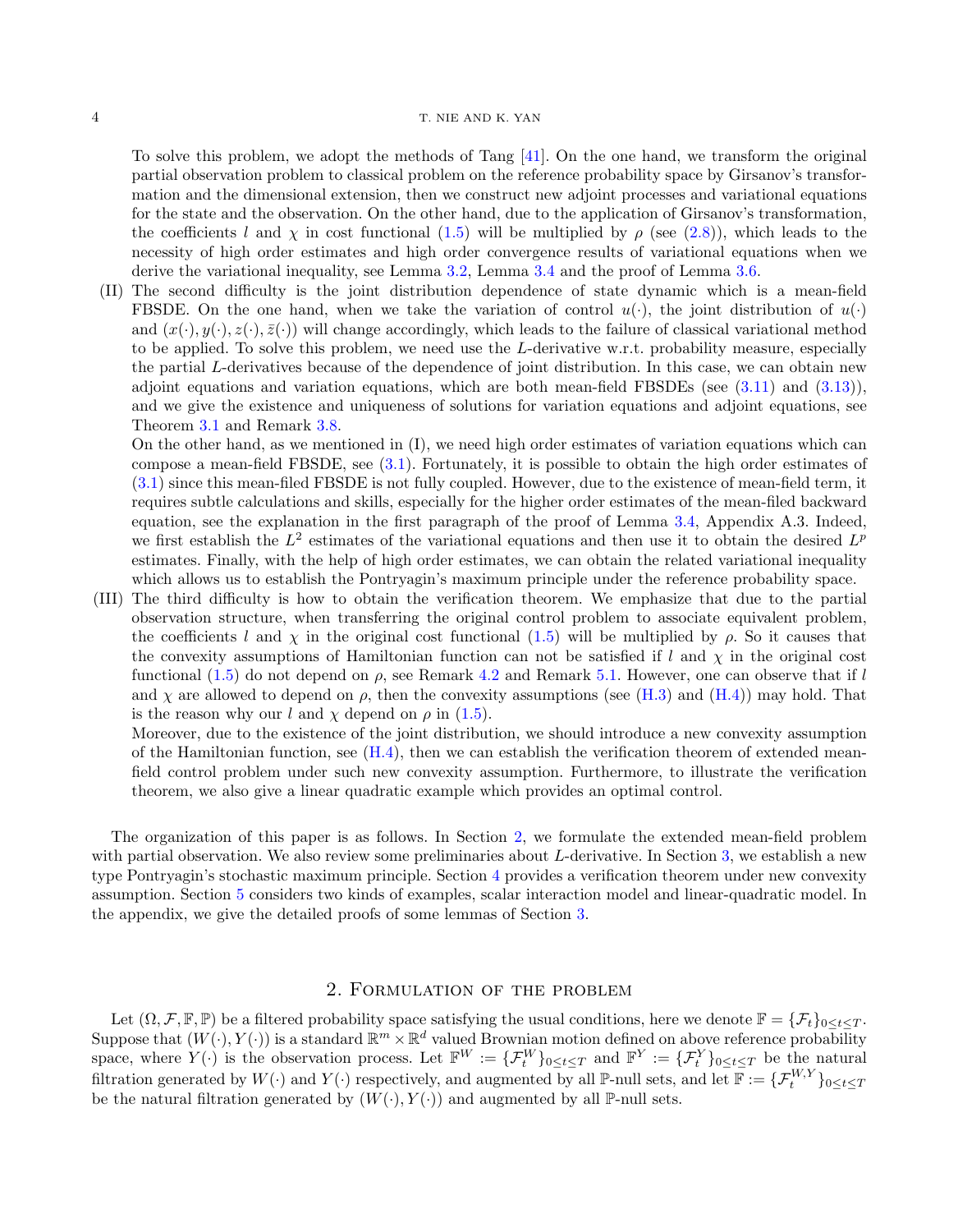For a given filtration  $\mathbb{G} = {\mathcal{G}_t}_{0 \le t \le T}$ , we denote by  $\mathbb{H}^{2,n}_{\mathbb{G}}$  the space of all  $\mathbb{R}^n$ -valued, G-progressively measurable processes  $\eta(\cdot)$  on  $[0,T]$  such that  $\mathbb{E} \int_0^T |\eta_t|^2 dt < +\infty$ . We shall also denote by  $\mathbb{S}_{\mathbb{G}}^{2,n}$  the set of all continuous processes  $\eta(\cdot) \in \mathbb{H}^{2,n}_{\mathbb{G}}$  such that  $\mathbb{E}\left[\sup_{t \in [0,T]} |\eta_t|^2\right] < +\infty$ .

Let  $(E, d)$  be a Polish space. The  $\sigma$ -field  $\mathcal E$  equipping E is assumed to be the Borel  $\sigma$ -field  $\mathcal B(E)$ . We use the notation  $\mathcal{P}_2(E)$  for the space of probability measures with finite second moments over E. Then we can define the 2-Wasserstein distance  $W_2(\mu, \mu')$  on  $\mathcal{P}_2(E)$  by

$$
W_2(\mu, \mu') := \inf \left\{ \left( \int_{E \times E} d(x, y)^2 \pi(dx, dy) \right)^{\frac{1}{2}}; \quad \pi \in \mathcal{P}_2(E \times E) \text{ with marginals } \mu \text{ and } \mu' \right\}.
$$

Then  $(\mathcal{P}_2(E), W_2)$  is a Polish space. Moreover, one can systematically equip  $\mathcal{P}_2(E)$  with its Borel  $\sigma$ -field and characterize real valued Borel measurable functions on  $\mathcal{P}_2(E)$ , for more details, see [[\[17\]](#page-41-8), Chap. 5]. Noting that if  $\xi, \xi'$  are E-valued random variables of order 2 (An E-valued random variable  $\xi$  is order of 2 means that  $\mathbb{E}[d(\xi_0,\xi)^2]<\infty$  for one, and hence for all  $\xi_0\in E$ ), we have

$$
W_2(\mathcal{L}(\xi), \mathcal{L}(\xi')) \leq [\mathbb{E}|\xi - \xi'|^2]^{1/2},
$$

where we recall that  $\mathcal{L}(\xi)$  stands for the law of  $\xi$  under P. Moreover, if E is Euclidean space, then by applying Corollary 5.4 of  $[17]$  and Hölder's inequality, one also have

$$
|\mathbb{E}\xi-\mathbb{E}\xi'|\leq W_1(\mathcal{L}(\xi),\mathcal{L}(\xi'))\leq W_2(\mathcal{L}(\xi),\mathcal{L}(\xi'))\leq [\mathbb{E}|\xi-\xi'|^2]^{1/2}.
$$

We consider the following extended mean-filed type FBSDE:

<span id="page-4-0"></span>
$$
\begin{cases}\n\mathrm{d}x_t = f(t, x_t, v_t, \mathcal{L}(x_t, v_t)) \mathrm{d}t + \sigma(t, x_t, v_t, \mathcal{L}(x_t, v_t)) \mathrm{d}W_t + \bar{\sigma}(t, x_t, v_t, \mathcal{L}(x_t, v_t)) \mathrm{d}\bar{W}_t^v, \\
-dy_t = g(t, x_t, y_t, z_t, \bar{z}_t, v_t, \mathcal{L}(x_t, y_t, z_t, \bar{z}_t, v_t)) \mathrm{d}t - z_t \mathrm{d}W_t - \bar{z}_t \mathrm{d}Y_t, \\
x(0) = x_0, \quad y(T) = \Phi(x_T, \mathcal{L}(x_T)),\n\end{cases} \tag{2.1}
$$

where the coefficients  $f: [0, T] \times \mathbb{R}^n \times \mathbb{R}^k \times \mathcal{P}_2(\mathbb{R}^n \times \mathbb{R}^k) \to \mathbb{R}^n$ ,  $\sigma: [0, T] \times \mathbb{R}^n \times \mathbb{R}^k \times \mathcal{P}_2(\mathbb{R}^n \times \mathbb{R}^k) \to \mathbb{R}^{n \times m}$ ,  $\bar{\sigma}:[0,T]\times\mathbb{R}^n\times\mathbb{R}^k\times\mathcal{P}_2(\mathbb{R}^n\times\mathbb{R}^k)\to\mathbb{R}^{n\times d}, \text{ and } g:[0,T]\times\mathbb{R}^n\times\mathbb{R}^l\times\mathbb{R}^{l\times m}\times\mathbb{R}^{l\times d}\times\mathbb{R}^k\times\mathcal{P}_2(\mathbb{R}^n\times\mathbb{R}^l\times\mathbb{R}^{l\times d})$  $\mathbb{R}^{l \times m} \times \mathbb{R}^{l \times d} \times \mathbb{R}^{k}$   $\rightarrow \mathbb{R}^{l}$  are measurable functions. Here  $v(\cdot)$  is a control process belonging to  $\mathcal{U}_{ad}$  which is the set of  $\mathbb{F}^{Y}$ -progressively measurable processes  $v(\cdot)$  taking values in a closed-convex set  $U \in \mathbb{R}^{k}$  such that  $\sup_{t\in[0,T]}\mathbb{E}\left[|v_t|^4\right]<+\infty.$ 

In our problem, the state process  $(x(\cdot), y(\cdot), z(\cdot), \overline{z}(\cdot))$  can not be directly observed. Instead, we can observe a related process  $Y(\cdot)$  which is governed by the following SDE

<span id="page-4-1"></span>
$$
\begin{cases} dY_t = h(t, x_t, v_t, \mathcal{L}(x_t, v_t))dt + d\bar{W}_t^v, \\ Y_0 = 0, \end{cases}
$$
\n(2.2)

where  $h: [0,T] \times \mathbb{R}^n \times \mathbb{R}^k \times \mathcal{P}_2(\mathbb{R}^n \times \mathbb{R}^k) \to \mathbb{R}^d$  is a measurable function. For each  $v(\cdot) \in \mathcal{U}_{ad}$ , as explained in the introduction, if we define the stochastic process  $\rho(\cdot)$  as the solution of the following SDE

<span id="page-4-2"></span>
$$
\begin{cases} d\rho_t = \rho_t h(t, x_t, v_t, \mathcal{L}(x_t, v_t)) dY_t, \\ \rho_0 = 1, \end{cases}
$$
\n(2.3)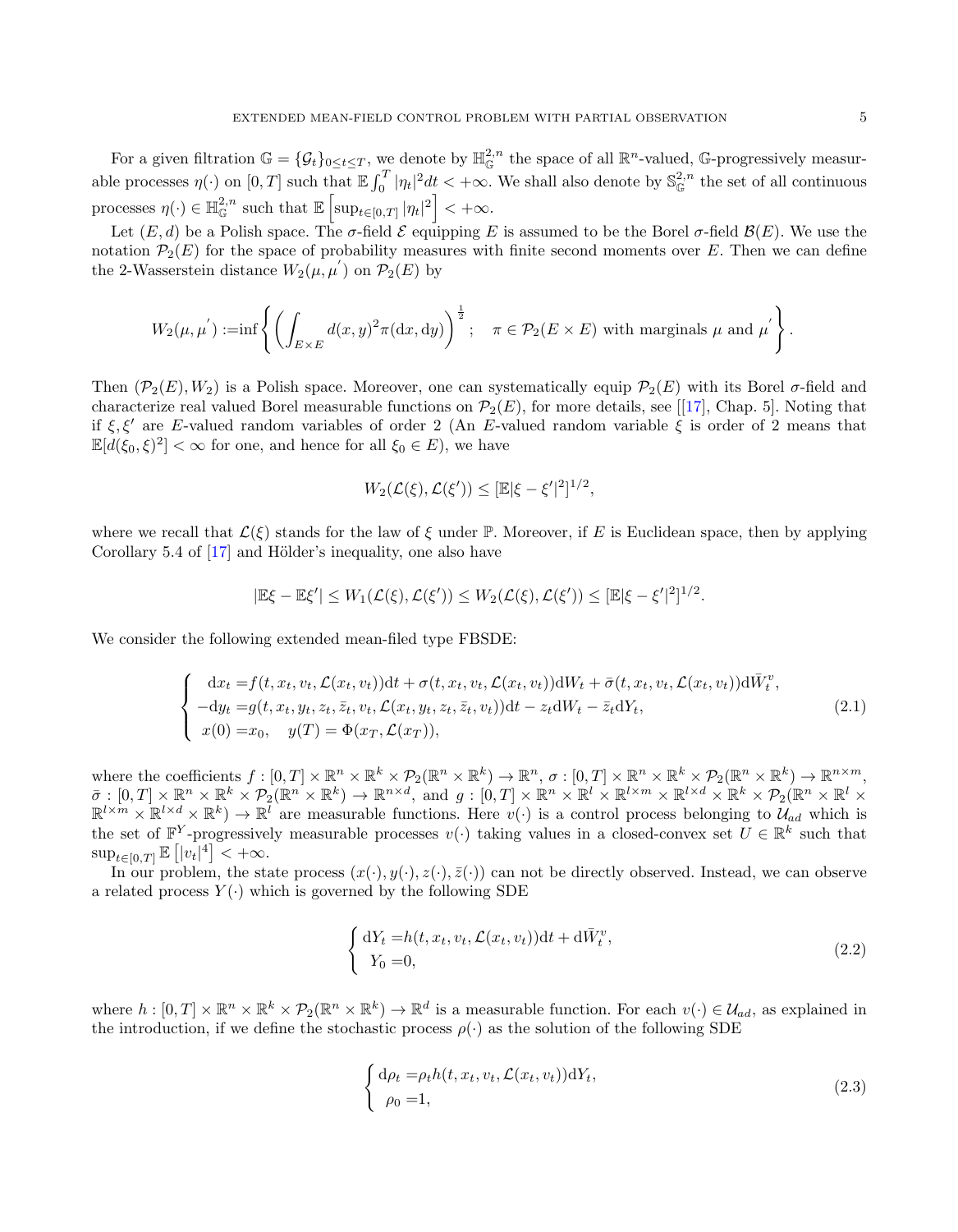#### 6 T. NIE AND K. YAN

the system  $(2.1)$ - $(2.2)$  has a weak solution  $(\Omega, \mathcal{F}, \mathbb{F}, \mathbb{P}^v, x(\cdot), y(\cdot), z(\cdot), \bar{z}(\cdot), Y(\cdot), W(\cdot), \bar{W}^v(\cdot)),$  where  $d\mathbb{P}^v = \rho_T d\mathbb{P},$ see Remark [2.2](#page-8-0) for more details. Then the cost functional is given by

<span id="page-5-0"></span>
$$
J(v(\cdot)) = \mathbb{E}^v \left[ \int_0^T l(t, \rho_t, x_t, y_t, z_t, \bar{z}_t, v_t, \mathcal{L}(x_t, y_t, z_t, \bar{z}_t, v_t)) dt + \chi(\rho_T, x_T, \mathcal{L}(x_T)) + \gamma(y_0) \right],
$$
 (2.4)

where  $\mathbb{E}^v$  is the expectation w.r.t. the probability measure  $\mathbb{P}^v$ . Note that, in above framework,  $y_0$  is deterministic, so it is not necessary to have  $\mathcal{L}(y_0)$  in  $\gamma$ .

Now, let us formulate our extended mean-field partially observed control problem.

**Problem (EMFPOC).** Find  $u(\cdot) \in \mathcal{U}_{ad}$  such that  $J(u(\cdot)) = \inf_{v(\cdot) \in \mathcal{U}_{ad}} J(v(\cdot))$  subject to [\(2.1\)](#page-4-0)–[\(2.4\)](#page-5-0). Then  $u(\cdot)$  is called an optimal partially observed control of **Problem (EMFPOC)**.

## 2.1. Partial L-differentiability of functions of measures

Due to the appearance of the joint distribution of the control and state process in our extended mean-field partially observed control problem, we use the concept of L-derivative w.r.t. probability measure introduced by Lions, see e.g.  $[15-17]$  $[15-17]$ . For the convenience of the reader, in this subsection, we briefly recall the definition of L-derivative and the concept of joint differentiability for functions depending upon a point in  $\mathbb{R}^q$  and a probability measure in  $\mathcal{P}_2(\mathbb{R}^p)$ . We refer the readers to [\[17\]](#page-41-8) for more details.

Let  $(\Omega, \mathcal{F}, \mathbb{P})$  be a probability space which is rich enough in the sense that for every  $\mu \in \mathcal{P}_2(\mathbb{R}^p)$ , there is a random variable  $X \in L^2(\Omega; \mathbb{R}^p)$  with law  $\mu$  (*i.e.*  $\mathbb{P}_X = \mu$ ). Let us consider a function  $f : \mathbb{R}^q \times \mathcal{P}_2(\mathbb{R}^p) \ni (x, \mu) \to$  $f(x,\mu) \in \mathbb{R}$ . We call f is jointly L-differentiable at  $(x,\mu)$  if there exists  $X \in L^2(\Omega;\mathbb{R}^p)$  with  $\mathbb{P}_X = \mu$  such that the lifting  $\widetilde{f}: \mathbb{R}^q \times L^2(\Omega; \mathbb{R}^p) \ni (x, X) \to f(x, \mathbb{P}_X) \in \mathbb{R}$  is jointly Fréchet differentiable at  $(x, X)$  and we denote  $[Df](x, X)$  as the Fréchet derivative of f. Thanks to self-duality of  $L^2$  spaces,  $[Df](x, X)$  can be viewed as an element  $D\tilde{f}(x, X)$  of  $\mathbb{R}^q \times L^2(\Omega; \mathbb{R}^p)$  in the sense that

$$
[D\widetilde{f}](x,X)(Y) = \mathbb{E}[D\widetilde{f}(x,X) \cdot Y] \quad \text{for all} \quad Y \in \mathbb{R}^q \times L^2(\Omega; \mathbb{R}^p).
$$

Then we can introduce the partial derivatives in x and  $\mu$  of f, respectively as  $\mathbb{R}^q \times \mathcal{P}_2(\mathbb{R}^p) \ni (x, \mu) \to \partial_x f(x, \mu) \in$  $\mathbb{R}^q$  and  $\mathbb{R}^q \times \mathcal{P}_2(\mathbb{R}^p) \ni (x,\mu) \to \partial_\mu f(x,\mu)(\cdot) \in L^2(\mathbb{R}^p, \mu; \mathbb{R}^p)$ . The partial Fréchet derivative of  $\tilde{f}$  in the direction X is given by  $\mathbb{R}^q \times L^2(\Omega; \mathbb{R}^p) \ni (x, X) \to D_X \widetilde{f}(x, X) = \partial_\mu f(x, \mathbb{P}_X)(X) \in L^2(\Omega; \mathbb{R}^p)$ . Thus the random variable  $D\tilde{f}(x, X)$  can be represented as

$$
D\widetilde{f}(x,X)=(\partial_x f(x,\mathbb{P}_X)(X),\partial_\mu f(x,\mathbb{P}_X)(X)).
$$

We call the functions  $\partial_x f(\cdot, \mathbb{P}_X)(\cdot)$  and  $\partial_\mu f(\cdot, \mathbb{P}_X)(\cdot)$  which is defined on  $\mathbb{R}^q \times \mathbb{R}^p$  and valued, respectively, on  $\mathbb{R}^q$ ,  $\mathbb{R}^p$ , the partial L-derivatives of f at  $(x, \mathbb{P}_X)$ . We often use the fact that joint continuous differentiability in the two arguments is equivalent to the partial differentiability in each of the two arguments together with the joint continuity of the partial derivatives (see e.g. assumption  $(H1)$  in next subsection). Here, the joint continuity of  $\partial_x f$  means the joint continuity w.r.t the Euclidean distance on  $\mathbb{R}^q$  and the 2-Wasserstein distance on  $\mathcal{P}_2(\mathbb{R}^p)$ . The joint continuity of  $\partial_{\mu} f$  is understood as the joint continuity of mapping  $(x, X) \to \partial_{\mu} f(x, \mathbb{P}_X)(X)$  from  $\mathbb{R}^q \times L^2(\Omega; \mathbb{R}^p)$  to  $L^2(\Omega; \mathbb{R}^p)$ .

The above discussions can be applied to the coefficients of **Problem (EMFPOC)** (see [\[1\]](#page-41-18) for similar discussions). For example, let  $\xi$  be a generic element of  $\mathcal{P}_2(\mathbb{R}^n \times \mathbb{R}^k)$  and  $\mu \in \mathcal{P}_2(\mathbb{R}^n)$  and  $\nu \in \mathcal{P}_2(\mathbb{R}^k)$  be the marginals of  $\xi$ . For each fixed  $t \in [0, T]$ , if the function  $f : \mathbb{R}^q \times \mathcal{P}_2(\mathbb{R}^n \times \mathbb{R}^k) \ni (x, \xi) \to f(x, \xi) \in \mathbb{R}$  is jointly differentiable at  $(x, \xi)$ , there exists a pair of random variable  $(X, V) \in L^2(\Omega; \mathbb{R}^n \times \mathbb{R}^k)$  with  $\mathcal{L}(X, V) = \xi$  such that the lifting function  $\tilde{f}$  of f given by

$$
\widetilde{f}: \mathbb{R}^q \times L^2(\Omega; \mathbb{R}^n \times \mathbb{R}^k) \ni (x, X, V) \mapsto \widetilde{f}(x, X, V) = f(x, \mathcal{L}(X, V)).
$$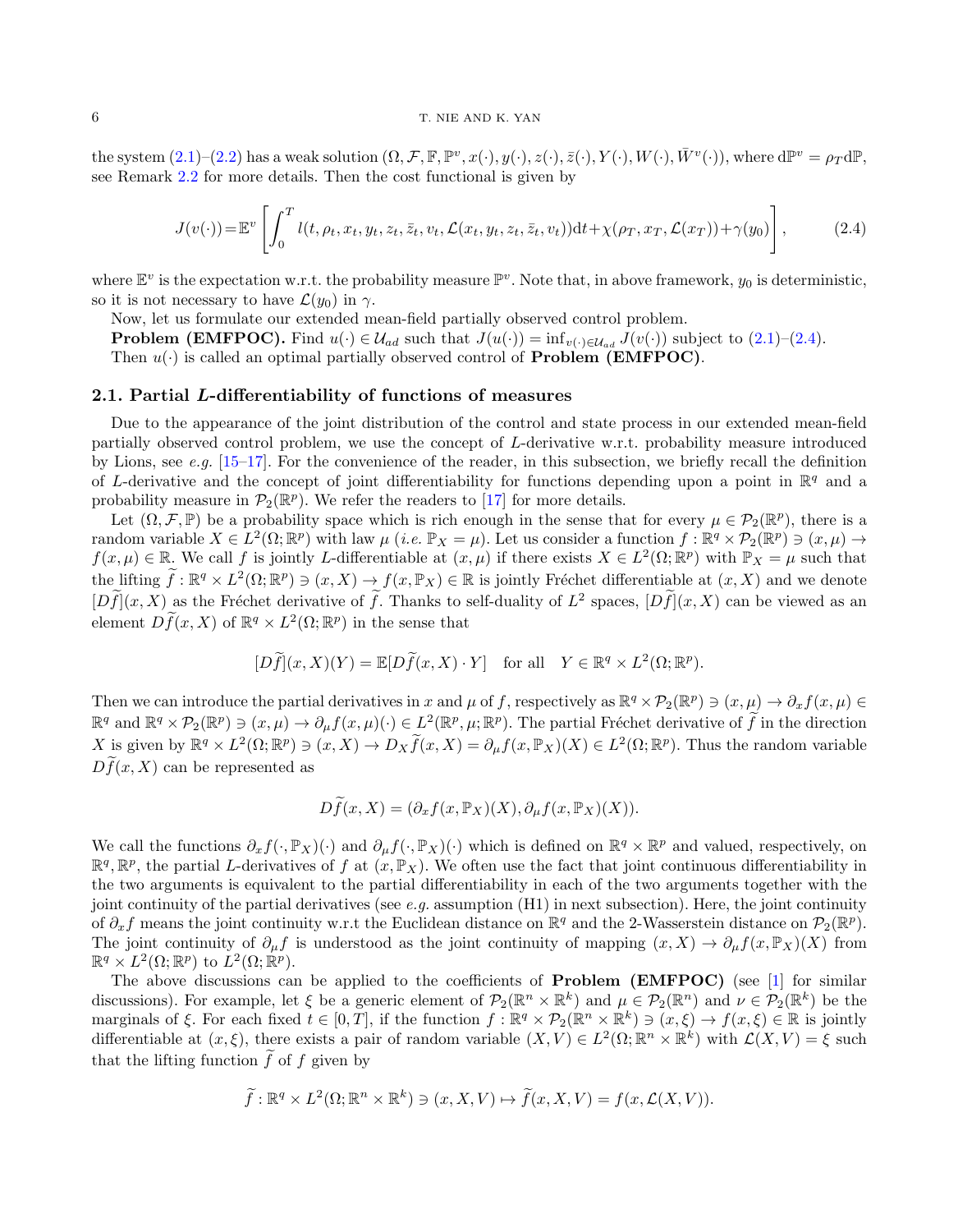is Fréchet differentiable at  $(x, X, V)$ . The Fréchet derivative  $\widetilde{[Df]}(x, X, V)$  of the lifting function  $\widetilde{f}$  at  $(x, X, V)$ can be viewed as an element  $D\tilde{f}(x, X, V)$  of  $\mathbb{R}^q \times L^2(\Omega; \mathbb{R}^n \times \mathbb{R}^k)$  which can be represented as

$$
Df(x, X, V) = (\partial_x f(x, \mathcal{L}(X, V))(X, V), \partial_\mu f(x, \mathcal{L}(X, V))(X, V), \partial_\nu f(x, \mathcal{L}(X, V))(X, V)),
$$

where the functions  $\partial_x f(\cdot,\mathcal{L}(X,V))(\cdot,\cdot), \partial_u f(\cdot,\mathcal{L}(X,V))(\cdot,\cdot), \partial_v f(\cdot,\mathcal{L}(X,V))(\cdot,\cdot)$ , are partial L-derivatives of f at  $(x, \mathcal{L}(X, V))$  which are defined on  $\mathbb{R}^q \times \mathbb{R}^n \times \mathbb{R}^k$  and valued, respectively, on  $\mathbb{R}^q, \mathbb{R}^n, \mathbb{R}^k$ . Similar discussions can be applied to the coefficients  $\sigma$ ,  $\bar{\sigma}$ ,  $g$ ,  $h$ ,  $l$ ,  $m$  and  $\gamma$ .

Finally, we introduce the following notations. Let  $(\tilde{\Omega}, \tilde{\mathcal{F}}, \tilde{\mathbb{P}})$  be a copy of the probability space  $(\Omega, \mathcal{F}, \mathbb{P})$ . For any random variable  $(x, v)$  over  $(\Omega, \mathcal{F}, \mathbb{P})$ , we denote by  $(\tilde{x}, \tilde{v})$  are independent copy of of  $(x, v)$ , but defined over  $(\tilde{\Omega}, \tilde{\mathcal{F}}, \tilde{\mathbb{P}})$ . The expectation  $\tilde{\mathbb{E}}[\cdot] = \int_{\tilde{\Omega}} (\cdot) d\tilde{\mathbb{P}}$  acts only over the variables endowed with a tilde.

### 2.2. Assumptions and reformulation of the problem

We denote  $\eta$  as a generic element of  $\mathcal{P}_2(\mathbb{R}^n \times \mathbb{R}^l \times \mathbb{R}^{l \times m} \times \mathbb{R}^{l \times d} \times \mathbb{R}^k)$ , let  $\mu_1 \in \mathcal{P}_2(\mathbb{R}^n)$ ,  $\mu_2 \in \mathcal{P}_2(\mathbb{R}^l)$ ,  $\mu_3 \in \mathcal{P}_2(\mathbb{R}^{l \times m})$ ,  $\mu_4 \in \mathcal{P}_2(\mathbb{R}^{l \times d})$ ,  $\mu_5 \in \mathcal{P}_2(\mathbb{R}^k)$  be the marginal distribution of  $\eta$ , and  $\xi \in \mathcal{P}_2(\mathbb{R}^n \times \mathbb{R}^k)$  be the joint margin distribution of  $\eta$  on the first and the fifth components (*i.e.* joint distribution of  $\mu_1$  and  $\mu_5$ ). Throughout the paper, we give the following standing assumptions (similar assumptions are given in [\[1,](#page-41-18) [16\]](#page-41-6)).

<span id="page-6-0"></span>(H.1) The functions  $f, \sigma, \bar{\sigma}, h$  are differentiable w.r.t.  $(x, v)$  for each fixed  $\xi \in \mathcal{P}_2(\mathbb{R}^n \times \mathbb{R}^k)$ ,  $\bar{\sigma}$ , h are uniformly bounded. For each  $t \in [0, T]$  the mappings  $(x, v, \xi) \mapsto \partial_x(f, \sigma, \overline{\sigma}, h)(t, x, v, \xi)$  and  $(x, v, \xi) \mapsto$  $\partial_v(f,\sigma,\bar{\sigma},h)(t,x,v,\xi)$  are continuous. The functions  $f,\sigma,\bar{\sigma},h$  are L-differentiable w.r.t.  $\xi$  and the mappings

$$
\mathbb{R}^{n+k} \times L^2(\Omega; \mathbb{R}^{n+k}) \ni (x, v, (X, \beta)) \mapsto \partial_{\mu_1}(f, \sigma, \bar{\sigma}, h)(t, x, v, \mathcal{L}(X, \beta))(X, \beta)
$$
  

$$
\in L^2(\Omega; \mathbb{R}^{n \times n} \times \mathbb{R}^{l \times m \times n} \times \mathbb{R}^{l \times d \times n} \times \mathbb{R}^{d \times n})
$$

and

$$
\mathbb{R}^{n+k} \times L^2(\Omega; \mathbb{R}^{n+k}) \ni (x, v, (X, \beta)) \mapsto \partial_{\mu_5}(f, \sigma, \bar{\sigma}, h)(t, x, v, \mathcal{L}(X, \beta))(X, \beta)
$$
  

$$
\in L^2(\Omega; \mathbb{R}^{n \times k} \times \mathbb{R}^{l \times m \times k} \times \mathbb{R}^{l \times d \times k} \times \mathbb{R}^{d \times k})
$$

are continuous for each  $t \in [0,T]$ . For each fixed  $\eta \in \mathcal{P}_2(\mathbb{R}^n \times \mathbb{R}^l \times \mathbb{R}^{l \times m} \times \mathbb{R}^{l \times d} \times \mathbb{R}^k)$ , the function g is differentiable w.r.t.  $(x, y, z, \overline{z}, v)$ , and for each  $t \in [0, T]$  and  $\psi = x, y, z, \overline{z}, v$ , the mappings  $(x, y, z, \overline{z}, v, \eta) \mapsto \partial_{\psi} g(x, y, z, \overline{z}, v, \eta)$  are continuous. Moreover, the function g is L-differentiable w.r.t.  $\eta$ , such that for  $j = 1, 2, 3, 4, 5$ , and  $q = n + l + l \times m + l \times d + k$ ,  $q_1 = l \times n$ ,  $q_2 = l \times l$ ,  $q_3 = l \times (l \times m)$ ,  $q_4 = l \times (l \times d)$ ,  $q_5 = l \times k$ , the following mappings from  $\mathbb{R}^q \times L^2(\Omega; \mathbb{R}^q)$ , respectively, to  $L^2(\Omega; \mathbb{R}^{q_j})$ ,

$$
(x,y,z,\bar{z},v,(X,Y,Z,\bar{Z},\beta))\mapsto \partial_{\mu_j} g(t,x,y,z,\bar{z},v,\mathcal{L}(X,Y,Z,\bar{Z},\beta)(X,Y,Z,\bar{Z},\beta)
$$

are continuous for each  $t \in [0, T]$ . The function  $\Phi$  is differentiable w.r.t. x, and the mappings  $(x, \mu_1) \mapsto$  $\partial_x \Phi(x, \mu_1)$  is continuous for any  $t \in [0, T]$ . The function  $\Phi$  is L-differentiable w.r.t.  $\mu_1$ , and the mapping

$$
\mathbb{R}^n \times L^2(\Omega; \mathbb{R}^n) \ni (x, X) \mapsto \partial_{\mu_1} \Phi(x, \mathcal{L}(X))(X) \in L^2(\Omega; \mathbb{R}^{l \times n})
$$

is continuous. The derivatives  $\partial_x(f, \sigma, \bar{\sigma}, \Phi, h, g)$ ,  $\partial_y g, \partial_z g, \partial_{\bar{z}} g$  and  $\partial_v(f, \sigma, \bar{\sigma}, g, h)$  are uniformly bounded, and

$$
\int_{\mathbb{R}^n} |\partial_{\mu_1} \Phi(x, \mu_1)(x')|^2 d\mu_1(x'), \quad \int_{\mathbb{R}^{n+k}} |\partial_{\mu_i} (f, \sigma, \bar{\sigma}, h)(t, x, v, \xi)(x', v')|^2 d\xi(x', v'), \quad i = 1, 5
$$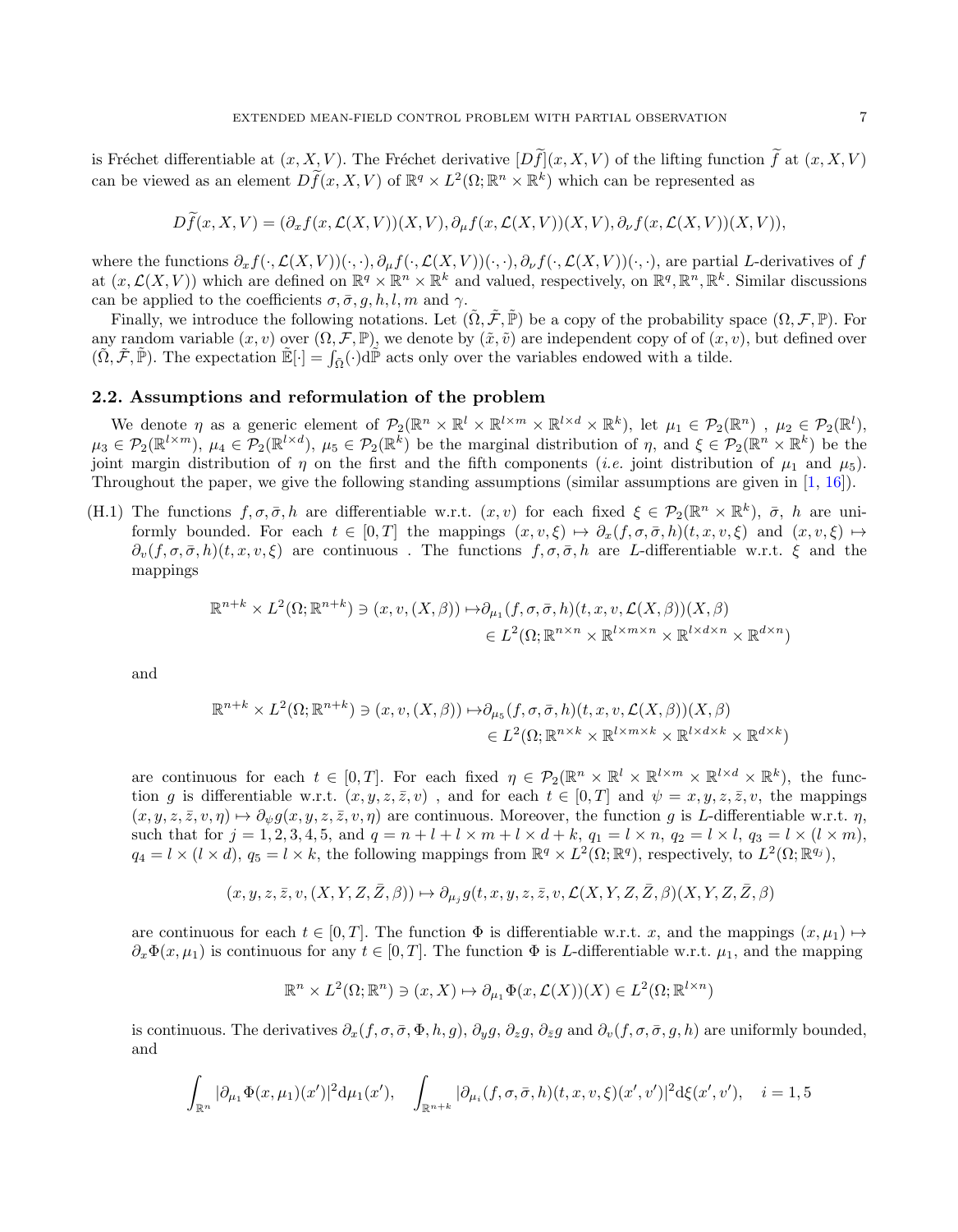## 8 T. NIE AND K. YAN

as well as for  $j = 1, 2, 3, 4, 5$ 

$$
\int_{\mathbb{R}^{n\times l\times (l\times m)\times (l\times d)\times k}} |\partial_{\mu_j} g(t,x,y,z,\bar{z},v,\eta)(x',y',z',\bar{z}',v')|^2\mathrm{d}\eta(x',y',z',\bar{z}',v')
$$

are uniformly bounded. Moreover,  $(f, \sigma, \bar{\sigma})(t, 0, 0, \delta_0)$  and  $g(t, 0, 0, 0, 0, \delta_0)$  are uniformly bounded where  $\delta_0$  is the Dirac measure at 0.

<span id="page-7-0"></span>(H.2) For each fixed  $\eta \in \mathcal{P}_2(\mathbb{R}^n \times \mathbb{R}^l \times \mathbb{R}^{l \times m} \times \mathbb{R}^{l \times d} \times \mathbb{R}^k)$ , the function l is differentiable w.r.t.  $(\rho, x, y, z, \bar{z}, v)$ . For each  $t \in [0, T]$  and  $\psi = \rho, x, y, z, \overline{z}, v$ , the mappings  $(\rho, x, y, z, \overline{z}, v, \eta) \mapsto \partial_v l(\rho, x, y, z, \overline{z}, v, \eta)$  are continuous. The function l is L-differentiable w.r.t.  $\eta$ , such that for  $j = 1, 2, 3, 4, 5$ , and  $\bar{q} = 1 + n + l + l \times$  $m + l \times d + k$ ,  $\bar{q}_1 = n$ ,  $\bar{q}_2 = l$ ,  $\bar{q}_3 = l \times m$ ,  $\bar{q}_4 = l \times d$ ,  $\bar{q}_5 = k$ , the following mappings, from  $\mathbb{R}^{\bar{q}} \times L^2(\Omega; \mathbb{R}^q)$ , respectively, to  $L^2(\Omega;\mathbb{R}^{\bar{q}_j}),$ 

$$
(\rho,x,y,z,\bar{z},v,(X,Y,Z,\bar{Z},\beta))\mapsto \partial_{\mu_j}l(t,\rho,x,y,z,\bar{z},v,\mathcal{L}(X,Y,Z,\bar{Z},\beta)(X,Y,Z,\bar{Z},\beta)
$$

are continuous. Similarly, the function  $\chi$  is differentiable w.r.t. x, the function  $\gamma$  is differentiable w.r.t. y, and the mappings  $(\rho, x, \mu_1) \mapsto \partial_x \chi(\rho, x, \mu_1)$  and  $y \mapsto \partial_y \gamma(y)$  are continuous. The function  $\chi$  is Ldifferentiable w.r.t.  $\mu_1$ , and the mapping

$$
\mathbb{R}^{1+n} \times L^2(\Omega; \mathbb{R}^n) \ni (\rho, x, X) \mapsto \partial_{\mu_1} \chi(\rho, x, \mathcal{L}(X))(X) \in L^2(\Omega; \mathbb{R}^n)
$$

is continuous. Moreover, there exist a constant  $C > 0$  such that for  $j = 1, 2, 3, 4, 5, \psi = \rho, x, y, z, \overline{z}, v$ , it follows that

$$
\begin{cases} \|\partial_{\mu_j} l(t,\rho,x,y,z,\bar{z},v,\eta)(x',y',z',\bar{z}',v')\|_{L^2(\eta)} + |\partial_{\psi} l(t,\rho,x,y,z,\bar{z},v,\eta)| \\ \quad \leq C(1+|\rho|+|x|+|y|+|z|+|\bar{z}|+|v|+W_2(\eta,\delta_0)), \\ \|\partial_{\mu_1} \chi(x,\rho,\mu_1)(x')\|_{L^2(\mu_1)} + |\partial_{x} \chi(\rho,x,\mu_1)| \leq C(1+|\rho|+|x|+W_2(\mu_1,\delta_0)), \\ |\partial_{y} \gamma(y)| \leq L(1+|y|), \end{cases}
$$

where  $\|\partial_{\mu_j} l(t,\rho,x,y,z,\bar{z},v,\eta)(x',y',z',\bar{z}',v')\|_{L^2(\eta)}^2$  denotes that

$$
\int_{\mathbb{R}^{n\times l\times (l\times m)\times (l\times d)\times k}} |\partial_{\mu_j} l(t,\rho,x,y,z,\bar{z},v,\eta)(x',y',z',\bar{z}',v')|^2\mathrm{d}\eta(x',y',z',\bar{z}',v')
$$

 $\text{and } \|\partial_{\mu_1}\chi(\rho,x,\mu_1)(x')\|^2_{L^2(\mu_1)}:=\int_{\mathbb{R}^n}|\partial_{\mu_1}\chi(\rho,x,\mu_1)(x')|^2\mathrm{d}\mu_1(x').$  Moreover, we suppose that  $l(t,0,0,0,0,0,0,\delta_0)$ is uniformly bounded.

**Remark 2.1.** In assumption  $(H.1)$ , the continuity of the mapping

$$
\mathbb{R}^{n+k} \times L^2(\Omega; \mathbb{R}^{n+k}) \ni (x, v, (X, \beta)) \mapsto \partial_{\mu_1}(f, \sigma, \bar{\sigma}, h)(t, x, v, \mathcal{L}(X, \beta))(X, \beta)
$$
  

$$
\in L^2(\Omega; \mathbb{R}^{n \times n} \times \mathbb{R}^{l \times m \times n} \times \mathbb{R}^{l \times d \times n} \times \mathbb{R}^{d \times n})
$$

means that for  $(x, v, (X, \beta)) \in \mathbb{R}^{n+k} \times L^2(\Omega; \mathbb{R}^{n+k})$  and  $(y, u, (Y, \alpha)) \in \mathbb{R}^{n+k} \times L^2(\Omega; \mathbb{R}^{n+k})$  such that  $|y - x|^2 +$  $|u-v|^2 + \mathbb{E}|Y-X|^2 + \mathbb{E}|\alpha-\beta|^2 \to 0$ , we have

$$
\mathbb{E}\big|\partial_{\mu_1}(f,\sigma,\bar{\sigma},h)(t,y,u,\mathcal{L}(Y,\alpha))(Y,\alpha)-\partial_{\mu_1}(f,\sigma,\bar{\sigma},h)(t,x,v,\mathcal{L}(X,\beta))(X,\beta)\big|^2\rightarrow 0.
$$

Other continuity assumptions of the related mappings can be understood similarly.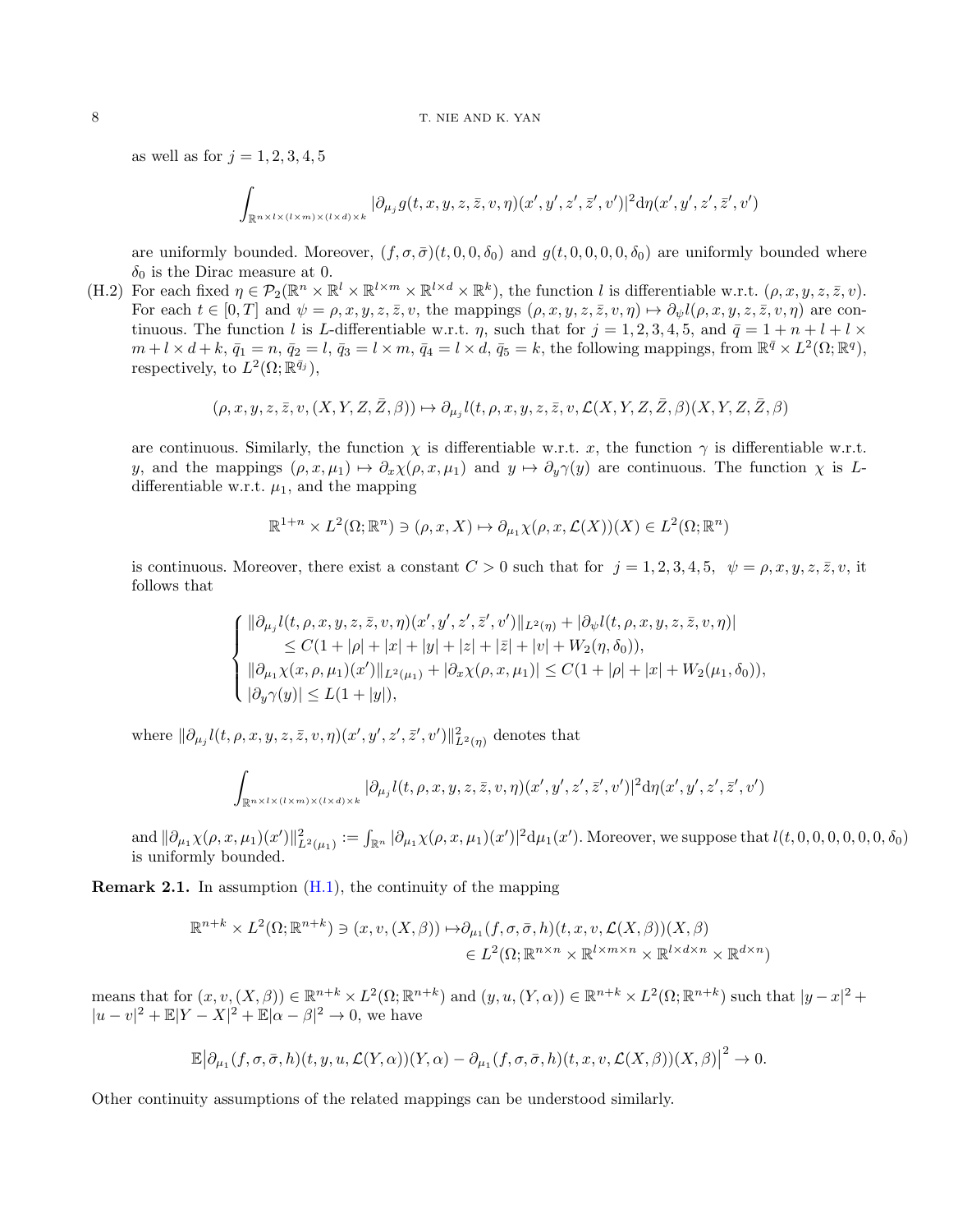<span id="page-8-0"></span>**Remark 2.2.** Under assumption  $(H.1)$ , one can show that system  $(2.1)$ – $(2.2)$  has a weak solution. Indeed, by inserting  $(2.2)$  into  $(2.1)$ , we get

<span id="page-8-1"></span>
$$
\begin{cases}\n dx_t = [f(t, x_t, v_t, \mathcal{L}(x_t, v_t)) - \bar{\sigma}(t, x_t, v_t, \mathcal{L}(x_t, v_t))h(t, x_t, v_t, \mathcal{L}(x_t, v_t))] dt \\
 + \sigma(t, x_t, v_t, \mathcal{L}(x_t, v_t))dW_t + \bar{\sigma}(t, x_t, v_t, \mathcal{L}(x_t, v_t))dY_t, \\
 - dy_t = g(t, x_t, y_t, z_t, \bar{z}_t, v_t, \mathcal{L}(x_t, y_t, z_t, \bar{z}_t, v_t))dt - z_t dW_t - \bar{z}_t dY_t, \\
 x(0) = x_0, \quad y(T) = \Phi(x_T, \mathcal{L}(x_T)).\n\end{cases} (2.5)
$$

Noticing that the first equation in [\(2.5\)](#page-8-1) is a forward SDE of McKean-Vlasov type. By applying Theorem 4.21 of [\[17\]](#page-41-8) (see also Prop. 1.2 of [\[22\]](#page-41-20)), we know that for each given  $v(\cdot) \in \mathcal{U}_{ad}$ , it has a unique solution  $x(\cdot) \in \mathbb{S}_{\mathbb{F}}^{2,n}$ . Moreover, by recalling that  $\sup_{t\in[0,T]}\mathbb{E}|v_t|^4<+\infty$  and the uniformly boundedness of  $(f,\sigma,\bar{\sigma})(t,0,0,\delta_0)$ , one can show that  $\mathbb{E}\left[\sup_{t\in[0,T]}|x_t|^p\right]<+\infty$ , for any  $2\leq p\leq 4$  (see Prop. 1.2 of [\[22\]](#page-41-20)).

Once we solved the first equation, *i.e.*  $x(\cdot)$  is given now, then the second equation in [\(2.5\)](#page-8-1) will be a mean-field BSDE. By applying similar methods in the proof of Theorem 4.23 of [\[17\]](#page-41-8) (the dependence on the distribution of  $z(\cdot)$  will not arise additional difficulties, see e.g. [\[7\]](#page-41-21)), one can show that it has a unique solution  $(y(\cdot), z(\cdot), \bar{z}(\cdot)) \in$  $\mathbb{S}_{\mathbb{F}}^{2,l}\times\mathbb{H}_{\mathbb{F}}^{2,l\times m}\times\mathbb{H}_{\mathbb{F}}^{2,l\times d}$ . Moreover, similar to the proof of Lemma [3.4](#page-12-1) in the appendix, one can show that  $\mathbb{E} \big[ \sup_{t \in [0,T]} |y_t|^p + \left( \int_0^T |z_t|^2 dt \right)^{p/2} + \left( \int_0^T |\bar{z}_t|^2 dt \right)^{p/2} \big] < +\infty$ , for  $2 \le p \le 4$ .

Finally, recalling the definition of  $\rho(\cdot)$  (see [\(1.4\)](#page-2-3) or [\(2.3\)](#page-4-2)) and the boundednees of h, it follows that  $\rho(\cdot)$  is a martingale satisfying  $\mathbb{E}\left[\sup_{t\in[0,T]}(|\rho_t|^p+|\rho_t|^{-p}\right]<+\infty$ , for any  $p\geq 1$ . Define  $d\mathbb{P}^v=p_Td\mathbb{P}$ , then  $(\Omega, \mathcal{F}, \mathbb{F}, \mathbb{P}^v, x(\cdot), y(\cdot), z(\cdot), \bar{z}(\cdot), Y(\cdot), W(\cdot), \bar{W}^v(\cdot))$  is a weak solution of system  $(2.1)$ – $(2.2)$ , according to Girsanov's theorem.

Let us now reformulate the cost functional [\(2.4\)](#page-5-0). According to Bayes' formula, the cost functional defined as in [\(2.4\)](#page-5-0) can be rewritten as (noticing that  $\gamma(y_0)$  is deterministic)

<span id="page-8-2"></span>
$$
J(v(\cdot)) = \mathbb{E}\Big[\int_0^T \rho_t l(t, \rho_t, x_t, y_t, z_t, \bar{z}_t, v_t, \mathcal{L}(x_t, y_t, z_t, \bar{z}_t, v_t))dt + \rho_T \chi(\rho_T, x_T, \mathcal{L}(x_T)) + \gamma(y_0)\Big].
$$
 (2.6)

We mention that, under assumptions  $(H.1)$ – $(H.2)$ , we have  $|J(v(\cdot))| < +\infty$ , *i.e.* the above cost functional is well defined. This can be obtained easily from the assumptions on the coefficients l,  $m, \gamma$  and the integrability property of  $\rho(\cdot), x(\cdot), y(\cdot), z(\cdot), \overline{z}(\cdot)$  (see Rem. [2.2\)](#page-8-0).

We introduce the following notations for dimensional extension

$$
X := \begin{pmatrix} \rho \\ x \end{pmatrix}, \quad X_0 := \begin{pmatrix} 1 \\ x_0 \end{pmatrix}, \quad X^1 := \begin{pmatrix} \rho^1 \\ x^1 \end{pmatrix}, \quad \Sigma(t, X, v, \xi) := \begin{pmatrix} 0 \\ \sigma(t, x, v, \xi) \end{pmatrix},
$$
  
\n
$$
\bar{\Sigma}(t, X, v, \xi) := \begin{pmatrix} \rho h(t, x, v, \xi) \\ \bar{\sigma}(t, x, v, \xi) \end{pmatrix}, \quad F(t, X, v, \xi) := \begin{pmatrix} 0 \\ f(t, x, v, \xi) - \bar{\sigma}(t, x, v, \xi)h(t, x, v, \xi) \end{pmatrix},
$$
  
\n
$$
G(t, X, y, z, \bar{z}, v, \eta) := g(t, x, y, z, \bar{z}, v, \eta), \quad L(t, X, y, z, \bar{z}, v, \eta) := \rho l(t, \rho, x, y, z, \bar{z}, v, \eta),
$$
  
\n
$$
M(X, \mu_1) := \rho \chi(\rho, x, \mu_1).
$$

Then equations  $(2.1)$  and  $(2.3)$  can be compressed into the following form

<span id="page-8-3"></span>
$$
\begin{cases}\ndX_t = F(t, X_t, v_t, \mathcal{L}(x_t, v_t))dt + \Sigma(t, X_t, v_t, \mathcal{L}(x_t, v_t))dW_t + \bar{\Sigma}(t, X_t, v_t, \mathcal{L}(x_t, v_t))dY_t \\
-dy_t = G(t, X_t, y_t, z_t, \bar{z}_t, v_t, \mathcal{L}(x_t, y_t, z_t, \bar{z}_t, v_t))dt - z_t dW_t - \bar{z}_t dY_t, \\
X(0) = X_0, \quad y(T) = \Phi(x_T, \mathcal{L}(x_T)),\n\end{cases} \tag{2.7}
$$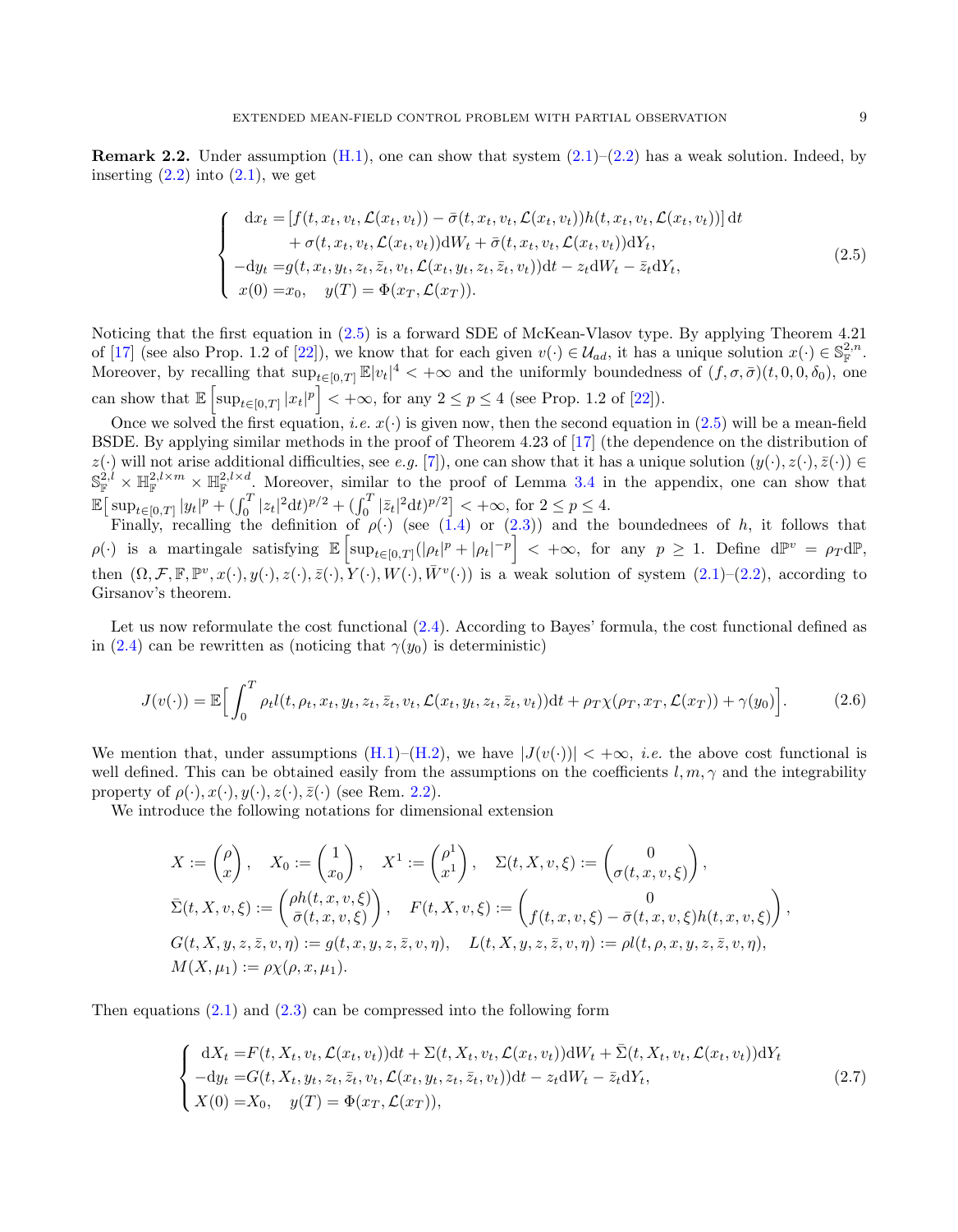and the cost functional [\(2.6\)](#page-8-2) can be represented as

<span id="page-9-0"></span>
$$
J(v(\cdot)) = \mathbb{E}\Big[\int_0^T L(t, X_t, y_t, z_t, \bar{z}_t, v_t, \mathcal{L}(x_t, y_t, z_t, \bar{z}_t, v_t))dt + M(X_T, \mathcal{L}(x_T)) + \gamma(y_0)\Big].
$$
 (2.8)

Then **Problem (EMFPOC)** becomes to the following equivalent minimization problem: to minimize  $J(v(\cdot))$ over  $v(\cdot) \in \mathcal{U}_{ad}$  subject to [\(2.7\)](#page-8-3) and [\(2.8\)](#page-9-0).

## 3. Stochastic maximum principle

<span id="page-9-1"></span>In this section, we will derive a necessary condition for optimal control in type of Pontryagin's stochastic maximum principle. For simplicity, we set  $n = l = k = m = d = 1$ . The arguments hold similarly for the multi-dimensional case.

## <span id="page-9-2"></span>3.1. Variational equations

Let  $u(\cdot)$  be an optimal control and  $(X(\cdot), y(\cdot), z(\cdot), \overline{z}(\cdot))$  be the corresponding trajectory. Let  $v(\cdot)$  be such that  $u(\cdot) + v(\cdot) \in \mathcal{U}_{ad}$ . Since  $\mathcal{U}_{ad}$  is convex, then, for any  $0 \leq \varepsilon \leq 1$ ,  $u^{\varepsilon}(\cdot) \triangleq u(\cdot) + \varepsilon v(\cdot)$  is also in  $\mathcal{U}_{ad}$ . To simplify symbols, we set

$$
\xi_t := \mathcal{L}(x_t, u_t), \quad \eta_t := \mathcal{L}(x_t, y_t, z_t, \bar{z}_t, u_t), \quad \theta_t := (X_t, u_t, \xi_t), \quad \theta'_t := (x_t, u_t, \xi_t), \n\alpha_t := (x_t, y_t, z_t, \bar{z}_t, u_t), \quad \Theta_t := (X_t, y_t, z_t, \bar{z}_t, u_t, \eta_t), \quad \Theta'_t := (x_t, y_t, z_t, \bar{z}_t, u_t, \eta_t) = (\alpha_t, \eta_t).
$$

One can check that, for  $i = 1, 5, j = 1, 2, 3, 4, 5$  and  $\psi = x, y, z, \bar{z}, v$ ,

$$
\partial_X F(t, \theta_t) = \begin{pmatrix} 0 & 0 \\ 0 & \partial_x f(t, \theta'_t) - \partial_x \bar{\sigma}(t, \theta'_t) h(t, \theta'_t) - \bar{\sigma}(t, \theta'_t) \partial_x h(t, \theta'_t) \end{pmatrix},
$$
  
\n
$$
\partial_v F(t, \theta_t) = \begin{pmatrix} 0 & 0 \\ \partial_v f(t, \theta'_t) - \partial_v \bar{\sigma}(t, \theta'_t) h(t, \theta'_t) - \bar{\sigma}(t, \theta'_t) \partial_v h(t, \theta'_t) \end{pmatrix},
$$
  
\n
$$
\partial_{\mu_i} F(t, \theta_t) (\cdot) = \begin{pmatrix} 0 & 0 \\ \partial_{\mu_i} f(t, \theta'_t) (\cdot) - \partial_{\mu_i} \bar{\sigma}(t, \theta'_t) (\cdot) h(t, \theta'_t) - \bar{\sigma}(t, \theta'_t) \partial_{\mu_i} h(t, \theta'_t) (\cdot) \end{pmatrix},
$$

$$
\partial_X \Sigma(t, \theta_t) = \begin{pmatrix} 0 & 0 \\ 0 & \partial_x \sigma(t, \theta'_t) \end{pmatrix}, \quad \partial_v \Sigma(t, \theta_t) = \begin{pmatrix} 0 \\ \partial_{v} \sigma(t, \theta'_t) \end{pmatrix}, \quad \partial_{\mu_i} \Sigma(t, \theta_t)(\cdot) = \begin{pmatrix} 0 \\ \partial_{\mu_i} \sigma(t, \theta'_t)(\cdot) \end{pmatrix},
$$
  
\n
$$
\partial_X \bar{\Sigma}(t, \theta_t) = \begin{pmatrix} h(t, \theta'_t) & \rho \partial_x h(t, \theta'_t) \\ 0 & \partial_x \bar{\sigma}(t, \theta'_t) \end{pmatrix}, \partial_v \bar{\Sigma}(t, \theta_t) = \begin{pmatrix} \rho \partial_v h(t, \theta'_t) \\ \partial_v \bar{\sigma}(t, \theta'_t) \end{pmatrix}, \partial_{\mu_i} \bar{\Sigma}(t, \theta_t)(\cdot) = \begin{pmatrix} \rho \partial_{\mu_i} h(t, \theta'_t)(\cdot) \\ \partial_{\mu_i} \bar{\sigma}(t, \theta'_t)(\cdot) \end{pmatrix},
$$
  
\n
$$
\partial_X G(t, \Theta_t) = (0, \partial_x g(t, \Theta'_t)), \quad \partial_{\mu_j} G(t, \Theta_t)(\cdot) = \partial_{\mu_j} g(t, \Theta'_t)(\cdot), \quad \partial_{\psi} G(t, \Theta_t) = \partial_{\psi} g(t, \Theta'_t)
$$
  
\n
$$
\partial_X L(t, \Theta_t) = (l(t, \Theta_t) + \rho \partial_{\rho} l(t, \Theta_t), \rho \partial_x l(t, \Theta_t)),
$$
  
\n
$$
\partial_{\mu_j} L(t, \Theta_t)(\cdot) = \rho \partial_{\mu_j} l(t, \Theta_t)(\cdot), \quad \partial_{\psi} L(t, \Theta_t) = \rho \partial_{\psi} l(t, \Theta_t),
$$
  
\n
$$
\partial_X M(X, \mathcal{L}(x_T)) = (\chi(X, \mathcal{L}(x_T)) + \rho \partial_{\rho} \chi(X, \mathcal{L}(x_T)), \rho \partial_x \chi(X, \mathcal{L}(x_T))),
$$
  
\n
$$
\partial_{\mu_1} M(X, \mathcal{L}(x_T))(\cdot) = \rho \partial_{\mu_1} \chi(X, \mathcal{L}(x_T))(\cdot).
$$

Recalling that  $(\tilde{\Omega}, \tilde{\mathcal{F}}, \tilde{\mathbb{P}})$  is a copy of  $(\Omega, \mathcal{F}, \mathbb{P})$ . For any random variable x over  $(\Omega, \mathcal{F}, \mathbb{P})$ ,  $\tilde{x}$  denotes an independent copy of x defined over  $(\tilde{\Omega}, \tilde{\mathcal{F}}, \tilde{\mathbb{P}})$ . The expectation  $\mathbb{E}[\cdot]$  acts only over the variables endowed with a tilde. Then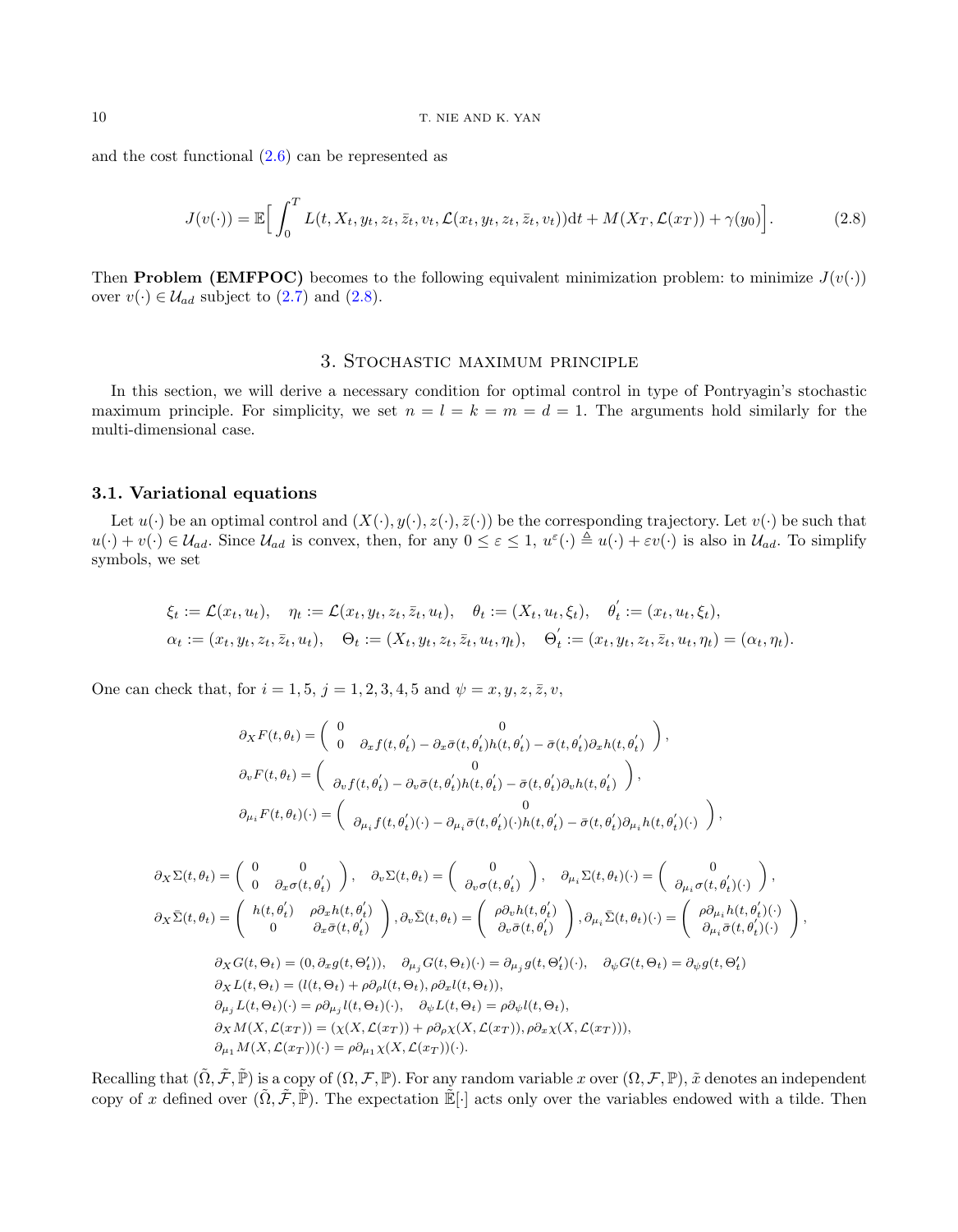we can introduce the following variational equations

<span id="page-10-1"></span>
$$
\begin{cases}\ndX_t^1 = \left(\partial_X F(t,\theta_t)X_t^1 + \partial_v F(t,\theta_t)v_t + \tilde{\mathbb{E}}[\partial_{\mu_1} F(t,\theta_t)(\tilde{x}_t,\tilde{u}_t)\tilde{x}_t^1] + \tilde{\mathbb{E}}[\partial_{\mu_5} F(t,\theta_t)(\tilde{x}_t,\tilde{u}_t)\tilde{v}_t]\right)dt \\
+ \left(\partial_X \Sigma(t,\theta_t)X_t^1 + \partial_v \Sigma(t,\theta_t)v_t + \tilde{\mathbb{E}}[\partial_{\mu_1} \Sigma(t,\theta_t)(\tilde{x}_t,\tilde{u}_t)\tilde{x}_t^1] + \tilde{\mathbb{E}}[\partial_{\mu_5} \Sigma(t,\theta_t)(\tilde{x}_t,\tilde{u}_t)\tilde{v}_t]\right) dW_t \\
+ \left(\partial_X \bar{\Sigma}(t,\theta_t)X_t^1 + \partial_v \bar{\Sigma}(t,\theta_t)v_t + \tilde{\mathbb{E}}[\partial_{\mu_1} \bar{\Sigma}(t,\theta_t)(\tilde{x}_t,\tilde{u}_t)\tilde{x}_t^1] + \tilde{\mathbb{E}}[\partial_{\mu_5} \bar{\Sigma}(t,\theta_t)(\tilde{x}_t,\tilde{u}_t)\tilde{v}_t]\right) dY_t, \\
-dy_t^1 = \left(\partial_x G(t,\Theta_t)x_t^1 + \partial_y G(t,\Theta_t)y_t^1 + \partial_z G(t,\Theta_t)z_t^1 + \partial_z G(t,\Theta_t)\bar{z}_t^1 + \partial_v G(t,\Theta_t)v_t \\
+ \tilde{\mathbb{E}}[\partial_{\mu_1} G(t,\Theta_t)(\tilde{\alpha}_t)\tilde{x}_t^1] + \tilde{\mathbb{E}}[\partial_{\mu_2} G(t,\Theta_t)(\tilde{\alpha}_t)\tilde{y}_t^1] + \tilde{\mathbb{E}}[\partial_{\mu_3} G(t,\Theta_t)(\tilde{\alpha}_t)\tilde{z}_t^1] \\
+ \tilde{\mathbb{E}}[\partial_{\mu_4} G(t,\Theta_t)(\tilde{\alpha}_t)\tilde{\tilde{z}}_t^1] + \tilde{\mathbb{E}}[\partial_{\mu_5} G(t,\Theta_t)(\tilde{\alpha}_t)\tilde{v}_t]\right) dt - z_t^1 dW_t - \bar{z}_t^1 dY_t, \\
X_0^1 = 0, \quad y_T^1 = \partial_x \Phi(x_T, \mathcal{L}(x_T))x_T^1 + \tilde{\mathbb{E}}[\partial_{\
$$

where we used the notation  $X_t^1 := \begin{pmatrix} \rho_t^1 \\ x_t^1 \end{pmatrix}$ ), and  $\tilde{\alpha}_t := (\tilde{x}_t, \tilde{y}_t, \tilde{z}_t, \tilde{z}_t, \tilde{u}_t)$  is an independent copy of  $\alpha_t :=$  $(x_t, y_t, z_t, \overline{z}_t, u_t).$ 

<span id="page-10-0"></span>**Theorem 3.1.** Let assumptions  $(H.1)-(H.2)$  $(H.1)-(H.2)$  $(H.1)-(H.2)$  hold, then mean-field FBSDE  $(3.1)$  admits a unique solution  $(X^1(\cdot), y^1(\cdot), z^1(\cdot), \bar{z}^1(\cdot)) \in \mathbb{S}_{\mathbb{F}}^{2,1+n} \times \mathbb{S}_{\mathbb{F}}^{2,l} \times \mathbb{H}_{\mathbb{F}}^{2,l \times m} \times \mathbb{H}_{\mathbb{F}}^{2,l \times d}$  satisfying that for any  $2 \leq p \leq 4$  and  $0 < \varepsilon_0 \leq p$ ,

$$
\mathbb{E}\left[\sup_{t\in[0,T]}|x_t^1|^p+\sup_{t\in[0,T]}|\rho_t^1|^{p-\varepsilon_0}+\sup_{t\in[0,T]}|y_t^1|^p+(\int_0^T|z_t^1|^2dt)^{p/2}+(\int_0^T|\bar{z}_t^1|^2dt)^{p/2}\right]<+\infty.\tag{3.2}
$$

*Proof.* The first equation of  $(3.1)$  can be decomposed into the following two equations

<span id="page-10-2"></span>
$$
\begin{cases} d\rho_t^1 = \left(\rho_t^1 h(t, \theta_t') + \rho_t \partial_x h(t, \theta_t') x_t^1 + \rho_t \partial_v h(t, \theta_t') v_t \right. \\ \left. + \rho_t \tilde{\mathbb{E}}[\partial_{\mu_1} h(t, \theta_t')(\tilde{x}_t, \tilde{u}_t) \tilde{x}_t^1] + \rho_t \tilde{\mathbb{E}}[\partial_{\mu_5} h(t, \theta_t')(\tilde{x}_t, \tilde{u}_t) \tilde{v}_t] \right) dY_t, \\ \rho_0^1 = 0, \end{cases} \tag{3.3}
$$

and

<span id="page-10-3"></span>
$$
\begin{cases}\ndx_t^1 = \left((\partial_x f(t, \theta_t') - \bar{\sigma}(t, \theta_t')\partial_x f(t, \theta_t') - h(t, \theta_t')\partial_x \bar{\sigma}(t, \theta_t'))x_t^1\right. \\
\left. + (\partial_v f(t, \theta_t') - \bar{\sigma}(t, \theta_t')\partial_v h(t, \theta_t') - h(t, \theta_t')\partial_v \bar{\sigma}(t, \theta_t'))v_t\right. \\
\left. + \tilde{\mathbb{E}}[\partial_{\mu_1} f(t, \theta_t')(\tilde{x}_t, \tilde{u}_t)\tilde{x}_t^1] - \bar{\sigma}(t, \theta_t')\tilde{\mathbb{E}}[\partial_{\mu_1} h(t, \theta_t')(\tilde{x}_t, \tilde{u}_t)\tilde{x}_t^1] \\
-h(t, \theta_t')\tilde{\mathbb{E}}[\partial_{\mu_1} \bar{\sigma}(t, \theta_t')(\tilde{x}_t, \tilde{u}_t)\tilde{x}_t^1] + \tilde{\mathbb{E}}[\partial_{\mu_5} f(t, \theta_t')(\tilde{x}_t, \tilde{u}_t)\tilde{v}_t] \\
-\bar{\sigma}(t, \theta_t')\tilde{\mathbb{E}}[\partial_{\mu_5} h(t, \theta_t')(\tilde{x}_t, \tilde{u}_t)\tilde{v}_t] - h(t, \theta_t')\tilde{\mathbb{E}}[\partial_{\mu_5} \bar{\sigma}(t, \theta_t')(\tilde{x}_t, \tilde{u}_t)\tilde{v}_t]\right)dt \\
+ \left(\partial_x \sigma(t, \theta_t')x_t^1 + \partial_v \sigma(t, \theta_t')v_t + \tilde{\mathbb{E}}[\partial_{\mu_1} \sigma(t, \theta_t')(\tilde{x}_t, \tilde{u}_t)\tilde{x}_t^1] + \tilde{\mathbb{E}}[\partial_{\mu_5} \sigma(t, \theta_t')(\tilde{x}_t, \tilde{u}_t)\tilde{v}_t]\right)dW_t \\
+ \left(\partial_x \bar{\sigma}(t, \theta_t')x_t^1 + \partial_v \bar{\sigma}(t, \theta_t')v_t + \tilde{\mathbb{E}}[\partial_{\mu_1} \bar{\sigma}(t, \theta_t')(\tilde{x}_t, \tilde{u}_t)\tilde{x}_t^1] + \tilde{\mathbb{E}}[\partial_{\mu_5} \bar{\sigma}(t, \theta_t')(\tilde{x}_t, \tilde{u}_t)\tilde{v}_t]\right)dY_t, \\
x_
$$

Noticing that  $x^1(\cdot)$  does not depend on  $\rho^1(\cdot)$ , it means that [\(3.3\)](#page-10-2) and [\(3.4\)](#page-10-3) are partially coupled. This allows us to solve [\(3.4\)](#page-10-3) first and then solve [\(3.3\)](#page-10-2). Indeed, similar to the proof of Theorem 4.21 of [\[17\]](#page-41-8) and Proposition 1.2 of [\[22\]](#page-41-20), under assumption [\(H.1\)](#page-6-0), we can show that equation [\(3.4\)](#page-10-3) has a unique solution  $x^1(\cdot) \in \mathbb{S}_{\mathbb{F}}^{2,n}$  satisfying  $\mathbb{E}\left[\sup_{t\in[0,T]}|x_t^1|^p\right]<+\infty$ , for  $2\leq p\leq 4$ . Concerning equation  $(3.3)$ , from the boundedness of the derivatives of h and the integrability of  $x^1(\cdot), \rho(\cdot), v(\cdot)$ , one can find that equation [\(3.3\)](#page-10-2) is a standard SDE with uniformly Lipschitz coefficients, then it has a unique solution  $\rho^1(\cdot)$  satisfying  $\mathbb{E}\left[\sup_{t\in[0,T]}|\rho_t^1|^p\right]<+\infty$ , for  $2\leq p<4$ .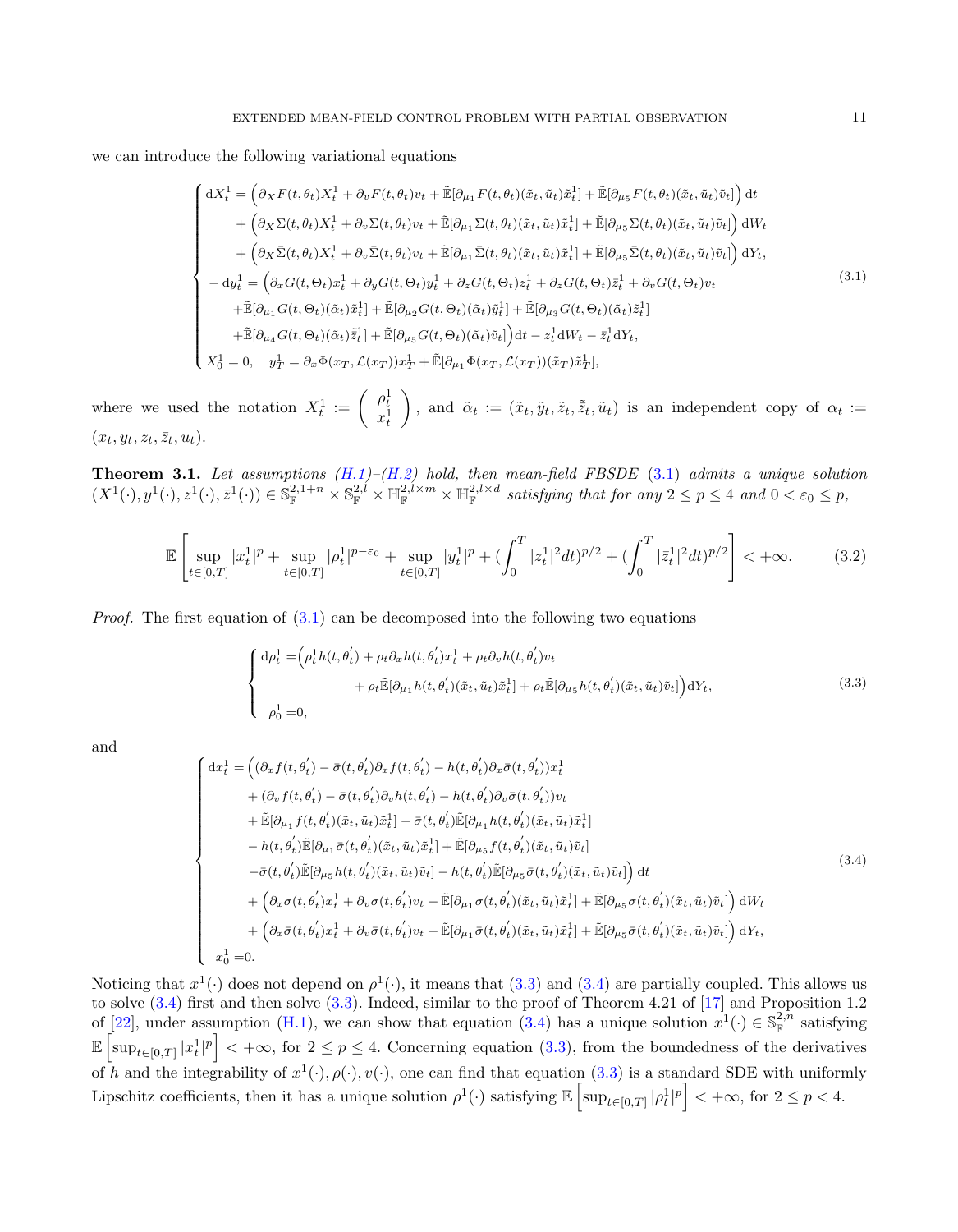Now let us focus on the second equation of [\(3.1\)](#page-10-1) which is a mean-field BSDE. Noticing the boundedness of  $\partial_y G$ ,  $\partial_z G$ ,  $\partial_{\bar{z}} G$  and the followings inequalities

$$
\left| \tilde{\mathbb{E}}[\partial_{\mu_2} G(t, \Theta_t)(\tilde{\alpha}_t) \tilde{y}_t^1] \right| \leq \left( \tilde{\mathbb{E}}[\partial_{\mu_2} G(t, \Theta_t)(\tilde{\alpha}_t)]^2 \right)^{1/2} \left( \tilde{\mathbb{E}}|\tilde{y}_t^1|^2 \right)^{1/2} \leq C \left( \tilde{\mathbb{E}}|\tilde{y}_t^1|^2 \right)^{1/2},
$$
\n
$$
\left| \tilde{\mathbb{E}}[\partial_{\mu_3} G(t, \Theta_t)(\tilde{\alpha}_t) \tilde{z}_t^1] \right| \leq \left( \tilde{\mathbb{E}}|\partial_{\mu_3} G(t, \Theta_t)(\tilde{\alpha}_t)|^2 \right)^{1/2} \left( \tilde{\mathbb{E}}|\tilde{z}_t^1|^2 \right)^{1/2} \leq C \left( \tilde{\mathbb{E}}|\tilde{z}_t^1|^2 \right)^{1/2},
$$
\n
$$
\left| \tilde{\mathbb{E}}[\partial_{\mu_4} G(t, \Theta_t)(\tilde{\alpha}_t) \tilde{\tilde{z}}_t^1] \right| \leq \left( \tilde{\mathbb{E}}|\partial_{\mu_4} G(t, \Theta_t)(\tilde{\alpha}_t)|^2 \right)^{1/2} \left( \tilde{\mathbb{E}}|\tilde{z}_t^1|^2 \right)^{1/2} \leq C \left( \tilde{\mathbb{E}}|\tilde{z}_t^1|^2 \right)^{1/2},
$$

where we have used the assumption (see  $(H.1)$ ) that, for  $j = 2, 3, 4$ ,

$$
\int_{\mathbb{R}^{n\times l\times (l\times m)\times (l\times d)\times k}} |\partial_{\mu_j} g(t,x,y,z,\bar{z},v,\eta)(x',y',z',\bar{z}',v')|^2\mathrm{d}\eta(x',y',z',\bar{z}',v')
$$

are uniformly bounded. A careful inspection of the proof of Lemma 3.1 of [\[8\]](#page-41-22), or Theorem 3.1 of [\[13\]](#page-41-23) and Theorem 4.23 of [\[17\]](#page-41-8), above bounded properties allow us to use the arguments in [\[8,](#page-41-22) [13,](#page-41-23) [17\]](#page-41-8) to prove our meanfield BSDE has a unique solution  $(y^1(\cdot), z^1(\cdot), \bar{z}^1(\cdot)) \in \mathbb{S}_{\mathbb{F}}^{2,l} \times \mathbb{H}_{\mathbb{F}}^{2,l \times m} \times \mathbb{H}_{\mathbb{F}}^{2,l \times d}$ . Moreover, one can show that, for  $2 \leq p \leq 4$ ,  $\mathbb{E} \big[ \sup_{t \in [0,T]} |y_t^1|^p + \left( \int_0^T |z_t^1|^2 dt \right)^{p/2} + \left( \int_0^T |\bar{z}_t^1|^2 \right)^{p/2} dt \big] < +\infty$ . Indeed, this will need subtle analysis, but the procedures are almost the same as the proof of Lemma [3.4,](#page-12-1) so we omit it here.

Now let us denote  $(X^{\varepsilon}(\cdot), y^{\varepsilon}(\cdot), z^{\varepsilon}(\cdot), \bar{z}^{\varepsilon}(\cdot))$  as the trajectory corresponding to  $u^{\varepsilon}(\cdot)$ . We set

<span id="page-11-0"></span>
$$
x_t^{\varepsilon,1} = \frac{x_t^{\varepsilon} - x_t}{\varepsilon} - x_t^1, \quad \rho_t^{\varepsilon,1} = \frac{\rho_t^{\varepsilon} - \rho_t}{\varepsilon} - \rho_t^1, \quad X_t^{\varepsilon,1} = \frac{X_t^{\varepsilon} - X_t}{\varepsilon} - X_t^1 = \left(\begin{array}{c} \rho_t^{\varepsilon,1} \\ x_t^{\varepsilon,1} \end{array}\right),
$$
  
\n
$$
y_t^{\varepsilon,1} = \frac{y_t^{\varepsilon} - y_t}{\varepsilon} - y_t^1, \quad z_t^{\varepsilon,1} = \frac{z_t^{\varepsilon} - z_t}{\varepsilon} - z_t^1, \quad \overline{z}_t^{\varepsilon,1} = \frac{\overline{z}_t^{\varepsilon} - \overline{z}_t}{\varepsilon} - \overline{z}_t^1,
$$
\n(3.5)

and the following notations will be used in the sequel of the paper

$$
x_t^{\lambda,\epsilon} := x_t + \lambda(x_t^{\epsilon} - x_t) = x_t + \lambda \varepsilon (x_t^1 + x_t^{\epsilon,1}), \quad u_t^{\lambda,\epsilon} := u_t + \lambda(u_t^{\epsilon} - u_t) = u_t + \lambda \varepsilon v_t,
$$
  
\n
$$
y_t^{\lambda,\epsilon} := y_t + \lambda(y_t^{\epsilon} - y_t) = y_t + \lambda \varepsilon (y_t^1 + y_t^{\epsilon,1}), \quad z_t^{\lambda,\epsilon} := z_t + \lambda(z_t^{\epsilon} - z_t) = z_t + \lambda \varepsilon (z_t^1 + z_t^{\epsilon,1}),
$$
  
\n
$$
\bar{z}_t^{\lambda,\epsilon} := \bar{z}_t + \lambda(\bar{z}_t^{\epsilon} - \bar{z}_t) = \bar{z}_t + \lambda \varepsilon (\bar{z}_t^1 + \bar{z}_t^{\epsilon,1}), \quad \alpha_t^{\lambda,\epsilon} := (x_t^{\lambda,\epsilon}, y_t^{\lambda,\epsilon}, z_t^{\lambda,\epsilon}, \bar{z}_t^{\lambda,\epsilon}, u_t^{\lambda,\epsilon}),
$$
  
\n
$$
\Theta_t^{\lambda,\epsilon} := (X_t^{\lambda,\epsilon}, y_t^{\lambda,\epsilon}, z_t^{\lambda,\epsilon}, \bar{z}_t^{\lambda,\epsilon}, u_t^{\lambda,\epsilon}, \mathcal{L}(x_t^{\lambda,\epsilon}, y_t^{\lambda,\epsilon}, z_t^{\lambda,\epsilon}, \bar{z}_t^{\lambda,\epsilon}, u_t^{\lambda,\epsilon})) = (\rho_t^{\lambda,\epsilon}, \alpha_t^{\lambda,\epsilon}, \mathcal{L}(\alpha_t^{\lambda,\epsilon})),
$$
  
\n
$$
(\Theta_t')^{\lambda,\epsilon} := (x_t^{\lambda,\epsilon}, y_t^{\lambda,\epsilon}, z_t^{\lambda,\epsilon}, \bar{z}_t^{\lambda,\epsilon}, u_t^{\lambda,\epsilon}, \mathcal{L}(x_t^{\lambda,\epsilon}, y_t^{\lambda,\epsilon}, z_t^{\lambda,\epsilon}, \bar{z}_t^{\lambda,\epsilon}, u_t^{\lambda,\epsilon})) = (\alpha_t^{\lambda,\epsilon}, \mathcal{L}(\alpha_t^{\lambda,\epsilon})),
$$
  
\n
$$
(\Theta_t)^\epsilon := (X_t^\epsilon, y_t^\epsilon, z_t^\epsilon, \bar{z}_t^\epsilon, u_t^\epsilon, \mathcal{L}(x_t^\epsilon, y_t^\epsilon, z_t^\epsilon, \bar{z}_t^\epsilon, u_t^\epsilon)) = (\rho_t^\epsilon, \alpha_t^\epsilon, \mathcal{L}(\alpha_t^\epsilon)),
$$
  
\n
$$
(\Theta_t')
$$

The following expansion is useful for the proof of following lemmas. For given  $(x, v) \in L^2(\Omega; \mathbb{R}^{n \times k})$  and  $(\bar{x}, \bar{v}) \in L^2(\Omega; \mathbb{R}^{n \times k})$  $L^2(\Omega;\mathbb{R}^{n\times k})$ , it follows that (by denoting  $x^{\lambda} := \bar{x} + \lambda x, v^{\overline{\lambda}} := \bar{v} + \lambda v$ )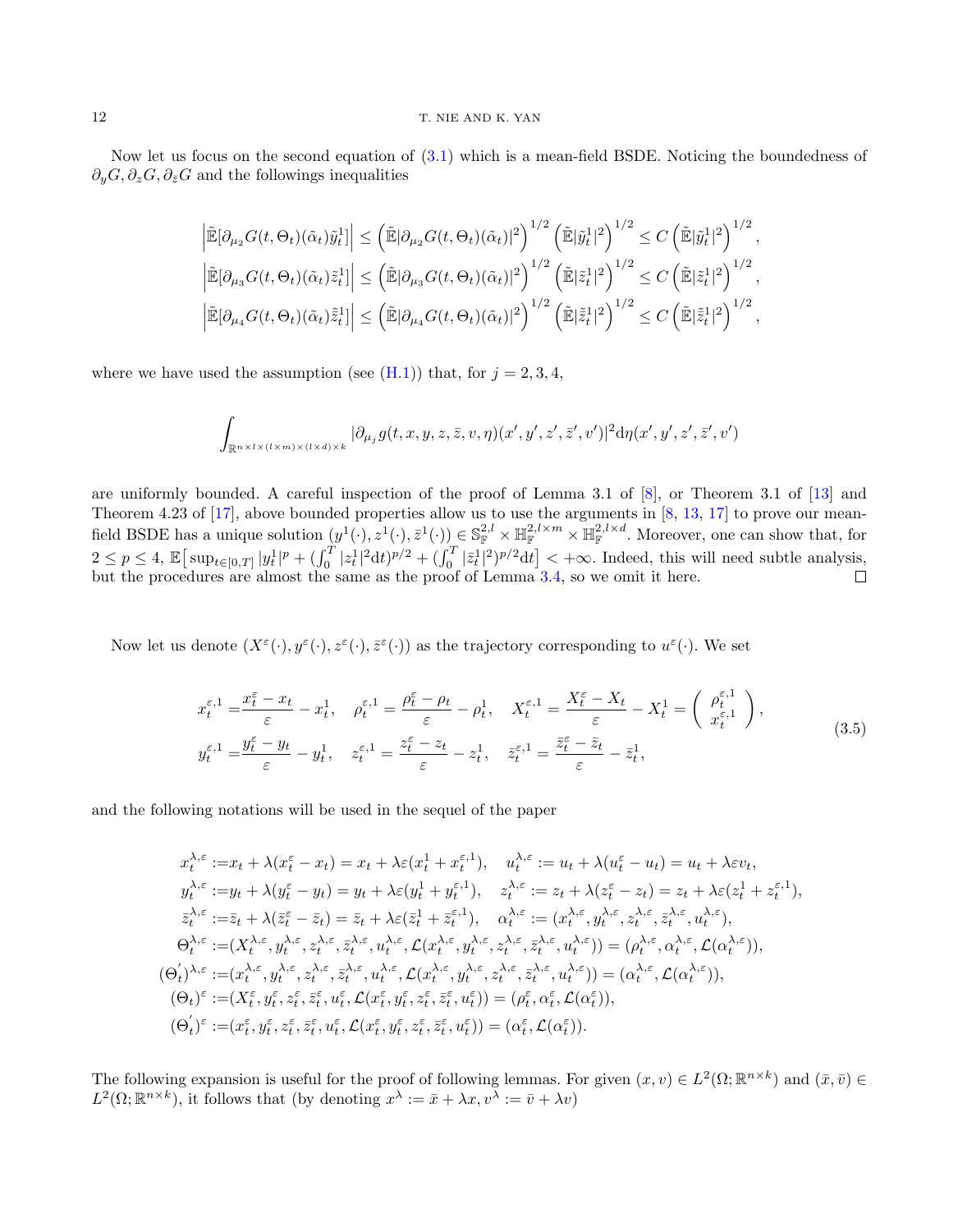<span id="page-12-2"></span>
$$
\varphi(x+\bar{x},v+\bar{v},\mathcal{L}(x,v)) - \varphi(\bar{x},\bar{v},\mathcal{L}(\bar{x},\bar{v})) = \int_0^1 \frac{d}{d\lambda} \varphi(x^{\lambda},v^{\lambda},\mathcal{L}(x^{\lambda},v^{\lambda})) d\lambda \n= \int_0^1 \partial_x \varphi(x^{\lambda},v^{\lambda},\mathcal{L}(x^{\lambda},v^{\lambda})) \cdot x d\lambda + \int_0^1 \partial_v \varphi(x^{\lambda},v^{\lambda},\mathcal{L}(x^{\lambda},v^{\lambda})) \cdot v d\lambda \n+ \int_0^1 \tilde{\mathbb{E}}[\partial_\mu \varphi(x^{\lambda},v^{\lambda},\mathcal{L}(x^{\lambda},v^{\lambda}))(\widetilde{x^{\lambda}},\widetilde{v^{\lambda}}) \cdot \tilde{x}] d\lambda + \int_0^1 \tilde{\mathbb{E}}[\partial_\nu \varphi(x^{\lambda},v^{\lambda},\mathcal{L}(x^{\lambda},v^{\lambda}))(\widetilde{x^{\lambda}},\widetilde{v^{\lambda}}) \cdot \tilde{v}] d\lambda.
$$
\n(3.6)

We have following lemmas for variation equations whose proofs will be given in the appendix.

<span id="page-12-0"></span>**Lemma 3.2.** Suppose assumptions  $(H.1)$  and  $(H.2)$  hold, then we have

$$
\lim_{\varepsilon \to 0} \mathbb{E} \sup_{0 \le t \le T} |X_t^{\varepsilon,1}|^2 = \lim_{\varepsilon \to 0} \mathbb{E} \sup_{0 \le t \le T} \left( |\rho_t^{\varepsilon,1}|^2 + |x_t^{\varepsilon,1}|^2 \right) = 0.
$$

Moreover, for any  $2 \le p \le 4$  and  $0 < \varepsilon_0 \le p$ , it follows that

$$
\lim_{\varepsilon \to 0} \mathbb{E} \sup_{0 \le t \le T} (|x_t^{\varepsilon,1}|^p + |\rho_t^{\varepsilon,1}|^{p-\varepsilon_0}) = 0.
$$

<span id="page-12-5"></span>**Lemma 3.3.** Suppose assumptions  $(H.1)$  and  $(H.2)$  hold, then we have

<span id="page-12-4"></span>
$$
\lim_{\varepsilon \to 0} \mathbb{E} \left[ \sup_{0 \le t \le T} |y_t^{\varepsilon,1}|^2 + \int_0^T (|z_t^{\varepsilon,1}|^2 + |\bar{z}_t^{\varepsilon,1}|^2) dt \right] = 0. \tag{3.7}
$$

Moreover, we have the following *p*-order convergence result.

<span id="page-12-1"></span>**Lemma 3.4.** Suppose assumptions [\(H.1\)](#page-6-0) and [\(H.2\)](#page-7-0) hold, then for any  $2 \le p \le 4$ ,

$$
\lim_{\varepsilon \to 0} \mathbb{E} \left[ \sup_{0 \le t \le T} |y_t^{\varepsilon,1}|^p + \left( \int_0^T (|z_t^{\varepsilon,1}|^2 + |\bar{z}_t^{\varepsilon,1}|^2) dt \right)^{p/2} \right] = 0. \tag{3.8}
$$

**Remark 3.5.** We also have the following high-order boundedness result (see  $(A.14)$ ,  $(A.20)$ ) and  $(A.49)$  in the appendix), for any  $2 \le p \le 4$  and  $0 < \varepsilon_0 \le p$ , there exists a constant C independent of  $\varepsilon$  such that

<span id="page-12-3"></span>
$$
\mathbb{E}\left[\sup_{0\leq t\leq T}(|x_t^{\varepsilon,1}|^p+|y_t^{\varepsilon,1}|^p+|\rho_t^{\varepsilon,1}|^{p-\varepsilon_0})+\left(\int_0^T(|z_t^{\varepsilon,1}|^2+|\bar{z}_t^{\varepsilon,1}|^2)\mathrm{d}t\right)^{p/2}\right]\leq C.\tag{3.9}
$$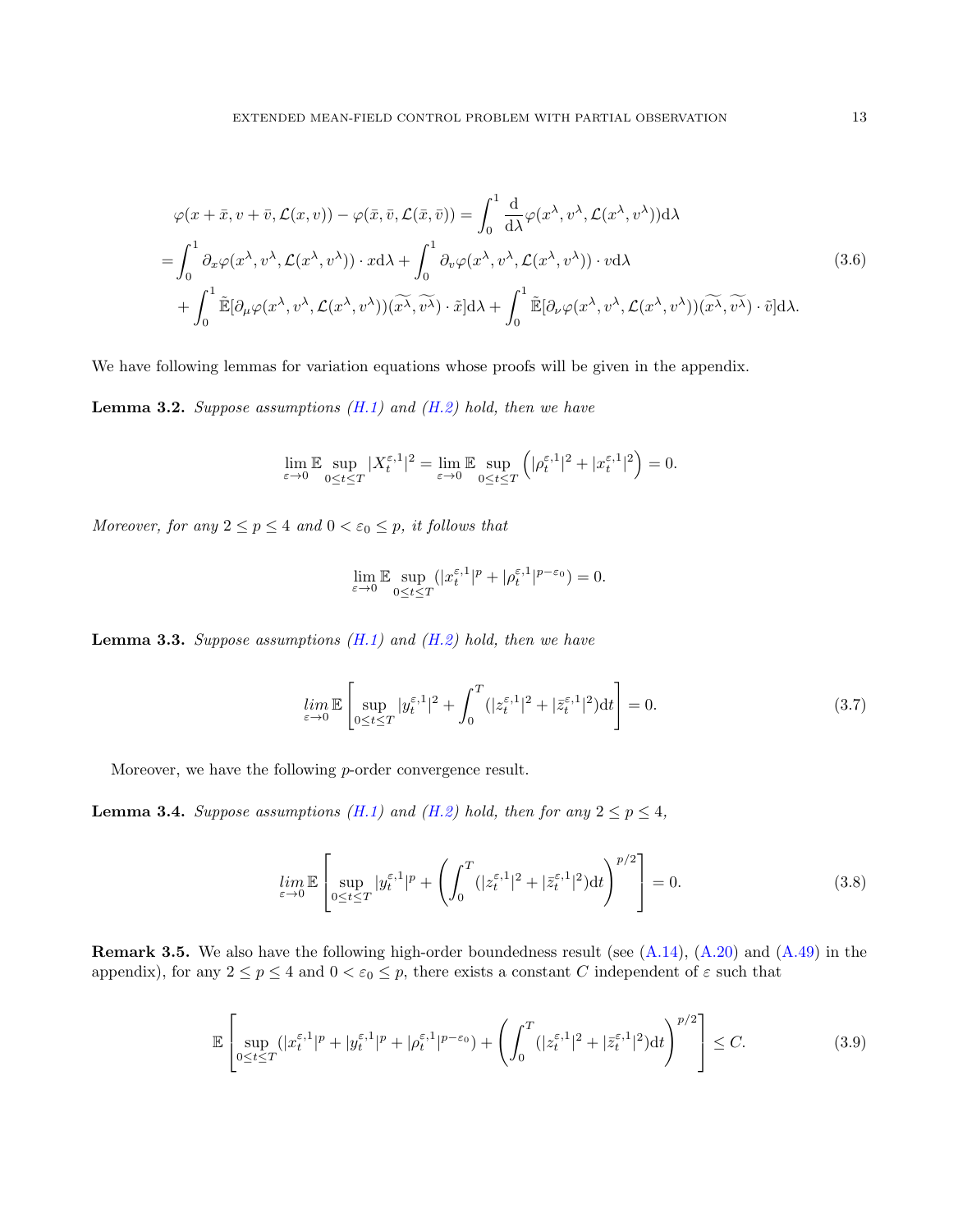## 3.2. Variational inequality and maximum principle

Let us first compute the Gâteaux derivative of the cost functional.

<span id="page-13-0"></span>**Lemma 3.6.** The functional  $u(\cdot) \mapsto J(u(\cdot))$  is Gâteaux differentiable in the direction  $v(\cdot)$ , and its derivative is given by

<span id="page-13-1"></span>
$$
\frac{d}{d\varepsilon} J(u(\cdot) + \varepsilon v(\cdot))\Big|_{\varepsilon=0}
$$
\n
$$
= \mathbb{E} \int_0^T \left[ \partial_X L(t, \Theta_t) X_t^1 + \partial_y L(t, \Theta_t) y_t^1 + \partial_z L(t, \Theta_t) z_t^1 + \partial_z L(t, \Theta_t) \overline{z}_t^1 + \partial_v L(t, \Theta_t) v_t^1 + \widetilde{\mathbb{E}}[\partial_{\mu_1} L(t, \Theta_t)(\tilde{\alpha}_t) \tilde{x}_t^1] + \widetilde{\mathbb{E}}[\partial_{\mu_2} L(t, \Theta_t)(\tilde{\alpha}_t) \tilde{y}_t^1] + \widetilde{\mathbb{E}}[\partial_{\mu_3} L(t, \Theta_t)(\tilde{\alpha}_t) \tilde{z}_t^1] + \widetilde{\mathbb{E}}[\partial_{\mu_4} L(t, \Theta_t)(\tilde{\alpha}_t) \tilde{z}_t^1] + \widetilde{\mathbb{E}}[\partial_{\mu_5} L(t, \Theta_t)(\tilde{\alpha}_t) \tilde{v}_t] \Big] dt + \mathbb{E} \left[ \partial_X M(X_T, \mathcal{L}(x_T)) X_T^1 + \widetilde{\mathbb{E}}[\partial_{\mu_1} M(X_T, \mathcal{L}(x_T)) (\tilde{x}_T) \tilde{x}_T^1] \right] + \partial_y \gamma(y_0) y_0^1.
$$
\n(3.10)

*Proof.* Recall that the cost functional is defined by  $(2.8)$ , using notations above Lemma [3.2,](#page-12-0) we have

$$
\frac{\mathrm{d}}{\mathrm{d}\varepsilon} J(u(\cdot) + \varepsilon v(\cdot)) \Big|_{\varepsilon=0} = \lim_{\varepsilon \to 0} \frac{J(u^{\varepsilon}(\cdot)) - J(u(\cdot))}{\varepsilon}
$$
\n
$$
= \lim_{\varepsilon \to 0} \frac{1}{\varepsilon} \mathbb{E} \left\{ \int_0^T [L(t, \Theta_t^{\varepsilon}) - L(t, \Theta_t)] \mathrm{d}t + M(X_T^{\varepsilon}, \mathcal{L}(x_T^{\varepsilon})) - M(X_T, \mathcal{L}(x_T)) + \gamma(y_0^{\varepsilon}) - \gamma(y_0) \right\}.
$$

Let us focus only on the term  $\lim_{\varepsilon\to 0} \frac{1}{\varepsilon} \mathbb{E} \int_0^T [L(t,\Theta_t^{\varepsilon}) - L(t,\Theta_t)] dt$ , and other terms can be tackled in a similar way. By using similar expansion as  $(3.6)$ , we have

$$
\lim_{\varepsilon \to 0} \frac{1}{\varepsilon} \mathbb{E} \int_0^T \left[ L(t, \Theta_t^{\varepsilon}) - L(t, \Theta_t) \right] dt
$$
\n
$$
= \mathbb{E} \int_0^T \left[ \partial_X L(t, \Theta_t) X_t^1 + \partial_y L(t, \Theta_t) y_t^1 + \partial_z L(t, \Theta_t) z_t^1 + \partial_z L(t, \Theta_t) \overline{z}_t^1 + \partial_v L(t, \Theta_t) v_t \right. \right.
$$
\n
$$
+ \tilde{\mathbb{E}} [\partial_{\mu_1} L(t, \Theta_t) (\tilde{\alpha}_t) \tilde{x}_t^1] + \tilde{\mathbb{E}} [\partial_{\mu_2} L(t, \Theta_t) (\tilde{\alpha}_t) \tilde{y}_t^1] + \tilde{\mathbb{E}} [\partial_{\mu_3} L(t, \Theta_t) (\tilde{\alpha}_t) \tilde{z}_t^1]
$$
\n
$$
+ \tilde{\mathbb{E}} [\partial_{\mu_4} L(t, \Theta_t) (\tilde{\alpha}_t) \tilde{z}_t^1] + \tilde{\mathbb{E}} [\partial_{\mu_5} L(t, \Theta_t) (\tilde{\alpha}_t) \tilde{v}_t] \right] dt + \lim_{\varepsilon \to 0} \mathbb{E} \int_0^T \Delta_L^{\varepsilon}(t) dt,
$$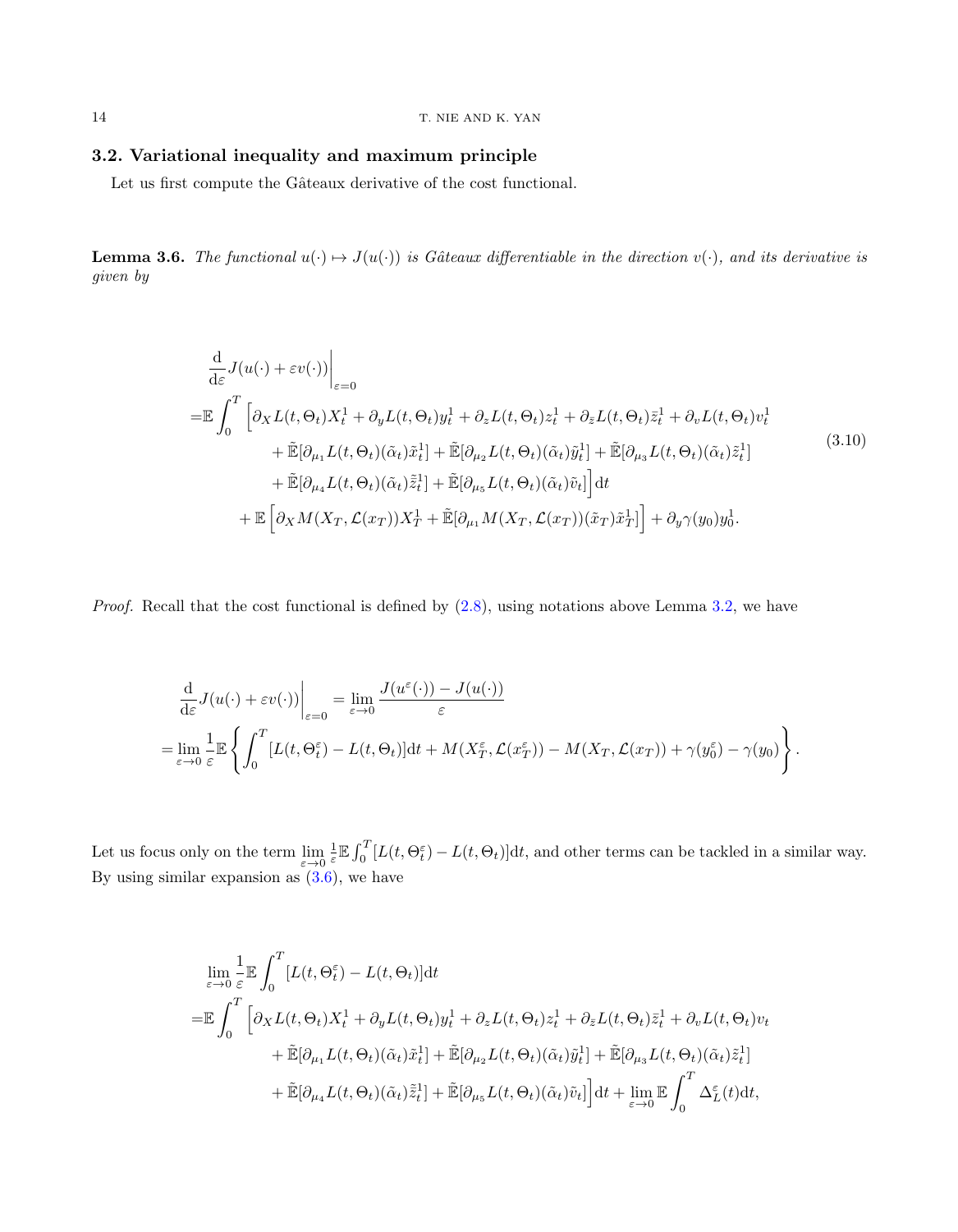where

$$
\Delta_{L}^{\varepsilon}(t) := \int_{0}^{1} \left[ \left[ \partial_{v} L(t, (\Theta_{t})^{\lambda, \varepsilon}) - \partial_{v} L(t, \Theta_{t}) \right] v_{t} \right. \\
\left. + \sum_{\psi=X,y,z,\bar{z}} \left[ \partial_{\psi} L(t, (\Theta_{t})^{\lambda, \varepsilon}) (\psi_{t}^{1} + \psi_{t}^{\varepsilon,1}) - \partial_{\psi} L(t, \Theta_{t}) \psi_{t}^{1} \right] \right] d\lambda \\
+ \int_{0}^{1} \left[ \tilde{\mathbb{E}} [\partial_{\mu_{1}} L(t, (\Theta_{t})^{\lambda, \varepsilon}) (\widetilde{\alpha_{t}}^{\lambda, \varepsilon}) (\tilde{x}_{t}^{1} + \tilde{x}_{t}^{\varepsilon,1})] - \tilde{\mathbb{E}} [\partial_{\mu_{1}} L(t, \Theta_{t}) (\tilde{\alpha}_{t}) \tilde{x}_{t}^{1}] \right] d\lambda \\
+ \int_{0}^{1} \left[ \tilde{\mathbb{E}} [\partial_{\mu_{2}} L(t, (\Theta_{t})^{\lambda, \varepsilon}) (\widetilde{\alpha_{t}}^{\lambda, \varepsilon}) (\tilde{y}_{t}^{1} + \tilde{y}_{t}^{\varepsilon,1})] - \tilde{\mathbb{E}} [\partial_{\mu_{2}} L(t, \Theta_{t}) (\tilde{\alpha}_{t}) \tilde{y}_{t}^{1}] \right] d\lambda \\
+ \int_{0}^{1} \left[ \tilde{\mathbb{E}} [\partial_{\mu_{3}} L(t, (\Theta_{t})^{\lambda, \varepsilon}) (\widetilde{\alpha_{t}}^{\lambda, \varepsilon}) (\tilde{z}_{t}^{1} + \tilde{z}_{t}^{\varepsilon,1})] - \tilde{\mathbb{E}} [\partial_{\mu_{3}} L(t, \Theta_{t}) (\tilde{\alpha}_{t}) \tilde{z}_{t}^{1} \right] d\lambda \\
+ \int_{0}^{1} \left[ \tilde{\mathbb{E}} [\partial_{\mu_{4}} L(t, (\Theta_{t})^{\lambda, \varepsilon}) (\widetilde{\alpha_{t}}^{\lambda, \varepsilon}) (\tilde{z}_{t}^{1} + \tilde{z}_{t}^{\varepsilon,1})] - \tilde{\mathbb{E}} [\partial_{\mu_{4}} L(t, \Theta_{t}) (\tilde{\alpha}_{t}) \tilde{z}_{t}^{1} \right] d\lambda \\
+ \int_{0}^{1} \
$$

To prove [\(3.10\)](#page-13-1), we only need to show that  $\lim_{\varepsilon\to 0} \mathbb{E} \int_0^T \Delta_L^{\varepsilon}(t) dt = 0$ . By noticing Lemmas [3.2](#page-12-0) and [3.4,](#page-12-1) it is sufficient to show the uniformly integrability of  $\Delta_L^{\varepsilon}(t)$ . Let us now only focus on the uniformly integrability of the term  $\partial_X L(t, (\Theta_t)^{\lambda, \varepsilon}) (X_t^1 + X_t^{\varepsilon, 1}),$  the argument for other terms will be similar. From assumption (H.2), one can check that  $\partial_X L(t, (\Theta_t)^{\lambda, \varepsilon}) (X_t^1 + X_t^{\varepsilon, 1})$  is dominated by

$$
C(|\rho_{t}^{1}|+|\rho_{t}^{\varepsilon,1}|)\Lambda+C(|\rho_{t}^{1}|+|\rho_{t}^{\varepsilon,1}|)^2\Lambda^{1/2}+C(|\rho_{t}^{1}|+|\rho_{t}^{\varepsilon,1}|)(|x_{t}^{1}|+|x_{t}^{\varepsilon,1}|)\Lambda^{1/2}
$$

where

$$
\Lambda:=\sum_{\psi=\rho,x,y,z,\bar{z}}(1+|\psi_t|^2+\varepsilon^2|\psi_t^1|^2+\varepsilon^2|\psi_t^{\varepsilon,1}|^2)+\sum_{\psi=x,y,z,\bar{z}}[1+\mathbb{E}|\psi_t|^2+\varepsilon^2\mathbb{E}|\psi_t^1|^2+\varepsilon^2\mathbb{E}|\psi_t^{\varepsilon,1}|^2],
$$

Then from Lemmas [3.2](#page-12-0) and [3.4,](#page-12-1) estimate [\(3.9\)](#page-12-3) and  $\mathbb{E}[\sup_{t\in[0,T]}|\rho_t^1|^p]<+\infty$ , for  $2\leq p<4$ , as well as the following inequalities, for  $\psi = \rho, x, y, z, \overline{z}, \phi = x, y, z, \overline{z}, \text{ as } \varepsilon \to 0$ ,

$$
\mathbb{E}\int_0^T(|\rho_t^1|+|\rho_t^{\varepsilon,1}|)\cdot|\psi_t^{\varepsilon,1}|^2\mathrm{d} t\leq \left(\mathbb{E}\sup_{t\in[0,T]}(|\rho_t^1|+|\rho_t^{\varepsilon,1}|)^3\right)^{\frac{1}{3}}\left(\mathbb{E}\left(\int_0^T|\psi_t^{\varepsilon,1}|^2\mathrm{d} t\right)^{\frac{3}{2}}\right)^{\frac{2}{3}}\to 0,
$$
  

$$
\mathbb{E}\int_0^T(|\rho_t^1|+|\rho_t^{\varepsilon,1}|)\cdot\mathbb{E}|\phi_t^{\varepsilon,1}|^2\mathrm{d} t\leq \mathbb{E}\sup_{t\in[0,T]}(|\rho_t^1|+|\rho_t^{\varepsilon,1}|)\cdot\int_0^T\mathbb{E}|\phi_t^{\varepsilon,1}|^2\mathrm{d} t\to 0,
$$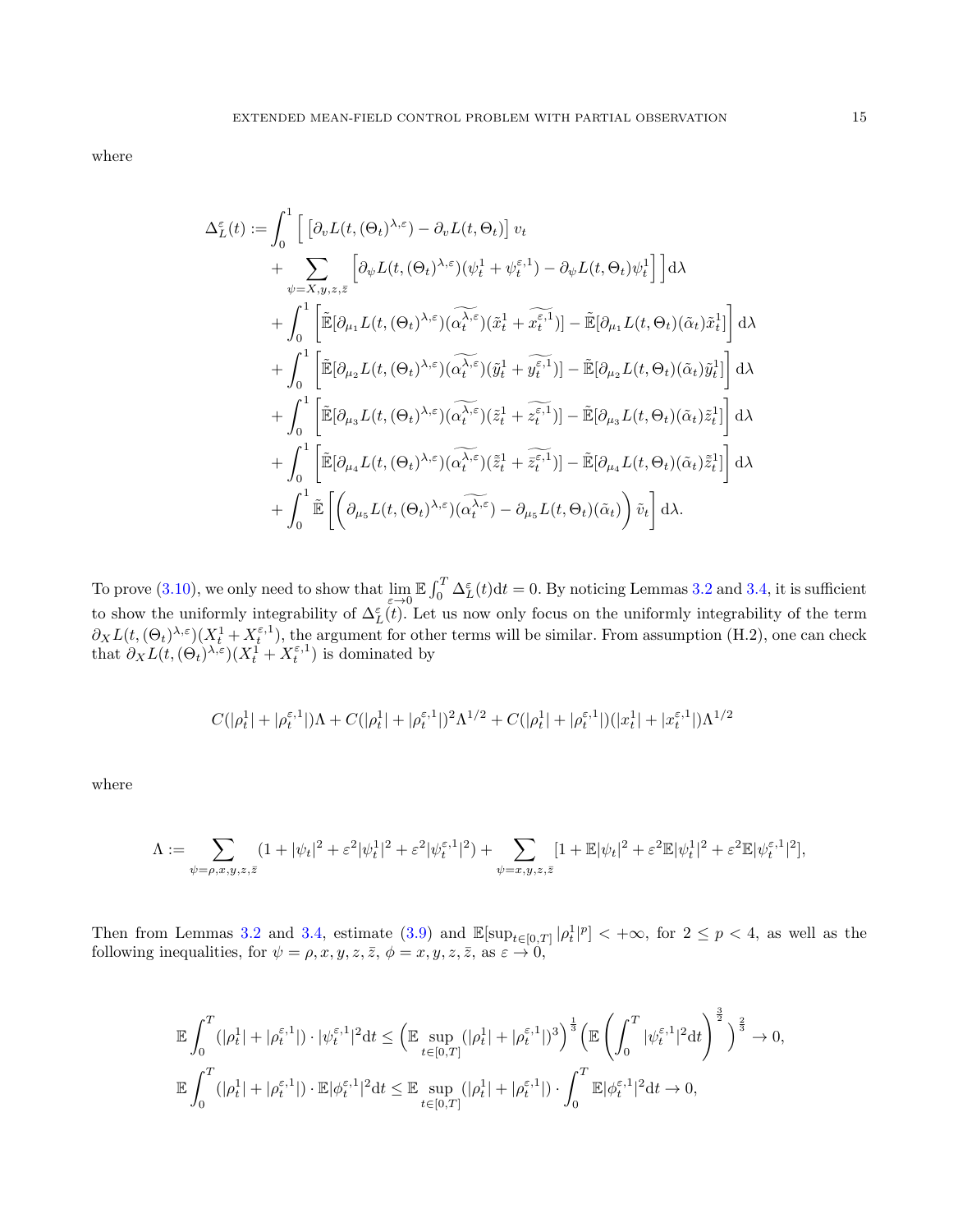#### 16 T. NIE AND K. YAN

$$
\mathbb{E} \int_{0}^{T} (|\rho_{t}| + |\rho_{t}^{1}| + |\rho_{t}^{\varepsilon,1}|)^{2} |\psi_{t}^{\varepsilon,1}| \, dt \leq \left( \mathbb{E} \sup_{t \in [0,T]} (|\rho_{t}| + |\rho_{t}^{1}| + |\rho_{t}^{\varepsilon,1}|)^{3} \right)^{\frac{2}{3}} \left( \mathbb{E} \Big( \int_{0}^{T} |\psi_{t}^{\varepsilon,1}|^{2} \, dt \Big)^{\frac{3}{2}} \Big)^{\frac{1}{3}} \to 0,
$$
\n
$$
\mathbb{E} \int_{0}^{T} (|\rho_{t}| + |\rho_{t}^{1}| + |\rho_{t}^{\varepsilon,1}|)^{2} \cdot \mathbb{E} |\phi_{t}^{\varepsilon,1}| \, dt \leq \mathbb{E} \sup_{t \in [0,T]} (|\rho_{t}| + |\rho_{t}^{1}| + |\rho_{t}^{\varepsilon,1}|)^{2} \cdot \int_{0}^{T} \mathbb{E} |\phi_{t}^{\varepsilon,1}| \, dt \to 0,
$$
\n
$$
\mathbb{E} \int_{0}^{T} |\rho_{t}^{\varepsilon,1}| \cdot (1 + |\psi_{t}|^{2} + |\psi_{t}^{\varepsilon,1}|^{2}) \, dt \leq \left( \mathbb{E} \sup_{t \in [0,T]} |\rho_{t}^{\varepsilon,1}|^{3} \right)^{\frac{1}{3}} \left( \mathbb{E} \Big( \int_{0}^{T} (1 + |\psi_{t}|^{2} + |\psi_{t}^{\varepsilon,1}|^{2}) \, dt \Big)^{\frac{3}{2}} \right)^{\frac{2}{3}} \to 0,
$$
\n
$$
\mathbb{E} \int_{0}^{T} |\rho_{t}^{\varepsilon,1}|^{2} \cdot (1 + |\psi_{t}| + |\psi_{t}^{\varepsilon,1}|) \, dt \leq \left( \mathbb{E} \sup_{t \in [0,T]} |\rho_{t}^{\varepsilon,1}|^{3} \right)^{\frac{2}{3}} \left( \mathbb{E} \Big( \int_{0}^{T} (1 + |\psi_{t}| + |\psi_{t}^{\varepsilon,1}|) \, dt \Big)^{\frac{3}{2}} \right)^{\frac{1}{3}} \to 0,
$$

we can get the uniformly integrability of  $\partial_X L(t, (\Theta_t)^{\lambda, \varepsilon})(X_t^1 + X_t^{\varepsilon, 1})$ . The proof is complete.

 $\Box$ 

**Remark 3.7.** From above proof, one can find that we need p-order  $(p > 2)$  estimates of both the states and variational states, the second-order estimates are not enough.

To derive the maximum principle, we introduce the following adjoint equation which is a mean-field FBSDE (recalling the notations at the beginning of Sect. [3.1\)](#page-9-2).

<span id="page-15-0"></span>
$$
\begin{cases}\n-dp_t = \left\{\partial_X^{\top} F(t,\theta_t) p_t + \begin{pmatrix} 0 \\ \tilde{\mathbb{E}}[\langle \partial_{\mu_1} F(t, \tilde{\theta}_t)(x_t, v_t), \tilde{p}_t \rangle] \end{pmatrix} + \partial_X^{\top} \Sigma(t, \theta_t) k_t + \partial_X^{\top} \bar{\Sigma}(t, \theta_t) \bar{k}_t \right. \\
\left. + \begin{pmatrix} 0 \\ \tilde{\mathbb{E}}[\langle \partial_{\mu_1} \Sigma(t, \tilde{\theta}_t)(x_t, v_t), \tilde{k}_t \rangle] \end{pmatrix} + \begin{pmatrix} 0 \\ \tilde{\mathbb{E}}[\langle \partial_{\mu_1} \overline{\Sigma}(t, \tilde{\theta}_t)(x_t, v_t), \tilde{k}_t \rangle] \end{pmatrix} - \begin{pmatrix} 0 \\ \partial_x G(t, \Theta_t) \end{pmatrix} q_t \right. \\
-\left( \begin{pmatrix} 0 \\ \tilde{\mathbb{E}}[\partial_{\mu_1} G(t, \tilde{\Theta}_t)(\alpha_t) \cdot \tilde{q}_t] \end{pmatrix} + \partial_X^{\top} L(t, \Theta_t) + \begin{pmatrix} 0 \\ \tilde{\mathbb{E}}[\partial_{\mu_1} L(t, \tilde{\Theta}_t)(\alpha_t)] \end{pmatrix} \right\} dt - k_t dW_t - \bar{k}_t d\bar{Y}_t, \\
d q_t = \begin{bmatrix} \partial_y G(t, \Theta_t) q_t + \tilde{\mathbb{E}}[\partial_{\mu_2} G(t, \tilde{\Theta}_t)(\alpha_t) \cdot \tilde{q}_t] - \partial_y L(t, \Theta_t) - \tilde{\mathbb{E}}[\partial_{\mu_2} L(t, \tilde{\Theta}_t)(\alpha_t)] \end{bmatrix} dt \\
+ \begin{bmatrix} \partial_z G(t, \Theta_t) q_t + \tilde{\mathbb{E}}[\partial_{\mu_3} G(t, \tilde{\Theta}_t)(\alpha_t) \cdot \tilde{q}_t] - \partial_z L(t, \Theta_t) - \tilde{\mathbb{E}}[\partial_{\mu_3} L(t, \tilde{\Theta}_t)(\alpha_t)] \end{bmatrix} dW_t \\
p_T = \partial_X^{\top} M(X_T, \mathcal{L}(x_T)) + \begin{pmatrix} 0 \\ \tilde{\mathbb{E}}[\partial_{\mu_1} M(\tilde{X}_T, \mathcal{L}(x_T))(x_T)] \end{pmatrix} \\
-
$$

<span id="page-15-1"></span>**Remark 3.8.** Mean-field FBSDE [\(3.11\)](#page-15-0) is partially coupled. In fact, the equation of  $q(\cdot)$  does not depend on  $(p(\cdot), k(\cdot), \bar{k}(\cdot))$  and it is a mean-field SDE with uniformly Lipschitz coefficients which can be uniquely solved. The equation of  $p(.)$  is a mean-field BSDE whose coefficients satisfy random Lipschitz condition (by noticing that the coefficients related to  $\bar{\Sigma}$  is not uniformly Lipschitz due to the apperance of  $\rho$ ). With assumptions [\(H.1\)](#page-6-0)– [\(H.2\)](#page-7-0), by noticing  $\mathbb{E}\left[\sup_{t\in[0,T]}(|\rho_t|^p+|\rho_t|^{-p}\right]<+\infty$ , for any  $p\geq 1$ , we can combine the classical methods of BSDEs with random Lipschitz coefficients (see e.g. Thm. 5.23 [\[35\]](#page-42-17)) and the methods of mean-field BSDEs with uniformly Lipschitz coefficients (e.g. Thm. 4.23 of [\[17\]](#page-41-8) and [\[7\]](#page-41-21))), to show that  $(p(\cdot), k(\cdot), \bar{k}(\cdot))$  can be uniquely solved.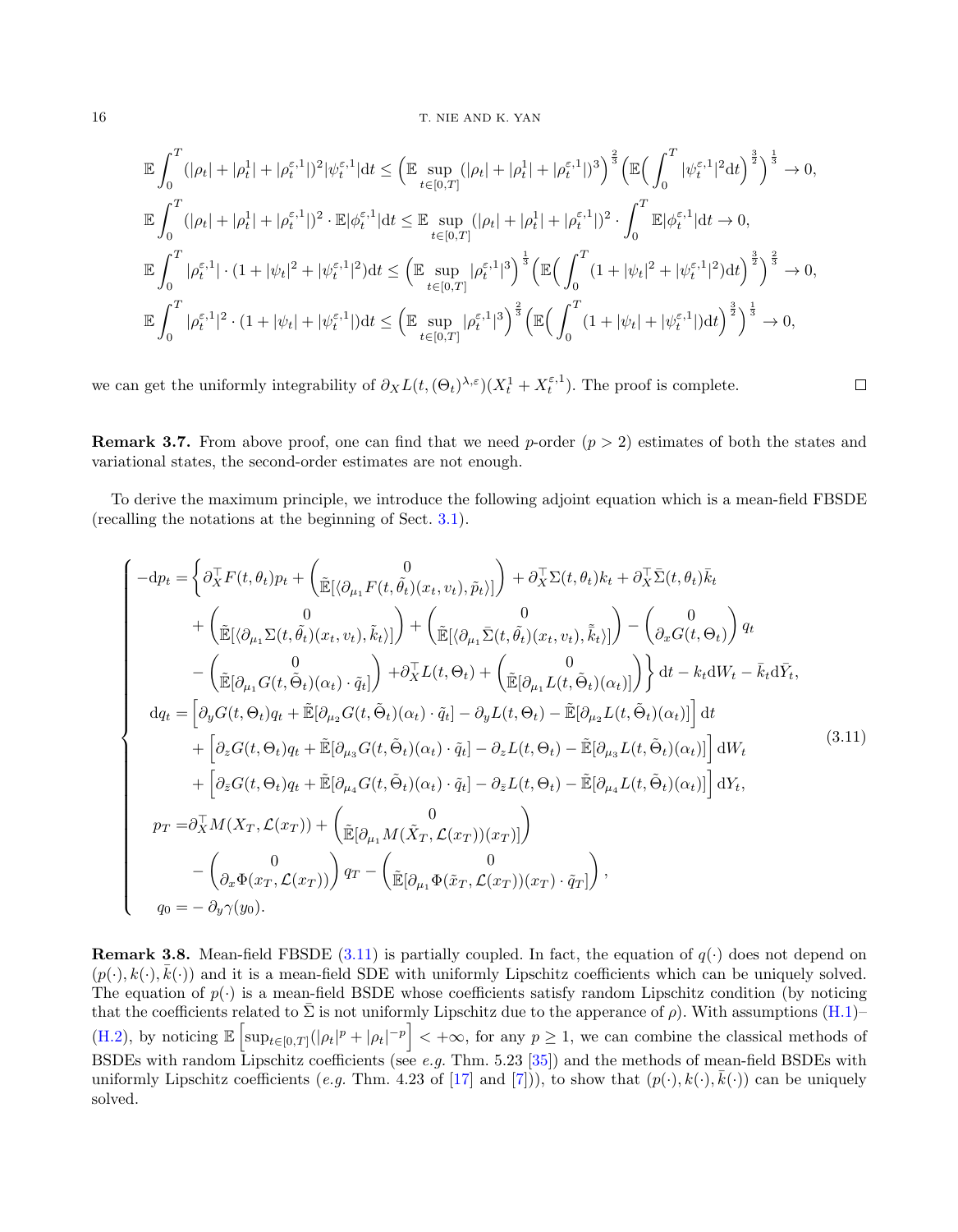Now, we define the following Hamiltonian function H mapping from  $[0,T] \times \mathbb{R}^{n+1} \times \mathbb{R}^l \times \mathbb{R}^{l \times m} \times \mathbb{R}^{l \times d} \times$  $\mathbb{R}^k \times \mathcal{P}_2(\mathbb{R}^n \times \mathbb{R}^l \times \mathbb{R}^{l \times m} \times \mathbb{R}^{l \times d} \times \mathbb{R}^k) \times \mathbb{R}^{n+1} \times \mathbb{R}^l \times \mathbb{R}^{(n+1) \times m} \times \mathbb{R}^{(n+1) \times d}$  to R,

$$
H(t, X, y, z, \bar{z}, v, \eta, p, q, k, \bar{k}) = \langle F(t, X, v, \xi), p \rangle - \langle G(t, X, y, z, \bar{z}, v, \eta), q \rangle + \text{tr}[k^{\top} \Sigma(t, X, v, \xi)] + \text{tr}[\bar{k}^{\top} \Sigma(t, X, v, \xi)] + L(t, X, y, z, \bar{z}, v, \eta),
$$
\n(3.12)

where  $\xi \in \mathcal{P}_2(\mathbb{R}^n \times \mathbb{R}^k)$  is the joint margin distribution of  $\eta \in \mathcal{P}_2(\mathbb{R}^n \times \mathbb{R}^l \times \mathbb{R}^{l \times m} \times \mathbb{R}^{l \times d} \times \mathbb{R}^k)$  on the first and the fifth components. Then we can rewrite the adjoint equation  $(3.11)$  as

<span id="page-16-0"></span>
$$
\begin{cases}\n-\mathrm{d}p_{t} = \left[\partial_{X}H(t,\Theta_{t};p,q,k,\bar{k}) + \begin{pmatrix} 0\\ \tilde{\mathbb{E}}[\partial_{\mu_{1}}H(t,\tilde{\Theta}_{t};\tilde{p},\tilde{q},\tilde{k},\tilde{\bar{k}})(\alpha_{t})] \end{pmatrix}\right] \mathrm{d}t - k_{t}\mathrm{d}W_{t} - \bar{k}_{t}\mathrm{d}Y_{t} \\
\mathrm{d}q_{t} = -\left[\partial_{y}H(t,\Theta_{t};p,q,k,\bar{k}) + \tilde{\mathbb{E}}[\partial_{\mu_{2}}H(t,\tilde{\Theta}_{t};\tilde{p},\tilde{q},\tilde{k},\tilde{\bar{k}})(\alpha_{t})]\right] \mathrm{d}t \\
-\left[\partial_{z}H(t,\Theta_{t};p,q,k,\bar{k}) + \tilde{\mathbb{E}}[\partial_{\mu_{3}}H(t,\tilde{\Theta}_{t};\tilde{p},\tilde{q},\tilde{k},\tilde{\bar{k}})(\alpha_{t})]\right] \mathrm{d}W_{t} \\
-\left[\partial_{\bar{z}}H(t,\Theta_{t};p,q,k,\bar{k}) + \tilde{\mathbb{E}}[\partial_{\mu_{4}}H(t,\tilde{\Theta}_{t};\tilde{p},\tilde{q},\tilde{k},\tilde{\bar{k}})(\alpha_{t})]\right] \mathrm{d}Y_{t}, \\
p_{T} = \partial_{X}^{\top}M(X_{T},\mathcal{L}(x_{T})) + \begin{pmatrix} 0\\ \tilde{\mathbb{E}}[\partial_{\mu_{1}}M(\tilde{X}_{T},\mathcal{L}(x_{T}))(x_{T})]\end{pmatrix} \\
-\begin{pmatrix} 0\\ \partial_{x}\Phi(x_{T},\mathcal{L}(x_{T}))\end{pmatrix} q_{T} - \begin{pmatrix} 0\\ \tilde{\mathbb{E}}[\partial_{\mu_{1}}\Phi(\tilde{x}_{T},\mathcal{L}(x_{T}))(x_{T})\cdot\tilde{q}_{T}]\end{pmatrix}, \\
q_{0} = -\partial_{y}\gamma(y_{0}).\n\end{cases} \tag{3.13}
$$

We now state the Pontryagin's stochastic maximum principle for optimal control of our Problem (EMFPOC).

<span id="page-16-2"></span>**Theorem 3.9.** Let  $(H.1)$  and  $(H.2)$  hold, if  $u(\cdot)$  is an optimal control and  $(X(\cdot), y(\cdot), z(\cdot), \overline{z}(\cdot))$  is the corresponding trajectory, and  $(p(\cdot), q(\cdot), k(\cdot), \overline{k}(\cdot))$  is corresponding adjoint process satisfying [\(3.13\)](#page-16-0), we have

<span id="page-16-1"></span>
$$
\mathbb{E}\left[\left(\partial_v H(t,\Theta_t, p_t, q_t, k_t, \bar{k}_t) + \tilde{\mathbb{E}}[\partial_{\mu_5} H(t,\tilde{\Theta}_t, \tilde{p}_t, \tilde{q}_t, \tilde{k}_t, \bar{\tilde{k}}_t)(\alpha_t)]\right)(v - u_t)\bigg|\mathcal{F}_t^Y\right] \geq 0, \ \forall v \in U, \ a.s. \ a.e. \tag{3.14}
$$

where we recall

$$
\alpha_t := (x_t, y_t, z_t, \bar{z}_t, u_t) \quad \eta_t := \mathcal{L}(\alpha_t), \quad \Theta_t := (X_t, y_t, z_t, \bar{z}_t, u_t, \eta_t) = (\rho_t, \alpha_t, \eta_t).
$$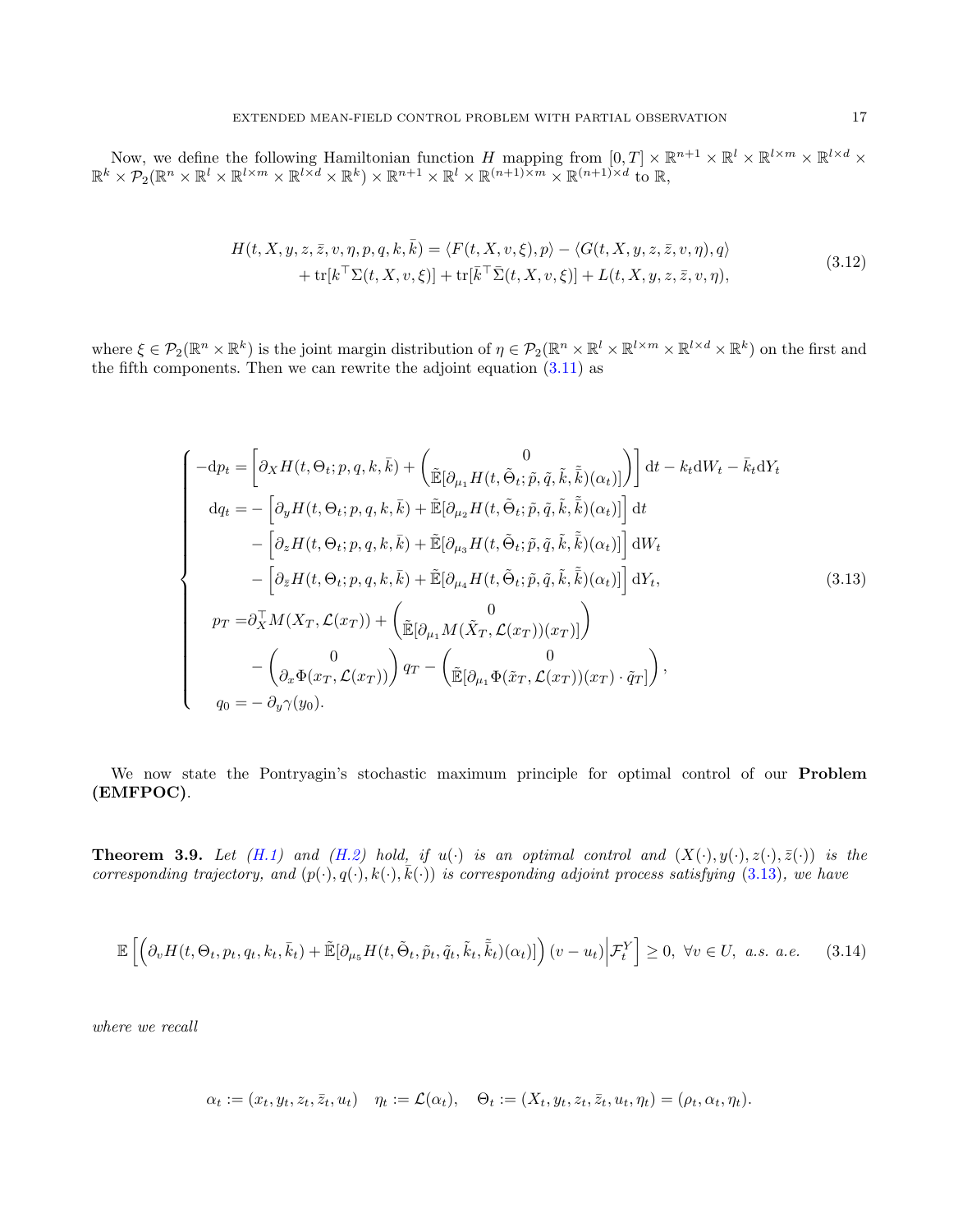*Proof.* Let us first apply Itô's formula to  $\langle X_t^1, p_t \rangle$ , we derive

$$
\mathbb{E}\langle p_T, X_T^1 \rangle = \mathbb{E} \int_0^T \Big[ \langle \partial_v F(t, \theta_t) v_t, p_t \rangle + \partial_x G(t, \Theta_t) q_t x_t^1 - \partial_x L(t, \Theta_t) X_t^1 + \langle \partial_v \Sigma(t, \theta_t) v_t, k_t \rangle + \langle \partial_v \Sigma(t, \theta_t) v_t, \bar{k}_t \rangle \Big] + \mathbb{E}[\partial_{\mu_1} G(t, \Theta_t) (\alpha_t) \tilde{q}_t] x_t^1 - \mathbb{E}[\partial_{\mu_1} L(t, \tilde{\Theta}_t) (\alpha_t)] x_t^1 + \langle \mathbb{E}[\partial_{\mu_5} F(t, \theta_t) (\tilde{x}_t, \tilde{v}_t) \tilde{v}_t], p_t \rangle + \langle \mathbb{E}[\partial_{\mu_5} \Sigma(t, \theta_t) (\tilde{x}_t, \tilde{v}_t) \tilde{v}_t], k_t \rangle \Big] + \langle \mathbb{E}[\partial_{\mu_5} \bar{\Sigma}(t, \theta_t) (\tilde{x}_t, \tilde{v}_t) \tilde{v}_t], \bar{k}_t \rangle + \langle \mathbb{E}[\partial_{\mu_1} F(t, \theta_t) (\tilde{x}_t, \tilde{v}_t) \tilde{x}_t^1], p_t \rangle - \mathbb{E}[\langle \partial_{\mu_1} F(t, \tilde{\theta}_t) (x_t, v_t), \tilde{p}_t \rangle] x_t^1 + \langle \mathbb{E}[\partial_{\mu_1} \Sigma(t, \theta_t) (\tilde{x}_t, \tilde{v}_t) \tilde{x}_t^1], k_t \rangle - \mathbb{E}[\langle \partial_{\mu_1} \Sigma(t, \tilde{\theta}_t) (x_t, v_t), \tilde{k}_t \rangle] x_t^1 + \langle \mathbb{E}[\partial_{\mu_1} \bar{\Sigma}(t, \theta_t) (\tilde{x}_t, \tilde{v}_t) \tilde{x}_t^1], \bar{k}_t \rangle - \mathbb{E}[\langle \partial_{\mu_1} \bar{\Sigma}(t, \tilde{\theta}_t) (x_t, v_t), \tilde{k}_t \rangle] x_t^1 \Big] dt.
$$

By noting that "tilde random variables" are independent copies of the "nontilde variables", we apply Fubini's theorem and obtain

$$
\mathbb{E}\left[\langle \tilde{\mathbb{E}}[\partial_{\mu_1} F(t,\theta_t)(\tilde{x}_t,\tilde{v}_t)\tilde{x}_t^1], p_t \rangle - \tilde{\mathbb{E}}[\langle \partial_{\mu_1} F(t,\tilde{\theta}_t)(x_t,v_t), \tilde{p}_t \rangle]x_t^1\right] = 0,
$$
  
\n
$$
\mathbb{E}\left[\langle \tilde{\mathbb{E}}[\partial_{\mu_1} \Sigma(t,\theta_t)(\tilde{x}_t,\tilde{v}_t)\tilde{x}_t^1], k_t \rangle - \tilde{\mathbb{E}}[\langle \partial_{\mu_1} \Sigma(t,\tilde{\theta}_t)(x_t,v_t), \tilde{k}_t \rangle]x_t^1\right] = 0,
$$
  
\n
$$
\mathbb{E}\left[\langle \tilde{\mathbb{E}}[\partial_{\mu_1} \Sigma(t,\theta_t)(\tilde{x}_t,\tilde{v}_t)\tilde{x}_t^1], \bar{k}_t \rangle - \tilde{\mathbb{E}}[\langle \partial_{\mu_1} \Sigma(t,\tilde{\theta}_t)(x_t,v_t), \tilde{k}_t \rangle]x_t^1\right] = 0.
$$

Then by recalling  $p_T$  in [\(3.13\)](#page-16-0), we have

<span id="page-17-0"></span>
$$
\mathbb{E}\left[\partial_X M(X_T, \mathcal{L}(x_T))X_T^1 + \tilde{\mathbb{E}}[\partial_{\mu_1} M(X_T, \mathcal{L}(x_T))(\tilde{x}_T)\tilde{x}_T^1] - \partial_x \Phi(x_T, \mathcal{L}(x_T))q_T x_T^1 - \tilde{\mathbb{E}}[\partial_{\mu_1} \Phi(x_T, \mathcal{L}(x_T))(\tilde{x}_T)q_T]x_T^1\right]
$$
\n
$$
= \mathbb{E}\int_0^T \left[ \langle \partial_v F(t, \theta_t)v_t, p_t \rangle + \partial_x G(t, \Theta_t) q_t x_t^1 - \partial_X L(t, \Theta_t) X_t^1 + \langle \partial_v \Sigma(t, \theta_t)v_t, k_t \rangle + \langle \partial_v \Sigma(t, \theta_t)v_t, \bar{k}_t \rangle + \tilde{\mathbb{E}}[\partial_{\mu_1} G(t, \Theta_t)(\alpha_t)\tilde{q}_t]x_t^1 - \tilde{\mathbb{E}}[\partial_{\mu_1} L(t, \tilde{\Theta}_t)(\alpha_t)]x_t^1 + \langle \tilde{\mathbb{E}}[\partial_{\mu_5} F(t, \theta_t)(\tilde{x}_t, \tilde{v}_t)\tilde{v}_t], p_t \rangle + \langle \tilde{\mathbb{E}}[\partial_{\mu_5} \Sigma(t, \theta_t)(\tilde{x}_t, \tilde{v}_t)\tilde{v}_t], k_t \rangle + \langle \tilde{\mathbb{E}}[\partial_{\mu_5} \Sigma(t, \theta_t)(\tilde{x}_t, \tilde{v}_t)\tilde{v}_t], \bar{k}_t \rangle \right] dt.
$$
\n(3.15)

Similarly, by applying Itô's formula to  $\langle y_t^1, q_t \rangle$ , and with the help of Fubini's theorem, we have

<span id="page-17-1"></span>
$$
\mathbb{E}[q_T y_T^1 - q_0 y_0^1] \n= \mathbb{E}\left[\partial_y \gamma(y_0) y_0^1 + \partial_x \Phi(x_T, \mathcal{L}(x_T)) q_T x_T^1 + \tilde{\mathbb{E}}[\partial_{\mu_1} \Phi(x_T, \mathcal{L}(x_T)) (\tilde{x}_T) \tilde{x}_T^1] q_T\right] \n= - \mathbb{E}\int_0^T \left[\partial_x G(t, \Theta_t) x_t^1 q_t + \partial_v G(t, \Theta_t) v_t q_t + \partial_y L(t, \Theta_t) y_t^1 + \partial_z L(t, \Theta_t) z_t^1 + \partial_{\bar{z}} L(t, \Theta_t) \bar{z}_t^1 + \tilde{\mathbb{E}}[\partial_{\mu_1} G(t, \Theta_t) (\tilde{\alpha}_t) \tilde{x}_t^1] q_t + \tilde{\mathbb{E}}[\partial_{\mu_5} G(t, \Theta_t) (\tilde{\alpha}_t) \tilde{v}_t] q_t + \tilde{\mathbb{E}}[\partial_{\mu_2} L(t, \Theta_t) (\alpha_t)] y_t^1 + \tilde{\mathbb{E}}[\partial_{\mu_3} L(t, \Theta_t) (\alpha_t)] z_t^1 + \tilde{\mathbb{E}}[\partial_{\mu_4} L(t, \Theta_t) (\alpha_t)] \bar{z}_t^1\right] dt.
$$
\n(3.16)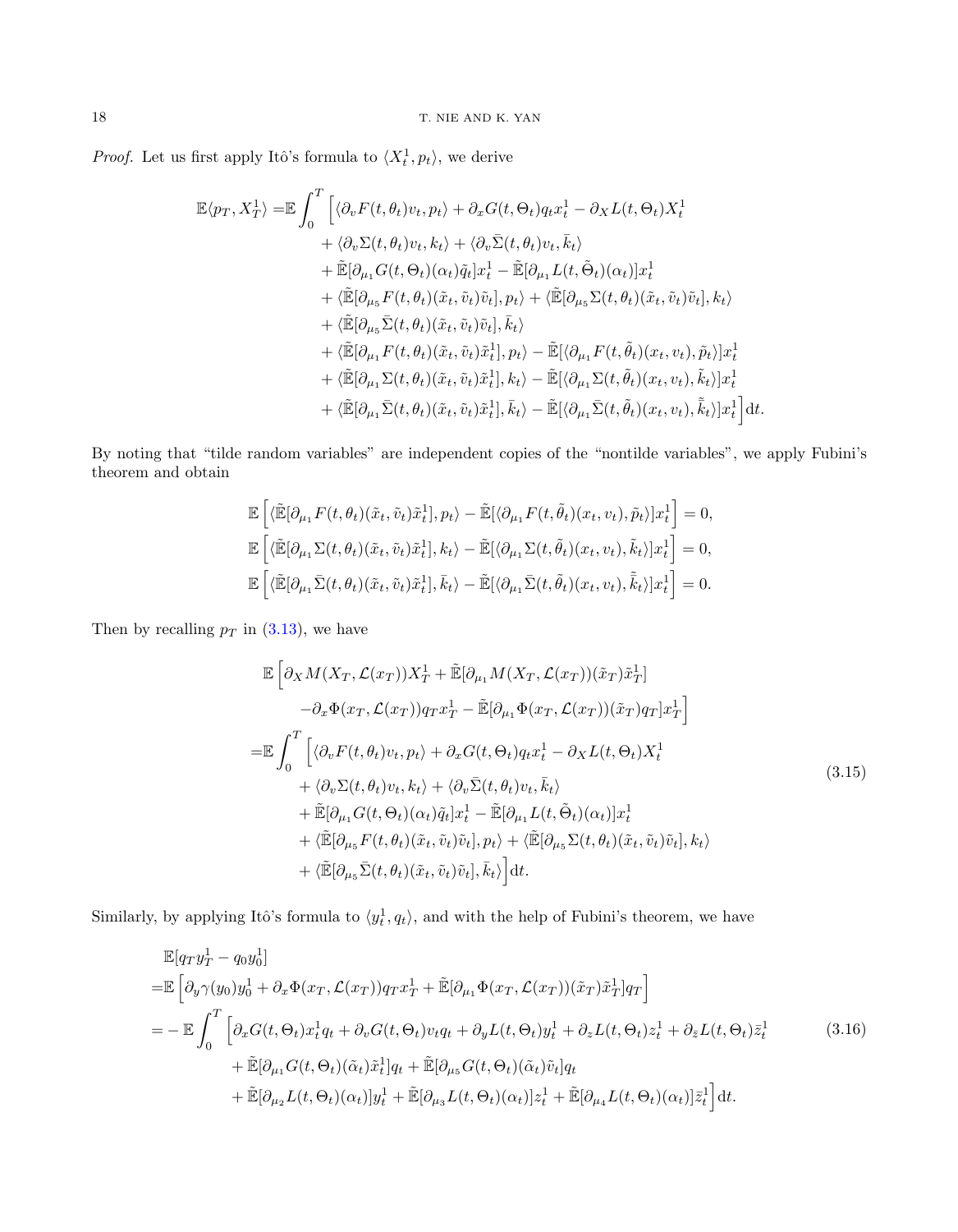Now from Lemma [3.6,](#page-13-0) [\(3.15\)](#page-17-0), [\(3.16\)](#page-17-1) and Fubini's theorem, we obtain

$$
\frac{d}{d\varepsilon}J(u(\cdot)+\varepsilon v(\cdot))\Big|_{\varepsilon=0} = \lim_{\varepsilon\to 0}\frac{J(u^{\varepsilon}(\cdot))-J(u(\cdot))}{\varepsilon}
$$
\n
$$
= \mathbb{E}\int_{0}^{T}\Big[\langle\partial_{v}F(t,\theta_{t})v_{t},p_{t}\rangle + \langle\tilde{\mathbb{E}}[\partial_{\mu_{5}}F(t,\theta_{t})(\tilde{x}_{t},\tilde{v}_{t})\tilde{v}_{t}],p_{t}\rangle + \langle\partial_{v}\Sigma(t,\theta_{t})v_{t},k_{t}\rangle
$$
\n
$$
+ \langle\tilde{\mathbb{E}}[\partial_{\mu_{5}}\Sigma(t,\theta_{t})(\tilde{x}_{t},\tilde{v}_{t})\tilde{v}_{t}],k_{t}\rangle + \langle\partial_{v}\bar{\Sigma}(t,\theta_{t})v_{t},\bar{k}_{t}\rangle + \langle\tilde{\mathbb{E}}[\partial_{\mu_{5}}\bar{\Sigma}(t,\theta_{t})(\tilde{x}_{t},\tilde{v}_{t})\tilde{v}_{t}],\bar{k}_{t}\rangle
$$
\n
$$
- \partial_{v}G(t,\Theta_{t}^{\prime})v_{t}q_{t} - \tilde{\mathbb{E}}[\partial_{\mu_{5}}G(t,\Theta_{t})(\tilde{\alpha}_{t})\tilde{v}_{t}]q_{t} + \partial_{v}L(t,\Theta_{t})v_{t} + \tilde{\mathbb{E}}[\partial_{\mu_{5}}L(t,\Theta_{t})(\tilde{\alpha}_{t})\tilde{v}_{t}]\Big]dt
$$
\n
$$
= \mathbb{E}\int_{0}^{T}\Big(\partial_{v}H(t,\Theta_{t},p_{t},q_{t},k_{t},\bar{k}_{t}) + \tilde{\mathbb{E}}[\partial_{\mu_{5}}H(t,\tilde{\Theta}_{t},\tilde{p}_{t},\tilde{q}_{t},\tilde{k}_{t},\tilde{\bar{k}})(\alpha_{t})]\Big)v_{t}dt.
$$

Since  $u(\cdot)$  is optimal, we have  $J(u^{\varepsilon}(\cdot)) \geq J(u(\cdot))$ , for any  $\varepsilon \geq 0$ , which yields that

$$
\frac{\mathrm{d}}{\mathrm{d}\varepsilon}J(u(\cdot)+\varepsilon v(\cdot))\bigg|_{\varepsilon=0}=\lim_{\varepsilon\to 0}\frac{J(u^{\varepsilon}(\cdot))-J(u(\cdot))}{\varepsilon}\geq 0,
$$

and then for arbitrary  $v(\cdot)$  such that  $u(\cdot) + v(\cdot) \in \mathcal{U}_{ad}$ , it follows that

<span id="page-18-0"></span>
$$
0 \leq \mathbb{E} \int_0^T \left( \partial_v H(t, \Theta_t, p_t, q_t, k_t, \bar{k}_t) + \tilde{\mathbb{E}} [\partial_{\mu_5} H(t, \tilde{\Theta}_t, \tilde{p}_t, \tilde{q}_t, \tilde{k}_t, \tilde{k}_t) (\alpha_t)] \right) v_t dt
$$
  
\n
$$
= \mathbb{E} \int_0^T \mathbb{E} \left[ \left( \partial_v H(t, \Theta_t, p_t, q_t, k_t, \bar{k}_t) + \tilde{\mathbb{E}} [\partial_{\mu_5} H(t, \tilde{\Theta}_t, \tilde{p}, \tilde{p}_t, \tilde{q}_t, \tilde{k}_t, \tilde{k}_t) (\alpha_t)] \right) v_t \Big| \mathcal{F}_t^Y \right] dt.
$$
\n(3.17)

Since  $\mathcal{U}_{ad}$  is convex, for any given  $v(\cdot) \in \mathcal{U}_{ad}$ , we may choose the perturbation  $u^{\varepsilon}(\cdot) = u(\cdot) + \varepsilon (v(\cdot) - u(\cdot))$ , which is still in  $\mathcal{U}_{ad}$ , and then from [\(3.17\)](#page-18-0), we have for any  $v(\cdot) \in \mathcal{U}_{ad}$ ,

<span id="page-18-1"></span>
$$
\mathbb{E}\int_{0}^{T}\mathbb{E}\left[\left(\partial_{v}H(t,\Theta_{t},p_{t},q_{t},k_{t},\bar{k}_{t})+\tilde{\mathbb{E}}[\partial_{\mu_{5}}H(t,\tilde{\Theta}_{t},\tilde{p}_{t},\tilde{q}_{t},\tilde{k}_{t},\tilde{\bar{k}}_{t})(\alpha_{t})]\right)(v_{t}-u_{t})\bigg|\mathcal{F}_{t}^{Y}\right]dt\geq0.
$$
 (3.18)

For any given  $v \in U$  (deterministic), we set

$$
A := \left\{ (t, \omega) \Big| \mathbb{E} \left[ \left( \partial_v H(t, \Theta_t, p_t, q_t, k_t, \bar{k}_t) + \tilde{\mathbb{E}} [\partial_{\mu_5} H(t, \tilde{\Theta}_t, \tilde{p}_t, \tilde{q}_t, \tilde{k}_t, \tilde{k}_t) (\alpha_t) \right] \right) (v - u_t) \Big| \mathcal{F}_t^Y \right] < 0 \right\},
$$

by choosing a modification if necessary, we know that A is a  $\mathbb{F}^{Y}$ -progressively measurable set. Now, we take  $v_1(\cdot) = v I_A I_{E_\delta} + u(\cdot) I_{A_c} I_{E_\delta}$ , where  $E_\delta \subset [0, T]$  is any Borel measurable set with  $|E_\delta| = \delta$ , then we know  $v_1(\cdot) \in \mathcal{U}_{ad}$ . From  $(3.18)$  we get

$$
\mathbb{E}\int_0^T \left[ \mathbb{E}\left[ \left( \partial_v H(t,\Theta_t, p_t, q_t, k_t, \bar{k}_t) + \tilde{\mathbb{E}}[\partial_{\mu_5} H(t,\tilde{\Theta}_t, \tilde{p}_t, \tilde{q}_t, \tilde{k}_t, \bar{\tilde{k}}_t)(\alpha_t) \right) (v - u_t) \Big| \mathcal{F}_t^Y \right] I_A \right] I_{E_\delta} dt \geq 0,
$$

where we used the fact that  $I_A$  is  $\mathcal{F}_t^Y$ -adapted. Thus, from Lebesgue differentiation theorem, we have

$$
\mathbb{E}\left[\mathbb{E}\left[\left(\partial_v H(t,\Theta_t, p_t, q_t, k_t, \bar{k}_t) + \tilde{\mathbb{E}}[\partial_{\mu_5} H(t,\tilde{\Theta}_t, \tilde{p}_t, \tilde{q}_t, \tilde{k}_t, \bar{\tilde{k}}_t)(\alpha_t)]\right)(v - u_t)\bigg|\mathcal{F}_t^Y\right]I_A\right] \geq 0 \ a.e.,
$$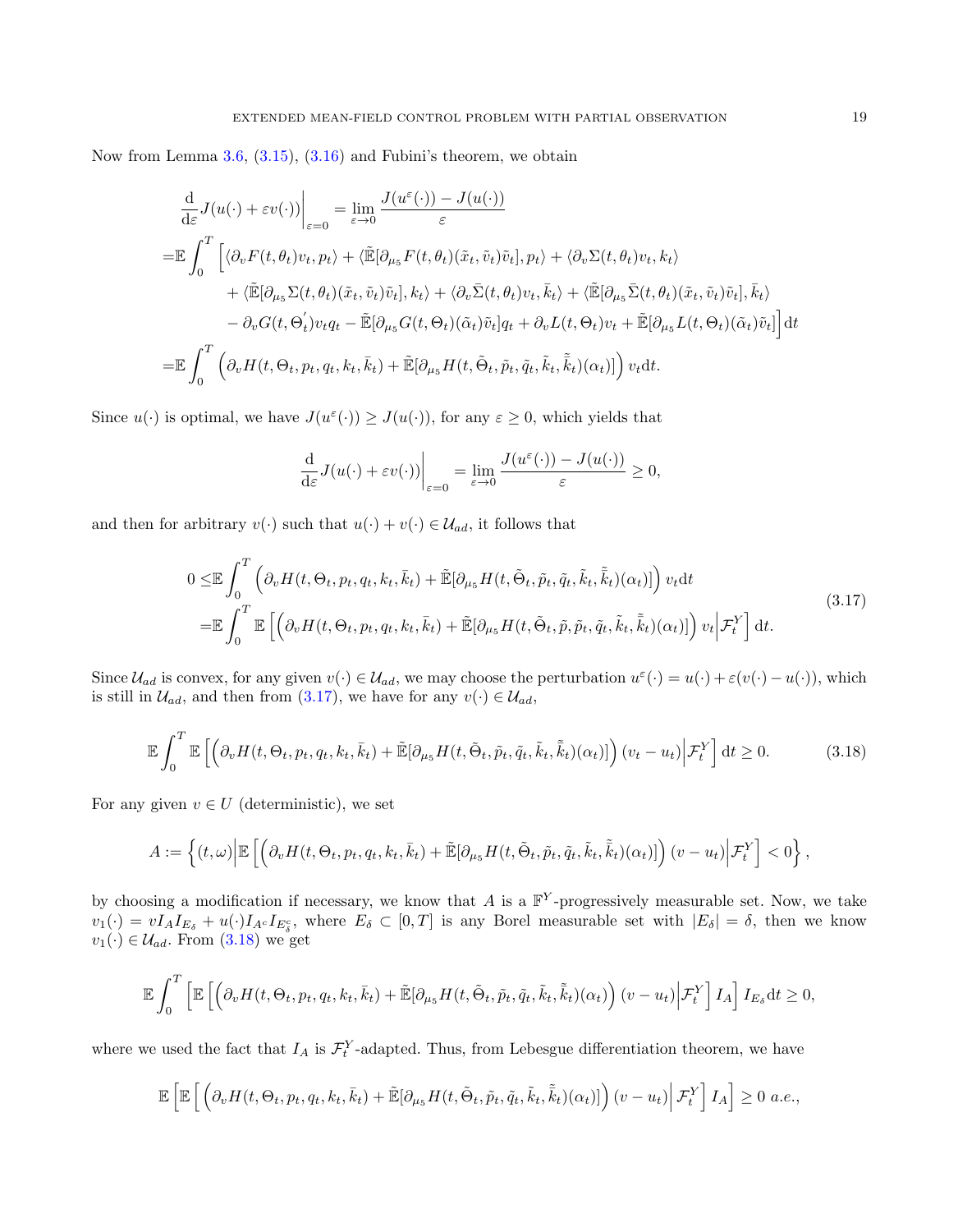#### 20 T. NIE AND K. YAN

which together with the definition of A indicates that  $\mathbb{E}\Big[I_A(t,\omega)\Big] = 0$ , a.e. Consequently, we deduce that  $I_A = 0$ , *a.s. a.e.*, which yields that for any  $v \in U$ ,

<span id="page-19-3"></span>
$$
\mathbb{E}\left[\left(\partial_v H(t,\Theta_t, p_t, q_t, k_t, \bar{k}_t) + \tilde{\mathbb{E}}[\partial_{\mu_5} H(t,\tilde{\Theta}_t, \tilde{p}_t, \tilde{q}_t, \tilde{k}_t, \tilde{k}_t)(\alpha_t)]\right)(v - u_t)\bigg|\mathcal{F}_t^Y\right] \ge 0 \quad a.s. \ a.e. \tag{3.19}
$$

 $\Box$ 

By noticing that the left hand side of  $(3.19)$  is continuous w.r.t. v, we obtain  $(3.14)$ .

Remark 3.10. Inspired by Proposition 4.6 of [\[16\]](#page-41-6), our Pontryagin's stochastic maximum principle, i.e. Theo-rem [3.9](#page-16-2) can be generalized to the case that  $U$  is an open set which maybe non-convex. In this case, following similar methods of of  $[16]$ , we can show that

$$
\mathbb{E}\left[\partial_v H(t,\Theta_t, p_t, q_t, k_t, \bar{k}_t) + \tilde{\mathbb{E}}[\partial_{\mu_5} H(t,\tilde{\Theta}_t, \tilde{p}_t, \tilde{q}_t, \tilde{k}_t, \tilde{k}_t)(\alpha_t)] \Big| \mathcal{F}_t^Y\right] = 0, \text{ a.s. a.e.}
$$

## 4. Verification theorem

<span id="page-19-2"></span>We have established Pontryagin's maximum principle which gives a necessary condition for the optimal control, see  $(3.14)$  in Theorem [3.9.](#page-16-2) In this section we will show that  $(3.14)$  is also a sufficient condition for optimality under the following convexity assumptions.

<span id="page-19-0"></span>(H.3) The function  $\gamma$  is convex. The function M is convex in the sense that

$$
M(\check{X}, \check{\mu}_1) - M(X, \mu_1) \ge \langle \partial_X M(X, \mu_1), \check{X} - X \rangle + \tilde{\mathbb{E}} \big[ \langle \partial_{\mu_1} M(X, \mu_1)(\tilde{x}), \tilde{\tilde{x}} - \tilde{x} \rangle \big]
$$

for all  $X, \check{X} \in \mathbb{R}^{n+1}$ , and  $\mu_1, \check{\mu}_1 \in \mathcal{P}_2(\mathbb{R}^n)$ , and any  $\tilde{\check{x}}$ ,  $\tilde{x}$  which are  $\mathbb{R}^n$ -dimensional square integrable random variables in  $(\tilde{\Omega}, \tilde{\mathcal{F}}, \tilde{\mathbb{P}})$  satisfying  $\mathcal{L}(\tilde{\tilde{x}}) = \mu_1$ ,  $\mathcal{L}(\tilde{x}) = \mu_1$ .

<span id="page-19-1"></span>(H.4) The Hamiltonian function H satisfies the following convexity condition: for any  $t \in [0, T]$  and  $\Pi :=$  $(p,q,k,\bar{k}) \in \mathbb{R}^{n+1} \times \mathbb{R}^l \times \mathbb{R}^{(n+1)\times m} \times \mathbb{R}^{(n+1)\times d}$ , for any  $\check{\Lambda} := (\check{X},\check{y},\check{z},\check{z},\check{v})$  and  $\Lambda := (X,y,z,\bar{z},v)$  which belong  $\mathbb{R}^{n+1} \times \mathbb{R}^l \times \mathbb{R}^{l \times m} \times \mathbb{R}^{l \times d} \times \mathbb{R}^k$ , any  $\check{\eta}, \eta \in \mathcal{P}_2(\mathbb{R}^n \times \mathbb{R}^l \times \mathbb{R}^{l \times m} \times \mathbb{R}^{l \times d} \times \mathbb{R}^k)$ , and any  $(\tilde{\check{x}}, \tilde{\check{y}}, \tilde{\check{z}}, \tilde{\check{z}}, \tilde{\check{v}})$ (resp.  $(\tilde{x}, \tilde{y}, \tilde{z}, \tilde{z}, \tilde{v})$ ) which are  $\mathbb{R}^n \times \mathbb{R}^l \times \mathbb{R}^{l \times m} \times \mathbb{R}^{l \times d} \times \mathbb{R}^k$ -dimensional square integrable random variables in  $(\tilde{\Omega}, \tilde{\mathcal{F}}, \tilde{\mathbb{P}})$  satisfying  $\mathcal{L}(\tilde{\tilde{x}}, \tilde{\tilde{y}}, \tilde{\tilde{z}}, \tilde{\tilde{v}}) = \tilde{\eta}$  (resp.  $\mathcal{L}(\tilde{x}, \tilde{y}, \tilde{z}, \tilde{\tilde{z}}, \tilde{v}) = \eta$ ), it holds that

$$
H(t, \Lambda', \eta', \Pi) - H(t, \Lambda, \eta, \Pi)
$$
  
\n
$$
\geq \langle \partial_X H(t, \Lambda, \eta, \Pi), \check{X} - X \rangle + \langle \partial_y H(t, \Lambda, \eta, \Pi), \check{y} - y \rangle + \langle \partial_z H(t, \Lambda, \eta, \Pi), \check{z} - z \rangle
$$
  
\n
$$
+ \langle \partial_{\bar{z}} H(t, \Lambda, \eta, \Pi), \check{z} - \bar{z} \rangle + \langle \partial_v H(t, \Lambda, \eta, \Pi), \check{v} - v \rangle + \tilde{\mathbb{E}} \Big[ \langle \partial_{\mu_1} H(t, \Lambda, \eta, \Pi)(\tilde{\alpha}), \tilde{\check{x}} - \tilde{x} \rangle \Big]
$$
  
\n
$$
+ \tilde{\mathbb{E}} \Big[ \langle \partial_{\mu_2} H(t, \Lambda, \eta, \Pi)(\tilde{\alpha}), \tilde{\check{y}} - \tilde{y} \rangle \Big] + \tilde{\mathbb{E}} \Big[ \langle \partial_{\mu_3} H(t, \Lambda, \eta, \Pi)(\tilde{\alpha}), \tilde{\check{z}} - \tilde{z} \rangle \Big]
$$
  
\n
$$
+ \tilde{\mathbb{E}} \Big[ \langle \partial_{\mu_4} H(t, \Lambda, \eta, \Pi)(\tilde{\alpha}), \tilde{\check{z}} - \tilde{\check{z}} \rangle \Big] + \tilde{\mathbb{E}} \Big[ \langle \partial_{\mu_5} H(t, \Lambda, \eta, \Pi)(\tilde{\alpha}), \tilde{\check{v}} - \tilde{v} \rangle \Big].
$$

**Theorem 4.1.** Suppose [\(H.1\)](#page-6-0)-[\(H.4\)](#page-19-1) are satisfied. Let  $u(\cdot) \in \mathcal{U}_{ad}$  be an admissible control,  $(X(\cdot), y(\cdot), z(\cdot), \overline{z}(\cdot))$ be the corresponding trajectory, and  $\Pi(\cdot) := (p(\cdot), q(\cdot), k(\cdot), \bar{k}(\cdot))$  be the corresponding adjoint process satisfying [\(3.13\)](#page-16-0). If [\(3.14\)](#page-16-1) holds, then u(·) is an optimal control, i.e.  $J(u(\cdot)) = \inf_{v(\cdot) \in \mathcal{U}_{ad}} J(v(\cdot)).$ 

*Proof.* Let  $\check{u}(\cdot) \in \mathcal{U}_{ad}$  be any admissible control and  $(\check{X}(\cdot), \check{y}(\cdot), \check{z}(\cdot))$  be corresponding trajectory,  $\Pi(\cdot) :=$  $(\check{p}(\cdot), \check{q}(\cdot), \check{k}(\cdot), \check{k}(\cdot))$  be corresponding adjoint processes satisfying [\(3.13\)](#page-16-0). We recall the notations at the beginning of subsection [3.1](#page-9-2) and we use similar notations for the variables with the symbol "check" above. On the one hand, by denoting  $H(t) := H(t, \Theta_t, p_t, q_t, k_t, \bar{k}_t)$  and applying Itô's formula respectively to  $\langle X_t - \check{X}_t, p_t \rangle$  and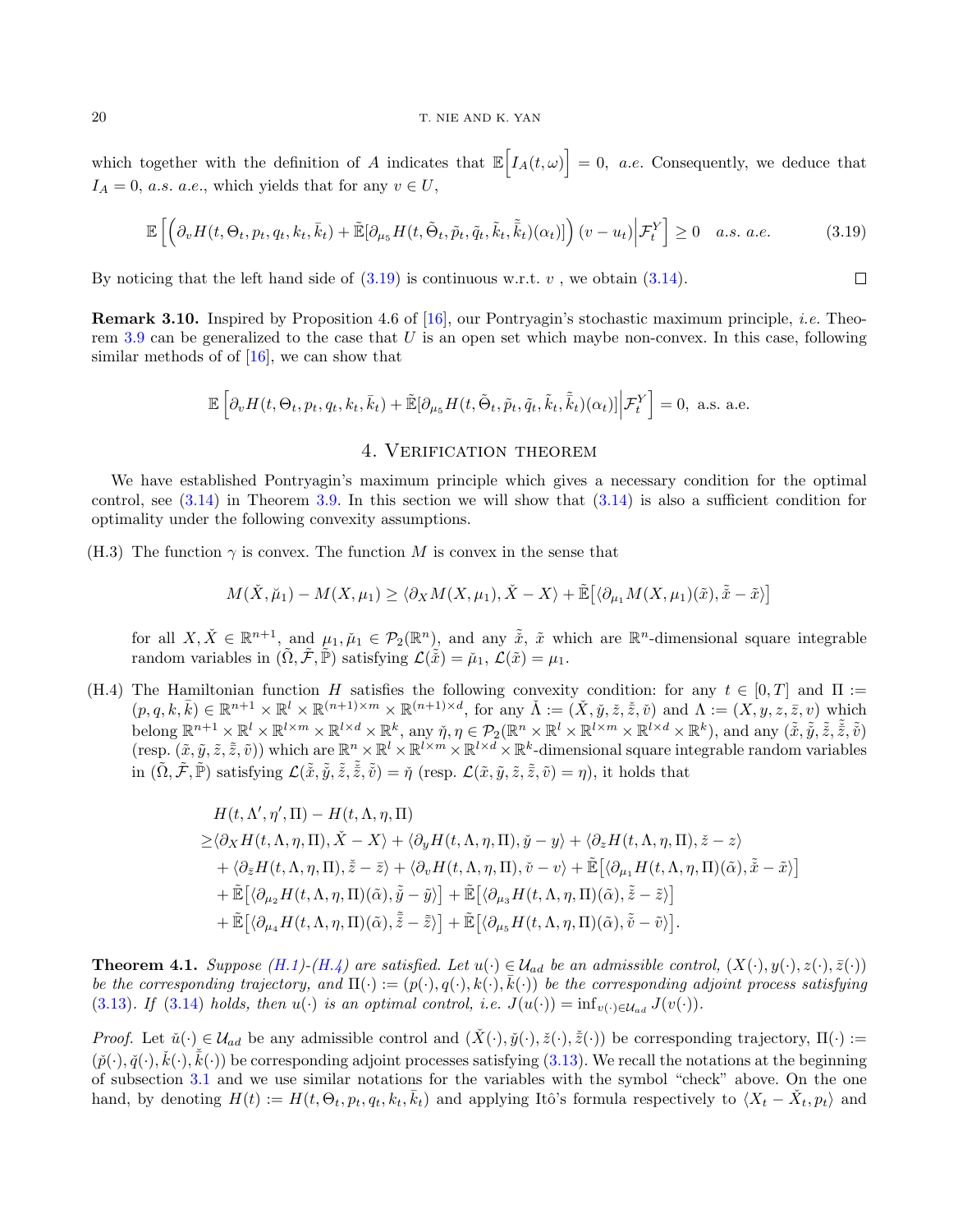$\langle y_t - \check{y}_t, q_t \rangle$  (recall [\(2.7\)](#page-8-3) and [\(3.13\)](#page-16-0)), we have

$$
\mathbb{E}\langle X_T - \check{X}_T, p_T \rangle = -\mathbb{E} \int_0^T \left[ \langle X_t - \check{X}_t, \partial_X H(t) \rangle + \langle X_t - \check{X}_t, \tilde{\mathbb{E}}[\partial_{\mu_1} H(t, \tilde{\Theta}_t, \tilde{p}_t, \tilde{q}_t, \tilde{k}_t, \tilde{k}_t)(\alpha_t)] \rangle \right] dt
$$
  
+ 
$$
\mathbb{E} \int_0^T \left[ \langle F(t, \theta_t) - F(t, \check{\theta}_t), p_t \rangle + \langle \Sigma(t, \theta_t) - \Sigma(t, \check{\theta}_t), k_t \rangle + \langle \bar{\Sigma}(t, \theta_t) - \bar{\Sigma}(t, \check{\theta}_t), \bar{k}_t \rangle \right] dt,
$$

and

$$
\langle y_0 - \check{y}_0, q_0 \rangle = \mathbb{E} \int_0^T \left[ \langle y_t - \check{y}_t, \partial_y H(t) \rangle + \langle y_t - \check{y}_t, \tilde{\mathbb{E}}[\partial_{\mu_2} H(t, \tilde{\Theta}_t, \tilde{p}_t, \tilde{q}_t, \tilde{k}_t, \tilde{k}_t)(\alpha_t) ] \rangle \right] dt + \mathbb{E} \int_0^T \left[ \langle z_t - \check{z}_t, \partial_z H(t) \rangle + \langle z_t - \check{z}_t, \tilde{\mathbb{E}}[\partial_{\mu_3} H(t, \tilde{\Theta}_t, \tilde{p}_t, \tilde{q}_t, \tilde{k}_t, \tilde{k}_t)(\alpha_t) ] \rangle \right] dt + \mathbb{E} \int_0^T \left[ \langle \tilde{z}_t - \bar{\check{z}}_t, \partial_z H(t) \rangle + \langle \tilde{z}_t - \bar{\check{z}}_t, \tilde{\mathbb{E}}[\partial_{\mu_4} H(t, \tilde{\Theta}_t, \tilde{p}_t, \tilde{q}_t, \tilde{k}_t, \tilde{k}_t)(\alpha_t) ] \rangle \right] dt + \mathbb{E} \int_0^T \langle q_t, G(t, \Theta_t) - G(t, \check{\Theta}_t) \rangle dt.
$$

On the other hand, from assumption [\(H.3\)](#page-19-0), by using Fubini's theorem and [\(3.13\)](#page-16-0), we have

$$
\mathbb{E}\left[M(X_T, \mathcal{L}(x_T)) - M(\check{X}_T, \mathcal{L}(\check{x}_T))\right]
$$
\n
$$
\leq \mathbb{E}\left[\langle \partial_X M(X_T, \mathcal{L}(x_T)), X_T - \check{X}_T \rangle + \tilde{\mathbb{E}}[\langle \partial_{\mu_1} M(X_T, \mathcal{L}(x_T))(\tilde{x}_T), \tilde{x}_T - \check{x}_T \rangle\right]
$$
\n
$$
= \mathbb{E}\left[\langle \partial_X M(X_T, \mathcal{L}(x_T)), X_T - \check{X}_T \rangle + \tilde{\mathbb{E}}[\langle \partial_{\mu_1} M(\check{X}_T, \mathcal{L}(x_T))(x_T), x_T - \check{x}_T \rangle]\right]
$$
\n
$$
= \mathbb{E}[\langle X_T - \check{X}_T, p_T \rangle],
$$

and similarly,

$$
\gamma(y_0) - \gamma(\check{y}_0) \le \langle \partial_y \gamma(y_0), y_0 - \check{y}_0 \rangle = -\langle y_0 - \check{y}_0, q_0 \rangle.
$$

Next, from assumption  $(H.4)$ , we have

$$
H(t, \Theta_t, p_t, q_t, k_t, \bar{k}_t) - H(t, \check{\Theta}_t, \check{p}_t, \check{k}_t, \bar{k}_t)
$$
  
\n
$$
\leq \langle \partial_X H(t), X_t - \check{X}_t \rangle + \langle \partial_y H(t), y_t - \check{y}_t \rangle + \langle \partial_z H(t), z_t - \check{z}_t \rangle + \langle \partial_{\bar{z}} H(t), \bar{z}_t - \check{z}_t \rangle
$$
  
\n
$$
+ \tilde{\mathbb{E}}[\partial_{\mu_1} H(t, \Theta_t, p_t, q_t, k_t, \bar{k}_t)(\tilde{\alpha}_t)(\tilde{X}_t - \check{X}_t)] + \tilde{\mathbb{E}}[\partial_{\mu_2} H(t, \Theta_t, p_t, q_t, k_t, \bar{k}_t)(\tilde{\alpha}_t)(\tilde{y}_t - \tilde{\check{y}}_t)]
$$
  
\n
$$
+ \tilde{\mathbb{E}}[\partial_{\mu_3} H(t, \Theta_t, p_t, q_t, k_t, \bar{k}_t)(\tilde{\alpha}_t)(\tilde{z}_t - \tilde{\check{z}}_t)] + \tilde{\mathbb{E}}[\partial_{\mu_4} H(t, \Theta_t, p_t, q_t, k_t, \bar{k}_t)(\tilde{\alpha}_t)(\tilde{\check{z}}_t - \tilde{\check{z}}_t)]
$$
  
\n
$$
+ \langle \partial_v H(t), u_t - \check{u}_t \rangle + \tilde{\mathbb{E}}[\partial_{\mu_5} H(t, \Theta_t, p_t, q_t, k_t, \bar{k}_t)(\tilde{\alpha}_t)(\tilde{u}_t - \tilde{\check{u}}_t)].
$$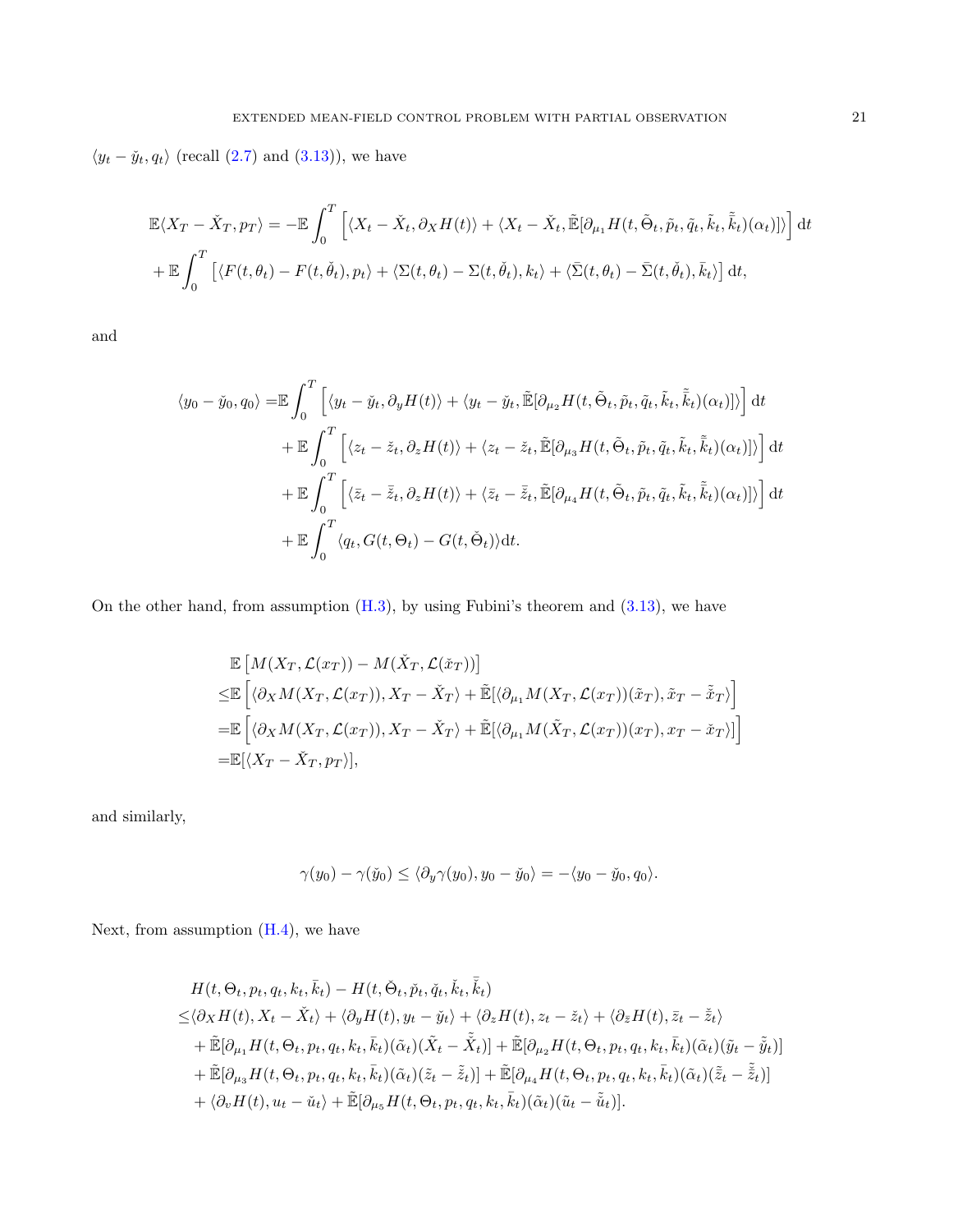Then, it follows from [\(2.8\)](#page-9-0) that

$$
J(u(\cdot)) - J(\check{u}(\cdot))
$$
  
\n
$$
= \mathbb{E}\left[M(X_T, \mathcal{L}(x_T)) - M(\check{X}_T, \mathcal{L}(\check{x}_T)) + \gamma(y_0) - \gamma(\check{y}_0) + \int_0^T \left(L(t, \Theta_t) - L(t, \check{\Theta}_t)\right) dt\right]
$$
  
\n
$$
= \mathbb{E}\left[M(X_T, \mathcal{L}(x_T)) - M(\check{X}_T, \mathcal{L}(\check{x}_T)) + \gamma(y_0) - \gamma(\check{y}_0)\right]
$$
  
\n
$$
+ \mathbb{E}\int_0^T \left(H(t, \Theta_t, p_t, q_t, k_t, \bar{k}_t) - H(t, \check{\Theta}_t, \check{p}_t, \check{q}_t, \check{k}_t, \check{\bar{k}}_t)\right) dt + \mathbb{E}\int_0^T \langle G(t, \Theta_t) - G(t, \check{\Theta}_t), q_t \rangle dt
$$
  
\n
$$
- \mathbb{E}\int_0^T \left[\langle F(t, \theta_t) - F(t, \check{\theta}_t), p_t \rangle + \langle \Sigma(t, \theta_t) - \Sigma(t, \check{\theta}_t), k_t \rangle + \langle \bar{\Sigma}(t, \theta_t) - \bar{\Sigma}(t, \check{\theta}_t), \bar{k}_t \rangle\right] dt.
$$

With the help of above inequalities and Fubini's theorem, we have

$$
J(u(\cdot)) - J(\check{u}(\cdot)) \leq \mathbb{E} \int_0^T \left( \langle \partial_v H(t), u_t - \check{u}_t \rangle + \tilde{\mathbb{E}}[\partial_{\mu_5} H(t, \Theta_t, p_t, q_t, k_t, \bar{k}_t)(\tilde{\alpha}_t)(\tilde{u}_t - \tilde{\check{u}}_t)] \right) dt
$$
  
= 
$$
\mathbb{E} \int_0^T \mathbb{E} \left[ \left( H_v(t, \Theta_t, p, q, k, \bar{k}) + \tilde{\mathbb{E}}[\partial_{\mu_5} H(t, \tilde{\Theta}_t, \tilde{p}, \tilde{q}, \tilde{k}, \tilde{k})(\alpha_t)] \right) (u_t - \check{u}_t) \Big| \mathcal{F}_t^Y \right] dt \leq 0,
$$

 $\Box$ 

where the last inequality comes from the maximum principle  $(3.14)$ . Thus,  $u(\cdot)$  is optimal.

<span id="page-21-0"></span>Remark 4.2. In this paper, we consider an optimal control problem with partially observable information in which the state is governed by a nonlinear mean-field type FBSDE. The cost functional depending on the joint distribution of the state and the control is defined on probability space  $(\Omega, \mathcal{F}, \mathbb{F}, \mathbb{P}^v)$ . The structure of our problem is inspired by Wang, Wu and Xiong [\[45\]](#page-42-6), and we adopt the method of Tang [\[41\]](#page-42-3) in our paper, the main feature of this method is that we reformulate the cost functional by Bayes' formula, which transforms the cost functional into the one defined on the reference probability space  $(\Omega, \mathcal{F}, \mathbb{F}, \mathbb{P})$  (see [\(2.6\)](#page-8-2) or [\(2.8\)](#page-9-0)) and in additional, the term  $\rho$  is multiplied. This method is different from the one of Wang, Wu and Xiong [\[45\]](#page-42-6).

In this formulation, the cost functional [\(2.6\)](#page-8-2) contains  $\rho$ . If the coefficients l and  $\chi$  in the cost functional [\(2.6\)](#page-8-2) do not depend on  $\rho$ , then one can check that the mappings  $(\rho, x, y, z, \overline{z}, v, \eta) \mapsto \rho l(t, x, y, z, \overline{z}, v, \eta)$  and  $(\rho, x) \mapsto \rho_X(x, \mu_1)$  are usually not convex. Fortunately, if we allow l and x depend on  $\rho$ , then it is possible to make sense that the convexity assumptions [\(H.3\)](#page-19-0)-[\(H.4\)](#page-19-1) hold (one simple example is that  $l(\rho, x, y, z, \overline{z}, \eta) =$  $\frac{1}{\rho}(|x|^2+|y|^2+|z|^2+|z|^2+|y|^2+|z|^2)$  and  $\chi(\rho,x,\mu_1)=\frac{1}{\rho}(|x|^2+| \mu |^2)$ , then we can get the verification theorem.

## 5. Examples

<span id="page-21-1"></span>In this section, we will give two examples to illustrate our results. Comparing with the existed literatures concerning McKean-Vlasove type stochastic control problems and partial observation problems, one can find that our maximum principle can deduce the related results in  $[1, 3, 16, 18, 19, 28-31, 41, 46, 50]$  $[1, 3, 16, 18, 19, 28-31, 41, 46, 50]$  $[1, 3, 16, 18, 19, 28-31, 41, 46, 50]$  $[1, 3, 16, 18, 19, 28-31, 41, 46, 50]$  $[1, 3, 16, 18, 19, 28-31, 41, 46, 50]$  $[1, 3, 16, 18, 19, 28-31, 41, 46, 50]$  $[1, 3, 16, 18, 19, 28-31, 41, 46, 50]$  $[1, 3, 16, 18, 19, 28-31, 41, 46, 50]$  $[1, 3, 16, 18, 19, 28-31, 41, 46, 50]$  $[1, 3, 16, 18, 19, 28-31, 41, 46, 50]$  $[1, 3, 16, 18, 19, 28-31, 41, 46, 50]$  $[1, 3, 16, 18, 19, 28-31, 41, 46, 50]$  $[1, 3, 16, 18, 19, 28-31, 41, 46, 50]$  $[1, 3, 16, 18, 19, 28-31, 41, 46, 50]$  $[1, 3, 16, 18, 19, 28-31, 41, 46, 50]$  $[1, 3, 16, 18, 19, 28-31, 41, 46, 50]$  $[1, 3, 16, 18, 19, 28-31, 41, 46, 50]$  in the case of convex control domain. This means that our results are actually an extension of the classical case.

#### 5.1. Scalar interactions

The case of scalar interactions is of particular interest and has been widely investigated, see e.g. [\[3,](#page-41-4) [10,](#page-41-5) [27–](#page-41-24) [31,](#page-42-10) [50\]](#page-42-14). Usually it can be dealt by using standard calculus without using L-derivatives. In this subsection, we will derive Pontryagin's maximum principle in scalar type interactions by using our Theorem [3.9.](#page-16-2)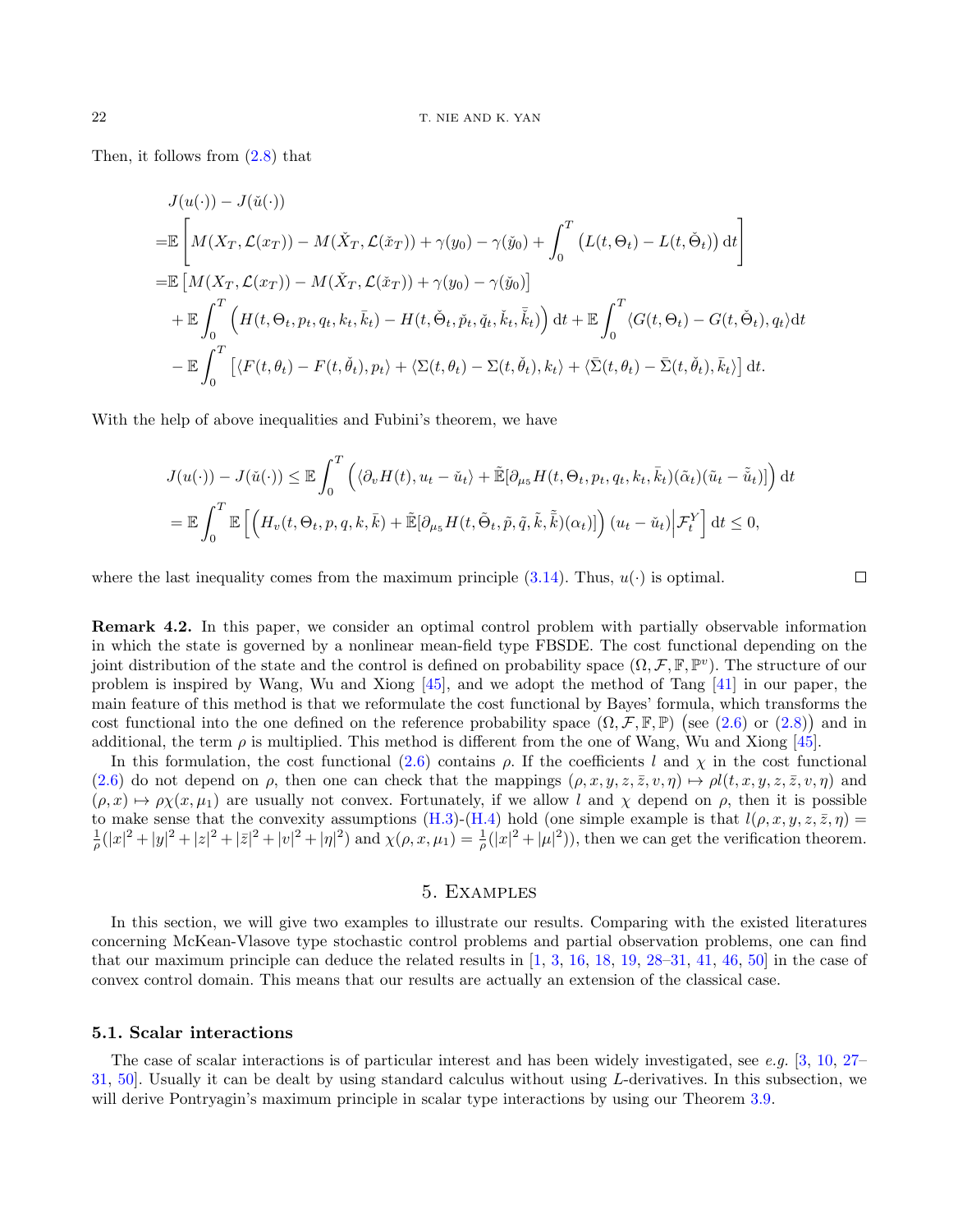In order to simplify notations, we suppose that  $n = l = k = m = d = 1$ . We set  $\bar{\sigma}(t, x, v, \xi) = \bar{\sigma}_t$  and  $h(t, x, v, \xi) = h_t$ , where  $\bar{\sigma}_t$  and  $h_t$  are bounded deterministic functions depending only on t. We also set

$$
f(t, x, v, \xi) = f_0(x, v, \int \varphi^f d\xi), \quad \sigma(t, x, v, \xi) = \sigma_0(x, v, \int \varphi^{\sigma} d\xi), \quad \Phi(x, \mu) = \Phi_0(x, \int \varphi^{\Phi} d\mu),
$$
  

$$
g(t, x, y, z, \overline{z}, v, \eta) = g_0(x, y, z, \overline{z}, v, \int \psi^g d\eta), \quad l(t, \rho, x, y, z, \overline{z}, v, \eta) = l_0(\rho, x, y, z, \overline{z}, v, \int \psi^l d\eta),
$$
  

$$
\chi(\rho, x, \mu) = \chi_0(\rho, x, \int \phi^{\chi} d\mu),
$$

where  $f_0, \sigma_0$  are defined on  $\mathbb{R} \times U \times \mathbb{R}$ ,  $\varphi^f, \varphi^\sigma$  are defined on  $\mathbb{R} \times U$ ,  $\Phi_0$  is defined on  $\mathbb{R} \times \mathbb{R}$ ,  $\phi^\Phi$  is defined on  $\mathbb{R}, g_0$  is defined on  $\mathbb{R}^4 \times U \times \mathbb{R}, l_0$  is defined on  $\mathbb{R}^5 \times U \times \mathbb{R}$ , and  $\psi^g, \psi^l$  are defined on  $\mathbb{R}^4 \times U$ ,  $\chi_0$  is defined on  $\mathbb{R}^3$ ,  $\phi^{\chi}$  is defined on R. By noticing that for functions  $b : \mathbb{R}^d \to \mathbb{R}$ ,  $r : \mathbb{R} \to \mathbb{R}$  and any  $\vartheta \in L^2(\Omega; \mathbb{R}^d)$ , we consider  $R(\mathbb{P}_{\theta}) := b(\mathbb{E}[r(\theta)]),$  then we have  $\partial_{\mu}R(\mathbb{P}_{\theta},y) = b'(\mathbb{E}[r(\theta)])(\partial_{y}r)(y)$ , here b' denotes the derivative of b. By setting  $\alpha_t = (x_t, y_t, z_t, \overline{z}_t, u_t), \ \Xi_t^g := \mathbb{E}[\psi^g(x_t, y_t, z_t, \overline{z}_t, u_t)]$  and  $\Xi_t^l := \mathbb{E}[\psi^l(x_t, y_t, z_t, \overline{z}_t, u_t)],$  then the adjoint equation  $(3.11)$  becomes

<span id="page-22-0"></span>
$$
\begin{cases}\n-\mathrm{d}p_{1,t} = [h_t \bar{k}_{1,t} + l_0(t, \rho_t, \alpha_t, \Xi_t^l) + \rho_t \partial_\rho l_0(t, \rho_t, \alpha_t, \Xi_t^l)] \mathrm{d}t - k_{1,t} \mathrm{d}W_t - \bar{k}_{1,t} \mathrm{d}\bar{Y}_t, \\
p_{1,T} = \chi_0(\rho_T, x_T, \mathbb{E}[\phi^\chi(x_T)]) + \rho_T \partial_\rho \chi_0(\rho_T, x_T, \mathbb{E}[\phi^\chi(x_T)]),\n\end{cases} \tag{5.1}
$$

<span id="page-22-1"></span>
$$
\begin{cases}\n-\mathrm{d}p_{2,t} = \left\{p_{2,t}\partial_x f_0(x_t, u_t, \mathbb{E}[\varphi^f(x_t, u_t)]) + \tilde{\mathbb{E}}[\tilde{p}_{2,t}\partial_\zeta f_0(\tilde{x}_t, \tilde{u}_t, \mathbb{E}[\varphi^f(x_t, u_t)])] \cdot \partial_x \varphi^f(x_t, u_t)\right. \\
\left. + k_{2,t}\partial_x \sigma_0(x_t, u_t, \mathbb{E}[\varphi^\sigma(x_t, u_t)]) + \tilde{\mathbb{E}}[\tilde{k}_{2,t}\partial_\zeta \sigma_0(\tilde{x}_t, \tilde{u}_t, \mathbb{E}[\varphi^\sigma(x_t, u_t)])] \cdot \partial_x \varphi^\sigma(x_t, u_t)\right. \\
\left. - q_t \partial_x g_0(t, \alpha_t, \Xi_t^g) - \tilde{\mathbb{E}}[\tilde{q}_t \partial_{\zeta_1} g_0(t, \tilde{\alpha}_t, \Xi_t^g)] \cdot \partial_x \psi^g(\alpha_t) + \rho_t \partial_x l_0(t, \rho_t, \alpha_t, \Xi_t^l)\right. \\
\left. + \tilde{\mathbb{E}}[\rho_t \partial_{\zeta_1} l_0(t, \rho_t, \tilde{\alpha}_t, \Xi_t^l)] \cdot \partial_x \psi^l(\alpha_t) \right\} \mathrm{d}t - k_{2,t} \mathrm{d}W_t - \bar{k}_{2,t} \mathrm{d}\bar{Y}_t, \\
p_{2,T} = \rho_T \partial_x \chi_0(\rho_T, x_T, \mathbb{E}[\phi^\chi(x_T)]) + \tilde{\mathbb{E}}[\rho_T \partial_\zeta \chi(\rho_T, x_T, \mathbb{E}[\phi^\chi(x_T)])] \cdot \partial_x \phi^\chi(x_T) \\
\left. - \partial_x \Phi_0(x_T, \mathbb{E}[\phi^\Phi(x_T)])\right) \mathrm{d}y_T - \tilde{\mathbb{E}}[\tilde{q}_t \partial_\zeta \Phi(x_T, \mathbb{E}[\phi^\Phi(x_T)])] \cdot \partial_x \phi^\Phi(x_T),\n\end{cases} \tag{5.2}
$$

$$
\begin{cases}\ndq_{t} = \left[\partial_{y}g_{0}(t,\alpha_{t},\Xi_{t}^{g})q_{t} + \tilde{\mathbb{E}}[\tilde{q}_{t}\partial_{\zeta_{2}}g_{0}(t,\tilde{\alpha}_{t},\Xi_{t}^{g})] \cdot \partial_{y}\psi^{g}(\alpha_{t}) - \rho_{t}\partial_{y}l_{0}(t,\rho_{t},\alpha_{t},\Xi_{t}^{l})\right. \\
-\rho_{t}\tilde{\mathbb{E}}[\partial_{\zeta_{2}}l_{0}(t,\rho_{t},\tilde{\alpha}_{t},\Xi_{t}^{l})] \cdot \partial_{y}\psi^{l}(\alpha_{t})\right]dt + \left[\partial_{z}g_{0}(t,\alpha_{t},\Xi_{t}^{g})q_{t} - \rho_{t}\partial_{z}l_{0}(t,\rho_{t},\alpha_{t},\Xi_{t}^{l})\right. \\
+\tilde{\mathbb{E}}[\tilde{q}_{t}\partial_{\zeta_{3}}g_{0}(t,\tilde{\alpha}_{t},\Xi_{t}^{g})] \cdot \partial_{z}\psi^{g}(\alpha_{t}) - \rho_{t}\tilde{\mathbb{E}}[\partial_{\zeta_{3}}l_{0}(t,\rho_{t},\tilde{\alpha}_{t},\Xi_{t}^{l})] \cdot \partial_{z}\psi^{l}(\alpha_{t})\right]dW_{t} \\
+\left[\partial_{\bar{z}}g_{0}(t,\alpha_{t},\Xi_{t}^{g})q_{t} + \tilde{\mathbb{E}}[\tilde{q}_{t}\partial_{\zeta_{4}}g_{0}(t,\tilde{\alpha}_{t},\Xi_{t}^{g})] \cdot \partial_{\bar{z}}\psi^{g}(\alpha_{t})\right. \\
-\rho_{t}\partial_{\bar{z}}l_{0}(t,\rho_{t},\alpha_{t},\Xi_{t}^{l}) - \rho_{t}\tilde{\mathbb{E}}[\partial_{\zeta_{4}}l_{0}(t,\rho_{t},\tilde{\alpha}_{t},\Xi_{t}^{l})] \cdot \partial_{\bar{z}}\psi^{l}(\alpha_{t})\right]dY_{t}, \\
q_{0} = -\partial_{y}\gamma(y_{0}).\n\end{cases} \tag{5.3}
$$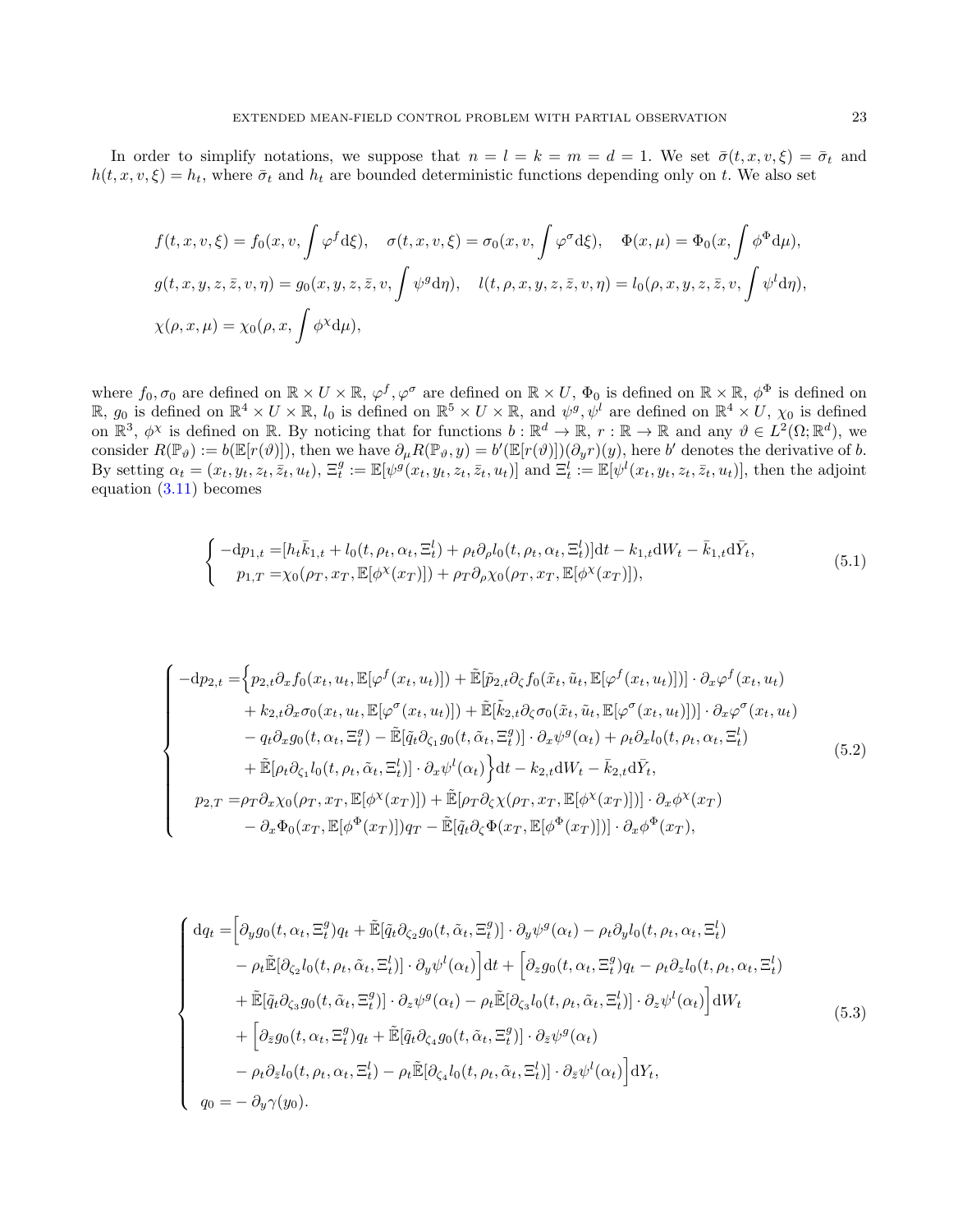## 24 T. NIE AND K. YAN

According to Theorem [3.9,](#page-16-2) the necessary condition [\(3.14\)](#page-16-1) for optimality will be

<span id="page-23-0"></span>
$$
\mathbb{E}\Big[\big\{p_{2,t}\partial_v f_0(x_t, u_t, \mathbb{E}[\varphi^f(x_t, u_t)]) - q_t \partial_v g_0(t, \alpha_t, \Xi_t^g) + k_{2,t} \partial_v \sigma_0(x_t, u_t, \mathbb{E}[\varphi^{\sigma}(x_t, u_t)])\big) + \rho_t \partial_v l_0(t, \rho_t, \alpha_t, \Xi_t^l) + \tilde{\mathbb{E}}[\tilde{p}_{2,t}\partial_{\zeta} f_0(\tilde{x}_t, \tilde{u}_t, \mathbb{E}[\varphi^f(x_t, u_t)])] \cdot \partial_v \varphi^f(x_t, u_t) - \tilde{\mathbb{E}}[\tilde{q}_t \partial_{\zeta_5} g_0(t, \tilde{\alpha}_t, \Xi_t^g)] \cdot \partial_v \psi^g(\alpha_t) + \tilde{\mathbb{E}}[\tilde{k}_{2,t}\partial_{\zeta} \sigma_0(\tilde{x}_t, \tilde{u}_t, \mathbb{E}[\varphi^{\sigma}(x_t, u_t)])] \cdot \partial_v \varphi^{\sigma}(x_t, u_t) + \rho_t \tilde{\mathbb{E}}[\partial_{\zeta_5} l_0(t, \rho_t, \tilde{\alpha}_t, \Xi_t^l)] \cdot \partial_v \psi^l(\alpha_t)\Big\} \cdot (v - u_t) \Big|\mathcal{F}_t^Y\Big] \geq 0, \quad \forall v \in U, \text{ a.s. a.e.}
$$
\n(5.4)

Noticing that the equations [\(5.1\)](#page-22-0) for  $p_1(\cdot)$  and [\(5.2\)](#page-22-1)) for  $p_2(\cdot)$  are decoupled (due to the assumption  $h(t, x, v, \xi)$  $h_t$ ). Moreover, one can find that  $p_1(\cdot), k_1(\cdot)$  and  $\overline{k}_1(\cdot)$  do not appear in [\(5.4\)](#page-23-0).

## 5.2. Linear quadratic case

In this subsection, we will consider linear quadratic (LQ) partially observed optimal control problem. Let us consider the following linear forward-backward system with scalar interaction.

$$
\begin{cases}\n\mathrm{d}x_t = (f_{1,t}x_t + f_{2,t}\mathbb{E}x_t + f_{3,t}v_t + f_{4,t}\mathbb{E}v_t)\mathrm{d}t + c_t\mathrm{d}W_t + \bar{c}_t\mathrm{d}\bar{W}_t, \\
-dy_t = (g_{1,t}x_t + g_{2,t}\mathbb{E}x_t + g_{3,t}y_t + g_{4,t}\mathbb{E}y_t + g_{5,t}z_t + g_{6,t}\mathbb{E}z_t + g_{7,t}v_t + g_{8,t}\mathbb{E}v_t)\mathrm{d}t \\
- z_t\mathrm{d}W_t - \bar{z}_t\mathrm{d}Y_t, \\
x(0) = x_0, \quad y(T) = \phi_1 x_T + \phi_2 \mathbb{E}x_T,\n\end{cases} \tag{5.5}
$$

where the observation process Y is given by  $dY_t = h_t dt + d\overline{W}_t$ , with  $Y_0 = 0$ . We introduce  $\rho_t =$  $\exp\left\{\int_0^t h_s dY_s - \frac{1}{2} \int_0^t |h_s|^2 ds\right\}$  which is the solution of SDE:  $d\rho_t = \rho_t h_t dY_t$ , with  $\rho_0 = 1$ , and we define the probability measure  $\mathbb{P}^v$  by  $\vec{d} \mathbb{P}^v = \rho_T d\mathbb{P}$ .

Then we give the following cost functional

$$
J(v(\cdot)) = \mathbb{E}^{v} \Big[ \int_{0}^{T} \frac{1}{\rho_t} \left[ L_{1,t} x_t^2 + L_{2,t} (\mathbb{E} x_t)^2 + L_{3,t} y_t^2 + L_{4,t} (\mathbb{E} y_t)^2 + L_{5,t} v_t^2 + L_{6,t} (\mathbb{E} v_t)^2 \right] dt
$$
  
+ 
$$
\frac{1}{\rho_T} (M_1 x_T^2 + M_2 (\mathbb{E} x_T)^2) + \gamma y_0^2 \Big],
$$

which can be rewritten as

$$
J(v(\cdot)) = \mathbb{E}\Big[\int_0^T \left[L_{1,t}x_t^2 + L_{2,t}(\mathbb{E}x_t)^2 + L_{3,t}y_t^2 + L_{4,t}(\mathbb{E}y_t)^2 + L_{5,t}v_t^2 + L_{6,t}(\mathbb{E}v_t)^2\right]dt
$$
  
+  $M_1x_T + M_2(\mathbb{E}x_T)^2 + \gamma y_0\Big].$ 

Here, all the coefficients are uniformly bounded and deterministic,  $L_{i,t}$  is positive function and  $L_{i,t}$  is uniformly bounded, for  $i = 1, 2, 3, 4, 5, 6$ , and  $M_1, M_2, \gamma$  are positive constants.

We notice that, in such case, we have

$$
l(\rho, x, y, z, \bar{z}, \eta) = \frac{1}{\rho} (L_1 x^2 + L_2 (\mathbb{E} x)^2 + L_3 y^2 + L_4 (\mathbb{E} y)^2 + L_5 v^2 + L_6 (\mathbb{E} v)^2),
$$
  
\n
$$
L(X, y, z, \bar{z}, \eta) = L_1 x^2 + L_2 (\mathbb{E} x)^2 + L_3 y^2 + L_4 (\mathbb{E} y)^2 + L_5 v^2 + L_6 (\mathbb{E} v)^2 = l_1,
$$
  
\n
$$
\chi(\rho, x, \mu_1) = \frac{1}{\rho} (M_1 x^2 + M_2 (\mathbb{E} x)^2), \qquad M(X, \mu_1) = M_1 x^2 + M_2 (\mathbb{E} x)^2 = \chi_1,
$$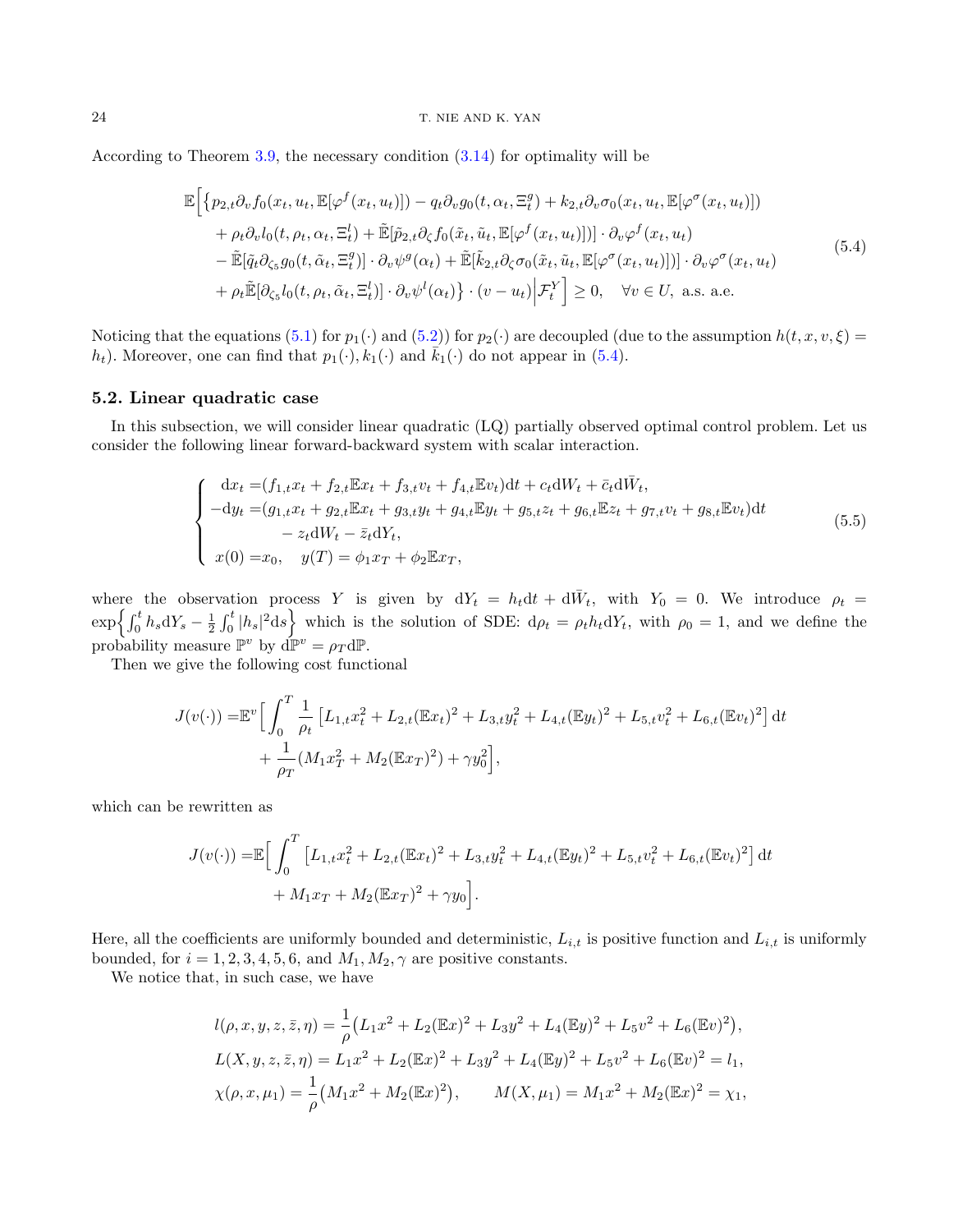where  $X = \begin{pmatrix} \rho & \rho \\ \rho & \rho \end{pmatrix}$  $\boldsymbol{x}$ ). It is easy to check that  $L = l_1$  and  $M = \chi_1$  satisfy assumption (H.2), but l and  $\chi$  do not satisfy assumption (H.2). However, one can check that Lemma [3.6](#page-13-0) still hold (the proof even become very simple since there is no term  $\rho$  in L and M), and then the maximum principle (see Thm. [3.9\)](#page-16-2) works.

To apply Theorem [3.9,](#page-16-2) we rewrite the state as

$$
\begin{cases}\n\mathrm{d}X_t = (F_{1,t}X_t + F_{2,t}\mathbb{E}X_t + F_{3,t}v_t + F_{4,t}\mathbb{E}v_t + F_t)\mathrm{d}t + C_t\mathrm{d}W_t + \bar{C}_t\mathrm{d}Y_t, \\
-\mathrm{d}y_t = (g_{1,t}x_t + g_{2,t}\mathbb{E}x_t + g_{3,t}y_t + g_{4,t}\mathbb{E}y_t + g_{5,t}z_t + g_{6,t}\mathbb{E}\bar{z}_t + g_{7,t}v_t + g_{8,t}\mathbb{E}v_t)\mathrm{d}t \\
&\quad - z_t\mathrm{d}W_t - \bar{z}_t\mathrm{d}Y_t, \\
X(0) = X_0, \quad y(T) = \phi_1 x_T + \phi_2 \mathbb{E}x_T,\n\end{cases}
$$

where  $X_t := \begin{pmatrix} \rho_t \\ x \end{pmatrix}$  $x_t$  $\left(\begin{matrix} \end{matrix}\right), F_{i,t} := \begin{pmatrix} 0 & 0 \ 0 & f_{i,t} \end{pmatrix}, F_t := \begin{pmatrix} 0 \ -\bar{c}_t \end{pmatrix}$  $-\bar{c}_th_t$  $\Big), C_t := \begin{pmatrix} 0 \\ c \end{pmatrix}$  $c_t$  $\Big\}, \bar{C}_t := \begin{pmatrix} \rho_t h_t \\ \bar{c}_t \end{pmatrix}$  $\bar{c}_t$  $\bigg), X_0 := \bigg(\frac{1}{x}$  $x_0$  . In this setting, the Hamiltonian function is of the form

$$
H(t, X, y, z, \bar{z}, v, p, q, k, \bar{k}) = \langle F_{1,t}X + F_{2,t}\mathbb{E}X + F_{3,t}v + F_{4,t}\mathbb{E}v + F_t, p \rangle + \langle C_t, k \rangle + \langle \bar{C}_t, \bar{k} \rangle - q(g_{1,t}x + g_{2,t}\mathbb{E}x + g_{3,t}y + g_{4,t}\mathbb{E}y + g_{5,t}z + g_{6,t}\mathbb{E}z + g_{7,t}v + g_{8,t}\mathbb{E}v) + \rho \left[L_{1,t}x^2 + L_{2,t}(\mathbb{E}x)^2 + L_{3,t}y^2 + L_{4,t}(\mathbb{E}y)^2 + L_{5,t}v^2 + L_{6,t}(\mathbb{E}v)^2\right].
$$

The adjoint equations will be given by

$$
\begin{cases}\n-\mathrm{d}p_{1,t} = h_t \bar{k}_{1,t} \mathrm{d}t - k_{1,t} \mathrm{d}W_t - \bar{k}_{1,t} \mathrm{d}Y_t, \\
p_{1,T} = 0,\n\end{cases}
$$

$$
\begin{cases}\n-\mathrm{d}p_{2,t} = \left\{ f_{1,t}p_{2,t} + f_{2,t}\mathbb{E}[p_{2,t}] - g_{1,t}q_t - g_{2,t}\mathbb{E}[q_t] + 2L_{1,t}x_t + 2L_{2,t}\mathbb{E}[x_t] \right\} \mathrm{d}t \n- k_{2,t} \mathrm{d}W_t - \bar{k}_{2,t} \mathrm{d}Y_t, \\
p_{2,T} = 2M_1x_T + 2M_2\mathbb{E}[x_T] - \phi_1q_T - \phi_2\mathbb{E}[q_T],\n\end{cases}
$$

and

$$
\begin{cases} dq_t = [g_{3,t}q_t + g_{4,t}\mathbb{E}[q_t] - 2L_{3,t}y_t - 2L_{4,t}\mathbb{E}[y_t]]dt + g_{5,t}q_t dW_t + g_{6,t}\mathbb{E}[q_t]dY_t, \\ q_0 = -2\gamma y_0. \end{cases}
$$

According to Theorem [3.9,](#page-16-2) if  $U = \mathbb{R}$ , the necessary condition for optimality [\(3.14\)](#page-16-1) will be

$$
\mathbb{E}\Big[f_{3,t}p_{2,t} + f_{4,t}\mathbb{E}[p_{2,t}] - g_{7,t}q_t - g_{8,t}\mathbb{E}[q_t] + 2L_{5,t}u_t + 2L_{6,t}\mathbb{E}[u_t]\Big|\mathcal{F}_t^Y\Big] = 0, \text{ a.s. a.e.}
$$

Taking expectations, we obtain

$$
\mathbb{E}[u_t] = -\frac{1}{2(L_{5,t} + L_{6,t})} \{ (f_{3,t} + f_{4,t}) \mathbb{E}[p_{2,t}] - (g_{7,t} + g_{8,t}) \mathbb{E}[q_t] \},\
$$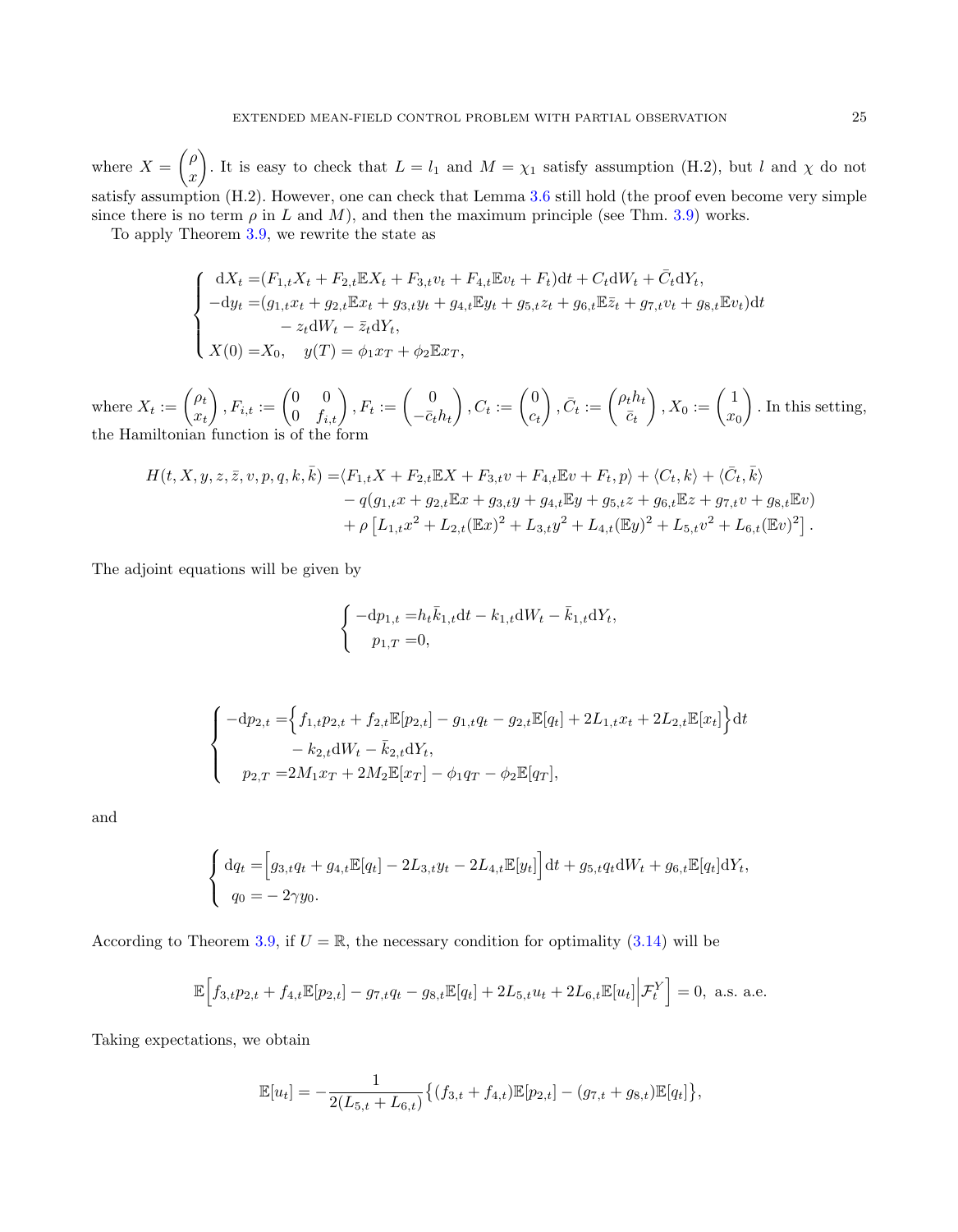and the optimal control should satisfy

<span id="page-25-1"></span>
$$
u_t = -\frac{1}{2L_{5,t}} \Big\{ f_{3,t} \mathbb{E} \big[ p_{2,t} \big| \mathcal{F}_t^Y \big] - g_{7,t} \mathbb{E} \big[ q_t \big| \mathcal{F}_t^Y \big] \Big\} - \frac{1}{2L_{5,t}} \Big\{ \frac{L_{5,t} f_{4,t} - L_{6,t} f_{3,t}}{L_{5,t} + L_{6,t}} \mathbb{E} [p_{2,t}] - \frac{L_{5,t} g_{8,t} - L_{6,t} g_{7,t}}{L_{5,t} + L_{6,t}} \mathbb{E} [q_t] \Big\}. \tag{5.6}
$$

Finally, one can also check assumption [\(H.3\)](#page-19-0) and [\(H.4\)](#page-19-1) hold, then the verification theorem yields that the control  $u(\cdot)$  given by  $(5.6)$  is indeed an optimal control.

Furthermore, by inserting [\(5.6\)](#page-25-1) to the following Hamiltonian system

<span id="page-25-2"></span>
$$
\begin{cases}\n dx_t = (f_{1,t}x_t + f_{2,t}\mathbb{E}x_t + f_{3,t}u_t + f_{4,t}\mathbb{E}u_t - \bar{c}_th_t)dt + c_t dW_t + \bar{c}_t dY_t, \\
 -dy_t = (g_{1,t}x_t + g_{2,t}\mathbb{E}x_t + g_{3,t}y_t + g_{4,t}\mathbb{E}y_t + g_{5,t}z_t + g_{6,t}\mathbb{E}z_t + g_{7,t}u_t + g_{8,t}\mathbb{E}u_t)dt \\
 - z_t dW_t - \bar{z}_t dY_t, \\
 -dp_{2,t} = \left\{f_{1,t}p_{2,t} + f_{2,t}\mathbb{E}[p_{2,t}] - g_{1,t}q_t - g_{2,t}\mathbb{E}[q_t] + 2L_{1,t}x_t + 2L_{2,t}\mathbb{E}[x_t]\right\}dt \\
 - k_{2,t}dW_t - \bar{k}_{2,t}dY_t, \\
 dq_t = \left[g_{3,t}q_t + g_{4,t}\mathbb{E}[q_t] - 2L_{3,t}y_t - 2L_{4,t}\mathbb{E}[y_t]\right]dt + g_{5,t}q_t dW_t + g_{6,t}\mathbb{E}[q_t]dY_t, \\
 x(0) = x_0, \quad y(T) = \phi_1 x_T + \phi_2 \mathbb{E}x_T, \\
 q_0 = -2\gamma y_0, \quad p_{2,T} = 2M_1 x_T + 2M_2 \mathbb{E}[x_T] - \phi_1 q_T - \phi_2 \mathbb{E}[q_T].\n\end{cases} (5.7)
$$

one will obtain a fully coupled mean-field FBSDE, once we obtain  $p_{2,t}$  and  $q_t$ , we can then get the optimal control through [\(5.6\)](#page-25-1).

Moreover, one can also try to write the optimal control  $u(\cdot)$  given in [\(5.6\)](#page-25-1) as the feedback of the filtered state  $\mathbb{E}[x_t|\mathcal{F}_t^Y], \mathbb{E}[y_t|\mathcal{F}_t^Y], \mathbb{E}[z_t|\mathcal{F}_t^Y]$  and the expectation of the state  $\mathbb{E}[x_t], \mathbb{E}[y_t], \mathbb{E}[z_t], \mathbb{E}[\bar{z}_t]$  through Riccation equations. Due to the complicated coupled structure of [\(5.7\)](#page-25-2), usually it is not easy to find such feedback optimal control, the interesting readers are referred to  $e.g.$  [\[28,](#page-41-14) [30,](#page-42-15) [49,](#page-42-5) [50\]](#page-42-14) for some special cases.

<span id="page-25-0"></span>Remark 5.1. If the cost functional is given by

$$
J(v(\cdot)) = \mathbb{E}^{v} \Big[ \int_{0}^{T} \left[ l_{1,t} x_{t}^{2} + l_{2,t} (\mathbb{E} x_{t})^{2} + l_{3,t} y_{t}^{2} + l_{4,t} (\mathbb{E} y_{t})^{2} + l_{5,t} v_{t}^{2} + l_{6,t} (\mathbb{E} v_{t})^{2} \right] dt
$$
  
+  $m_{1} x_{T}^{2} + m_{2} (\mathbb{E} x_{T})^{2} + \gamma y_{0} \Big]$ 

which can be rewritten as

$$
J(v(\cdot)) = \mathbb{E}\Big[\int_0^T \rho_t \left[l_{1,t}x_t^2 + l_{2,t}(\mathbb{E}x_t)^2 + l_{3,t}y_t^2 + l_{4,t}(\mathbb{E}y_t)^2 + l_{5,t}v_t^2 + l_{6,t}(\mathbb{E}v_t)^2\right]dt
$$
  
+  $\rho_T(m_1x_T^2 + m_2(\mathbb{E}x_T)^2) + \gamma y_0^2\Big],$ 

one can also apply Theorem [3.9](#page-16-2) to obtain that the optimal control should satisfy

<span id="page-25-3"></span>
$$
u_t = -\frac{1}{2\rho_t l_{5,t}} \Big\{ f_{3,t} \mathbb{E} \big[ p_{2,t} \big| \mathcal{F}_t^Y \big] - g_{7,t} \mathbb{E} \big[ q_t \big| \mathcal{F}_t^Y \big] \Big\} - \frac{1}{2\rho_t l_{5,t}} \Big\{ \frac{l_{5,t} f_{4,t} - l_{6,t} f_{3,t}}{l_{5,t} + l_{6,t}} \mathbb{E} [p_{2,t}] - \frac{l_{5,t} g_{8,t} - l_{6,t} g_{7,t}}{l_{5,t} + l_{6,t}} \mathbb{E} [q_t] \Big\},
$$
\n
$$
(5.8)
$$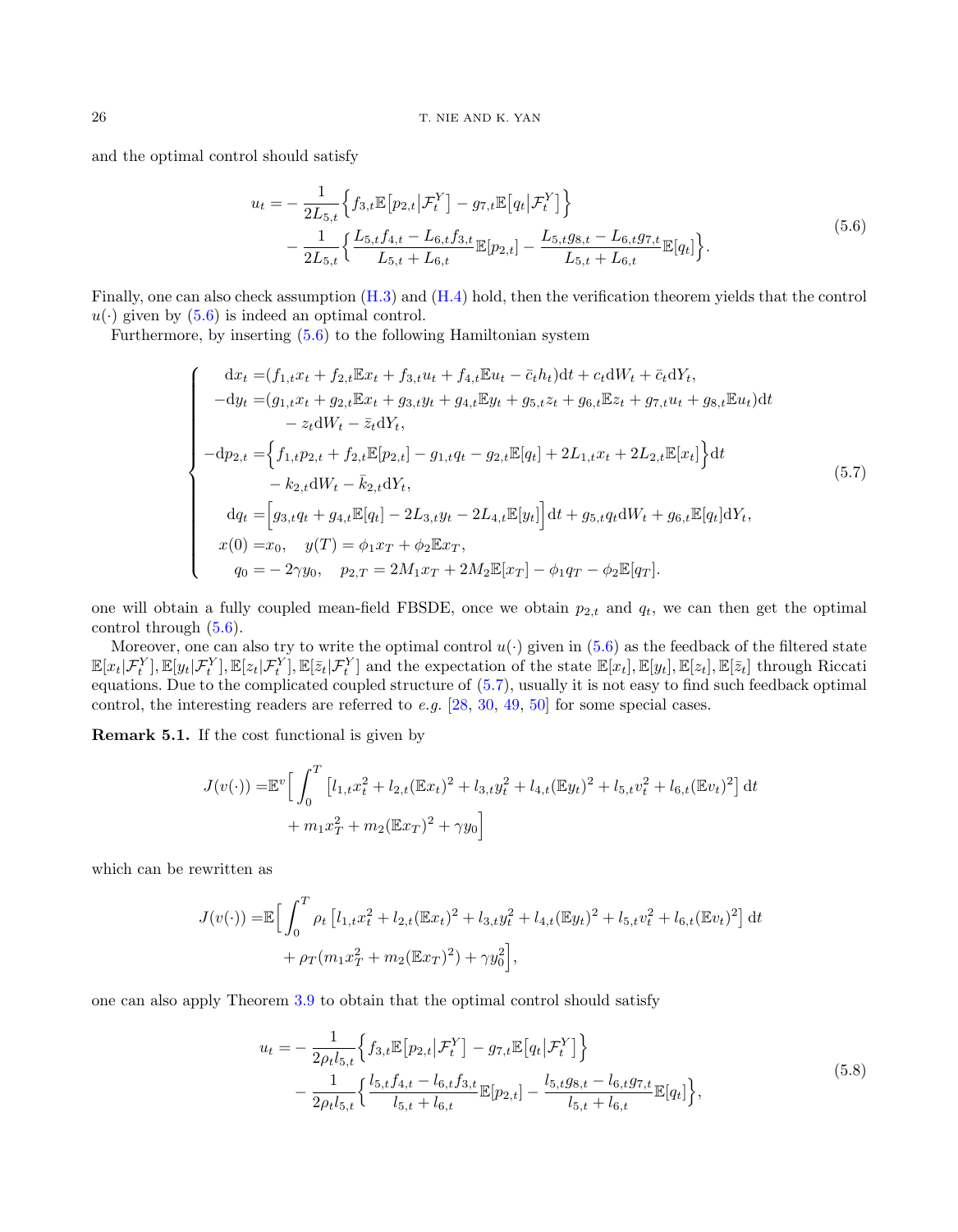where the adjoint equations will be

$$
\begin{cases}\n-\mathrm{d}p_{2,t} = \left\{ f_{1,t}p_{2,t} + f_{2,t}\mathbb{E}[p_{2,t}] - g_{1,t}q_t - g_{2,t}\mathbb{E}[q_t] + 2\rho_t l_{1,t}x_t + 2\rho_t l_{2,t}\mathbb{E}[x_t] \right\} \mathrm{d}t \n- k_{2,t} \mathrm{d}W_t - \bar{k}_{2,t} \mathrm{d}Y_t, \\
p_{2,T} = 2m_1 \rho_T x_T + 2m_2 \rho_T \mathbb{E}[x_T] - \phi_1 q_T - \phi_2 \mathbb{E}[q_T].\n\end{cases}
$$

$$
\begin{cases} dq_t = [g_{3,t}q_t + g_{4,t}\mathbb{E}[q_t] - 2\rho_t l_{3,t}y_t - 2\rho_t l_{4,t}\mathbb{E}[y_t]]dt + g_{5,t}q_t dW_t + g_{6,t}\mathbb{E}[q_t]dY_t, \\ q_0 = -2\gamma y_0. \end{cases}
$$

However, in this case, assumptions [\(H.3\)](#page-19-0)-[\(H.4\)](#page-19-1) fail, then we can not apply verification theorem to affirm that the control given by [\(5.8\)](#page-25-3) is indeed an optimal control.

# Appendix A.

## A.1 Proof of Lemma 3.2

**Step 1.** Let us first show that  $\lim_{\varepsilon \to 0} \mathbb{E} \sup_{0 \le t \le T} |x_t^{\varepsilon,1}|^2 = 0$ . We set

$$
(\theta_t^{'})^{\varepsilon} = (x_t^{\varepsilon}, u_t^{\varepsilon}, \mathcal{L}(x_t^{\varepsilon}, u_t^{\varepsilon})), \quad (\theta_t^{'})^{\lambda, \varepsilon} = (x_t^{\lambda, \varepsilon}, u_t^{\lambda, \varepsilon}, \mathcal{L}(x_t^{\lambda, \varepsilon}, u_t^{\lambda, \varepsilon})),
$$

where

<span id="page-26-0"></span>
$$
x_t^{\lambda,\varepsilon} := x_t + \lambda (x_t^{\varepsilon} - x_t) = x_t + \lambda \varepsilon (x_t^1 + x_t^{\varepsilon,1}), \quad u_t^{\lambda,\varepsilon} := u_t + \lambda (u_t^{\varepsilon} - u_t) = u_t + \lambda \varepsilon v_t.
$$
 (A.1)

Then from  $(3.4)$  and the forward equation in  $(2.7)$ , we have

<span id="page-26-1"></span>
$$
dx_t^{\varepsilon,1} = (v_t^f - v_t^{\bar{\sigma}} h(t, \theta_t^{'}) - v_t^h \bar{\sigma}(t, \theta_t^{'}) - v_t^{\bar{\sigma},h}) dt + v_t^{\sigma} dW_t + v_t^{\bar{\sigma}} dY_t, \quad x_0^{\varepsilon,1} = 0,
$$
 (A.2)

where for  $\varphi = f, h, \sigma, \bar{\sigma}$ ,

<span id="page-26-2"></span>
$$
v_t^{\varphi} := \frac{\varphi(t, (\theta_t')^{\varepsilon}) - \varphi(t, \theta_t')}{\varepsilon} - \partial_x \varphi(t, \theta_t') x_t^1 - \partial_v \varphi(t, \theta_t') v_t - \tilde{\mathbb{E}}[\partial_{\mu_1} \varphi(t, \theta_t')(\tilde{x}_t, \tilde{u}_t) \tilde{x}_t^1] - \tilde{\mathbb{E}}[\partial_{\mu_5} \varphi(t, \theta_t')(\tilde{x}_t, \tilde{u}_t) \tilde{v}_t],
$$
(A.3)  

$$
v_t^{\bar{\sigma}, h} := \frac{\bar{\sigma}(t, (\theta_t')^{\varepsilon}) - \bar{\sigma}(t, \theta_t')}{\varepsilon} \Delta h^{\varepsilon}(t) := \frac{\bar{\sigma}(t, (\theta_t')^{\varepsilon}) - \bar{\sigma}(t, \theta_t')}{\varepsilon} \left[ h(t, (\theta_t')^{\varepsilon}) - h(t, \theta_t') \right].
$$

Let us compute the term  $v_t^{\varphi}$ , for  $\varphi = f, h, \sigma, \bar{\sigma}$ . Recalling the notations in [\(3.5\)](#page-11-0) and [\(A.1\)](#page-26-0), and for  $\varphi = f, h, \sigma, \bar{\sigma}$ and  $\psi = v, x, i = 1, 5$ , denoting

<span id="page-26-3"></span>
$$
\Delta \varphi_{\psi}^{\lambda,\varepsilon}(t) := \partial_{\psi} \varphi(t,(\theta_t')^{\lambda,\varepsilon}) - \partial_{\psi} \varphi(t,\theta_t') \n\Delta \varphi_{\mu_i}^{\lambda,\varepsilon}(t) := \partial_{\mu_i} \varphi(t,(\theta_t')^{\lambda,\varepsilon}) (\widehat{x_t^{\lambda,\varepsilon}}, \widehat{u_t^{\lambda,\varepsilon}}) - \partial_{\mu_i} \varphi(t,\theta_t') (\tilde{x}_t, \tilde{u}_t).
$$
\n(A.4)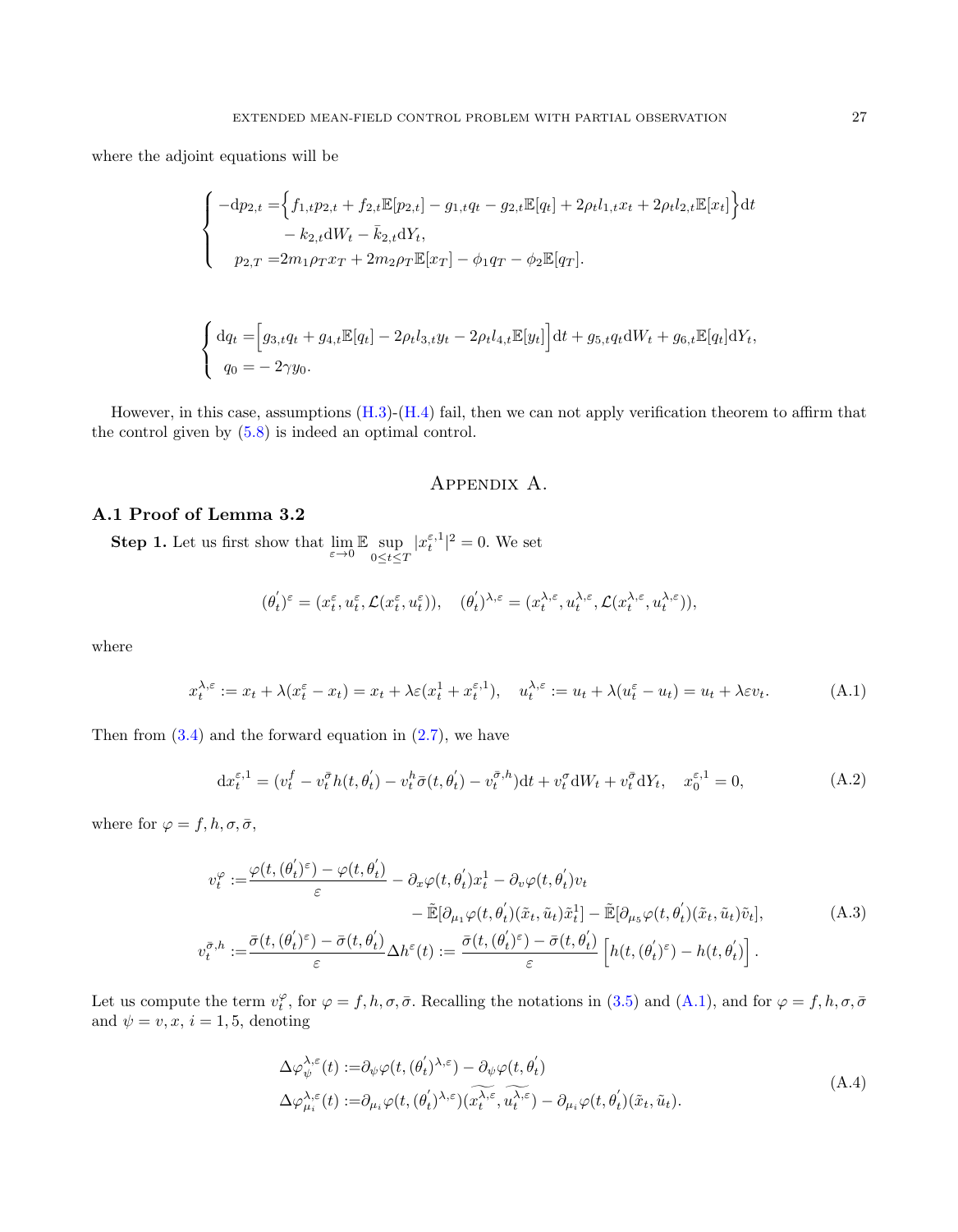we obtain from the expansion [\(3.6\)](#page-12-2) that

<span id="page-27-2"></span>
$$
v_t^{\varphi} = \frac{\varphi(t, (\theta_t')^{\varepsilon}) - \varphi(t, \theta_t')}{\varepsilon} - \partial_x \varphi(t, \theta_t') x_t^1 - \partial_v \varphi(t, \theta_t') v_t - \tilde{\mathbb{E}}[\partial_{\mu_1} \varphi(t, \theta_t')(\tilde{x}_t, \tilde{u}_t) \tilde{x}_t^1] - \tilde{\mathbb{E}}[\partial_{\mu_5} \varphi(t, \theta_t')(\tilde{x}_t, \tilde{u}_t) \tilde{v}_t] = \int_0^1 \partial_x \varphi(t, (\theta_t')^{\lambda, \varepsilon}) x_t^{\varepsilon, 1} d\lambda + \int_0^1 \tilde{\mathbb{E}} \left[ \partial_{\mu_1} \varphi(t, (\theta_t')^{\lambda, \varepsilon}) (x_t^{\lambda, \varepsilon}, u_t^{\lambda, \varepsilon}) x_t^{\varepsilon, 1} \right] d\lambda + \int_0^1 \Delta \varphi_x^{\lambda, \varepsilon}(t) x_t^1 d\lambda + \int_0^1 \Delta \varphi_v^{\lambda, \varepsilon}(t) v_t d\lambda + \int_0^1 \tilde{\mathbb{E}} \left[ \Delta \varphi_{\mu_1}^{\lambda, \varepsilon}(t) \tilde{x}_t^1 \right] d\lambda + \int_0^1 \tilde{\mathbb{E}} \left[ \Delta \varphi_{\mu_5}^{\lambda, \varepsilon}(t) \tilde{v}_t \right] d\lambda.
$$
 (A.5)

Thus, by using the inequality  $\tilde{\mathbb{E}}[\tilde{X}\tilde{Y}] \leq (\tilde{\mathbb{E}}|\tilde{X}|^2)^{\frac{1}{2}}(\tilde{\mathbb{E}}|\bar{Y}|^2)^{\frac{1}{2}}$  and uniformly boundedness of  $\partial_x\varphi, \partial_y\varphi$  and  $\int_{\mathbb{R}^{n+k}} |\partial_{\mu_i} \varphi(x, v, \xi)(x', v')|^2 d\xi(x', v'), i = 1, 5$ , (see assumptions [\(H.1\)](#page-6-0)), we get

<span id="page-27-0"></span>
$$
|v_t^{\varphi}| \leq C |x_t^{\varepsilon,1}| + C (\mathbb{E}|x_t^{\varepsilon,1}|^2)^{\frac{1}{2}} + \left(\int_0^1 (|\Delta \varphi_x^{\lambda,\varepsilon}(t)| + |\Delta \varphi_v^{\lambda,\varepsilon}(t)|) d\lambda\right) (|x_t^1| + |v_t|)
$$
  
+ 
$$
\left(\int_0^1 \left[ \left(\tilde{\mathbb{E}}|\Delta \varphi_{\mu_1}^{\lambda,\varepsilon}(t)|^2\right)^{\frac{1}{2}} + \left(\tilde{\mathbb{E}}|\Delta \varphi_{\mu_5}^{\lambda,\varepsilon}(t)|^2\right)^{\frac{1}{2}} \right] d\lambda\right) \left[ (\mathbb{E}|x_t^1|^2)^{\frac{1}{2}} + (\mathbb{E}|v_t|^2)^{\frac{1}{2}} \right].
$$
 (A.6)

Next, let us analysis  $v_t^{\tilde{\sigma},h} := \frac{\bar{\sigma}(t,(\theta_t')^{\varepsilon}) - \bar{\sigma}(t,\theta_t')}{\varepsilon} \Delta h^{\varepsilon}(t)$ . From the expansion [\(3.6\)](#page-12-2), we have

$$
v_t^{\bar{\sigma},h} = \Delta h^{\varepsilon}(t) \left( \int_0^1 \partial_x \bar{\sigma}(t,(\theta_t')^{\varepsilon}) \cdot (x_t^1 + x_t^{\varepsilon,1}) d\lambda + \int_0^1 \partial_v \bar{\sigma}(t,(\theta_t')^{\varepsilon}) \cdot v_t d\lambda \right) + \Delta h^{\varepsilon}(t) \int_0^1 \tilde{\mathbb{E}}[\partial_{\mu_1} \bar{\sigma}(t,(\theta_t')^{\varepsilon}) (\widetilde{x_t^{\lambda,\varepsilon}},\widetilde{u_t^{\lambda,\varepsilon}}) \cdot (\tilde{x}_t^1 + \widetilde{x}_t^{\varepsilon,1})] d\lambda + \Delta h^{\varepsilon}(t) \int_0^1 \tilde{\mathbb{E}}[\partial_{\mu_5} \bar{\sigma}(t,(\theta_t')^{\varepsilon}) (\widetilde{x_t^{\lambda,\varepsilon}},\widetilde{u_t^{\lambda,\varepsilon}}) \cdot \tilde{v}_t] d\lambda,
$$

and similarly, we also have

<span id="page-27-1"></span>
$$
|v_t^{\bar{\sigma},h}| \leq C|\Delta h^{\varepsilon}(t)|(|v_t| + |x_t^1| + |x_t^{\varepsilon,1}| + ((\mathbb{E}|v_t|^2)^{\frac{1}{2}} + (\mathbb{E}|x_t^{\varepsilon,1}|^2)^{\frac{1}{2}} + (\mathbb{E}|x_t^1|^2)^{\frac{1}{2}}). \tag{A.7}
$$

From  $(A.2)$ , by using Burkholder-Davis-Gundy (BDG) inequality, we obtain for any  $S \in [0, T]$ ,

$$
\mathbb{E} \sup_{0 \le t \le S} |x_t^{\varepsilon,1}|^2 \le C \mathbb{E} \int_0^S \left( |v_t^f|^2 + |v_t^{\bar{\sigma}} h(t,\theta_t^{'})|^2 + |v_t^h \bar{\sigma}(t,\theta_t^{'})|^2 + |v_t^{\bar{\sigma},h}|^2 + |v_t^{\sigma}|^2 + |v_t^{\bar{\sigma}}|^2 \right) dt,
$$

and with the help of  $(A.6)$ ,  $(A.7)$  and the boundedness of  $\bar{\sigma}$  and h, we have

$$
\mathbb{E} \sup_{0 \le t \le S} |x_t^{\varepsilon,1}|^2 \le C \mathbb{E} \int_0^T |\Delta^{\varepsilon}(t)|^2 dt + C \mathbb{E} \int_0^S |x_t^{\varepsilon,1}|^2 dt,
$$
\n(A.8)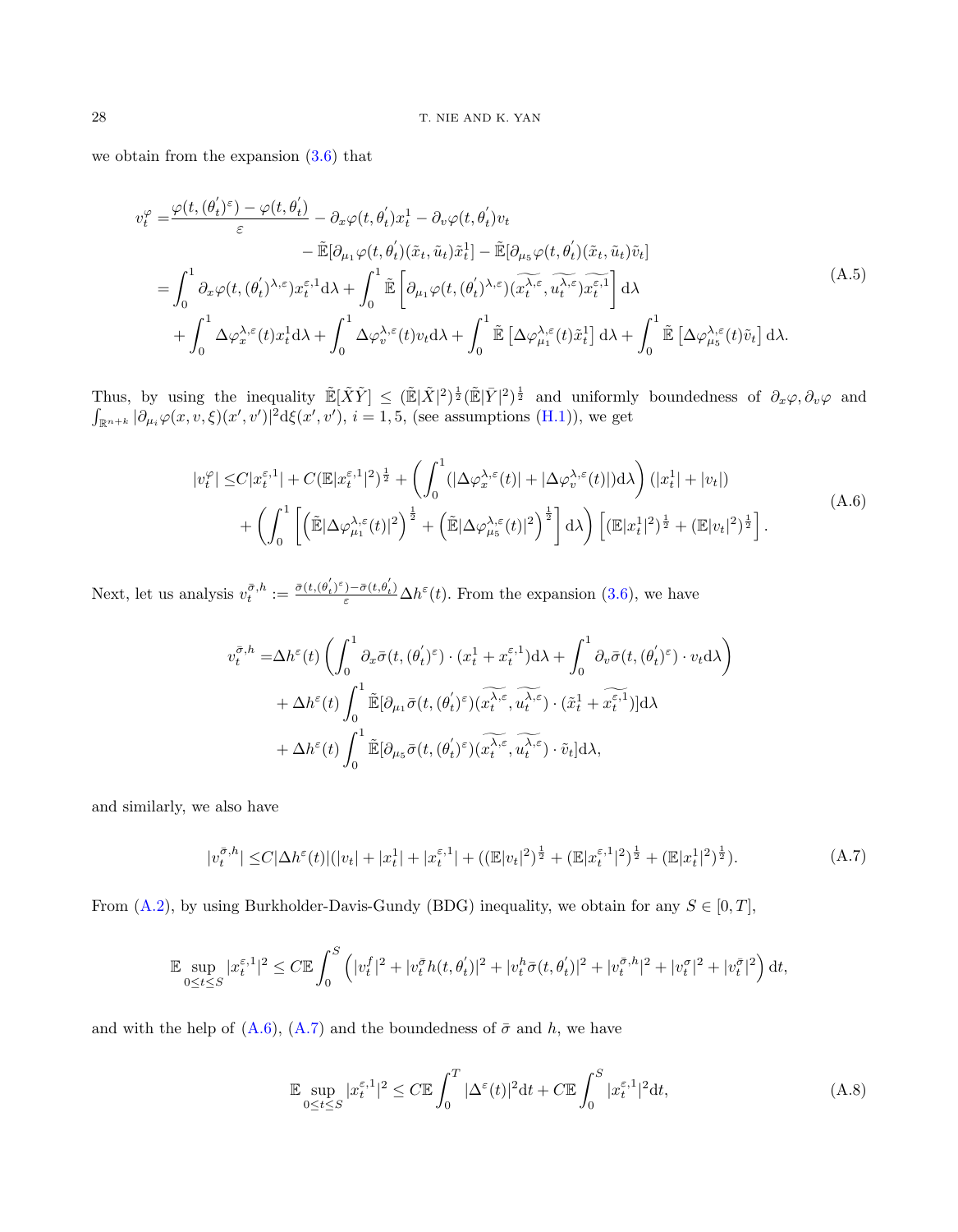where

$$
\Delta^{\varepsilon}(t) := \left( \int_{0}^{1} \sum_{\varphi=f, \sigma, \bar{\sigma}, h} (|\Delta \varphi^{\lambda, \varepsilon}_{x}(t)| + |\Delta \varphi^{\lambda, \varepsilon}_{v}(t)|) d\lambda + |\Delta h^{\varepsilon}(t)| \right) (|x_{t}^{1}| + |v_{t}|)
$$
  
+ 
$$
\left( \int_{0}^{1} \sum_{\varphi=f, \sigma, \bar{\sigma}, h} \left[ \left( \tilde{\mathbb{E}} |\Delta \varphi^{\lambda, \varepsilon}_{\mu_{1}}(t)|^{2} \right)^{\frac{1}{2}} + \left( \tilde{\mathbb{E}} |\Delta \varphi^{\lambda, \varepsilon}_{\mu_{5}}(t)|^{2} \right)^{\frac{1}{2}} \right] d\lambda + |\Delta h^{\varepsilon}(t)| \right) \cdot \left[ (\mathbb{E}|x_{t}^{1}|^{2})^{\frac{1}{2}} + (\mathbb{E}|v_{t}|^{2})^{\frac{1}{2}} \right]
$$

Thus the Gronwall's inequality yields that

<span id="page-28-0"></span>
$$
\mathbb{E} \sup_{0 \le t \le T} |x_t^{\varepsilon,1}|^2 \le C \mathbb{E} \int_0^T |\Delta^{\varepsilon}(t)|^2 dt. \tag{A.9}
$$

Now let us focus on  $\Delta^{\varepsilon}$ . On the one hand, the uniformly bounded assumptions of  $h, \partial_x \varphi, \partial_v \varphi$  and  $\int_{\mathbb{R}^{n+k}} |\partial_{\mu_i} \varphi(x, v, \xi)(x', v')|^2 d\xi(x', v'), i = 1, 5$ , yield that

<span id="page-28-1"></span>
$$
\left(\int_{0}^{1} \sum_{\varphi=f,\sigma,\bar{\sigma},h} (|\Delta \varphi_{x}^{\lambda,\varepsilon}(t)| + |\Delta \varphi_{v}^{\lambda,\varepsilon}(t)|) d\lambda + |\Delta h^{\varepsilon}(t)|\right) \leq C,
$$
\n(A.10)\n
$$
\left(\int_{0}^{1} \sum_{\varphi=f,\sigma,\bar{\sigma},h} \left[ \left(\tilde{\mathbb{E}} |\Delta \varphi_{\mu_{1}}^{\lambda,\varepsilon}(t)|^{2}\right)^{\frac{1}{2}} + \left(\tilde{\mathbb{E}} |\Delta \varphi_{\mu_{5}}^{\lambda,\varepsilon}(t)|^{2}\right)^{\frac{1}{2}} \right] d\lambda + |\Delta h^{\varepsilon}(t)| \right) \leq C.
$$

Thus from  $\sup_{0 \le t \le T} \mathbb{E}(|x_t^1|^2 + |v_t|^2) < \infty$  (see Rem. [3.1\)](#page-10-0), and [\(A.9\)](#page-28-0) and [\(A.10\)](#page-28-1), we obtain that, there exists a constant C independent of  $\varepsilon$  such that

<span id="page-28-2"></span>
$$
\mathbb{E} \sup_{0 \le t \le T} |x_t^{\varepsilon,1}|^2 \le C. \tag{A.11}
$$

On the other hand, by using [\(A.11\)](#page-28-2) and  $\sup_{0 \le t \le T} \mathbb{E}|x_t^1|^2 < \infty$ , we have

$$
\lim_{\varepsilon \to 0} \mathbb{E} |x_t^{\lambda, \varepsilon} - x_t|^2 = \lambda^2 \lim_{\varepsilon \to 0} \mathbb{E} |x_t^{\varepsilon} - x_t|^2 \le 2 \lim_{\varepsilon \to 0} \lambda^2 \varepsilon^2 \mathbb{E} |x_t^{\varepsilon, 1}|^2 + |x_t^1|^2 = 0,
$$

By using that

$$
\lim_{\varepsilon \to 0} \mathbb{E} |u_t^{\lambda, \varepsilon} - u_t|^2 = \lambda^2 \lim_{\varepsilon \to 0} \mathbb{E} |u_t^{\varepsilon} - u_t|^2 \le \lim_{\varepsilon \to 0} \lambda^2 \varepsilon^2 \mathbb{E} |v_t|^2 = 0,
$$

and the continuity assumptions of  $h, \partial_x \varphi, \partial_y \varphi$ , as well as the continuity of the mappings,  $i = 1, 5$ ,

$$
\mathbb{R}^{n+k} \times L^2(\Omega; \mathbb{R}^{n+k}) \ni (x, v, (X, \beta)) \mapsto \partial_{\mu_i}(f, \sigma, \bar{\sigma}, h)(t, x, v, \mathcal{L}(X, \beta))(X, \beta)
$$
  

$$
\in L^2(\Omega; \mathbb{R}^{n \times n} \times \mathbb{R}^{l \times m \times n} \times \mathbb{R}^{l \times d \times n} \times \mathbb{R}^{d \times n}),
$$

.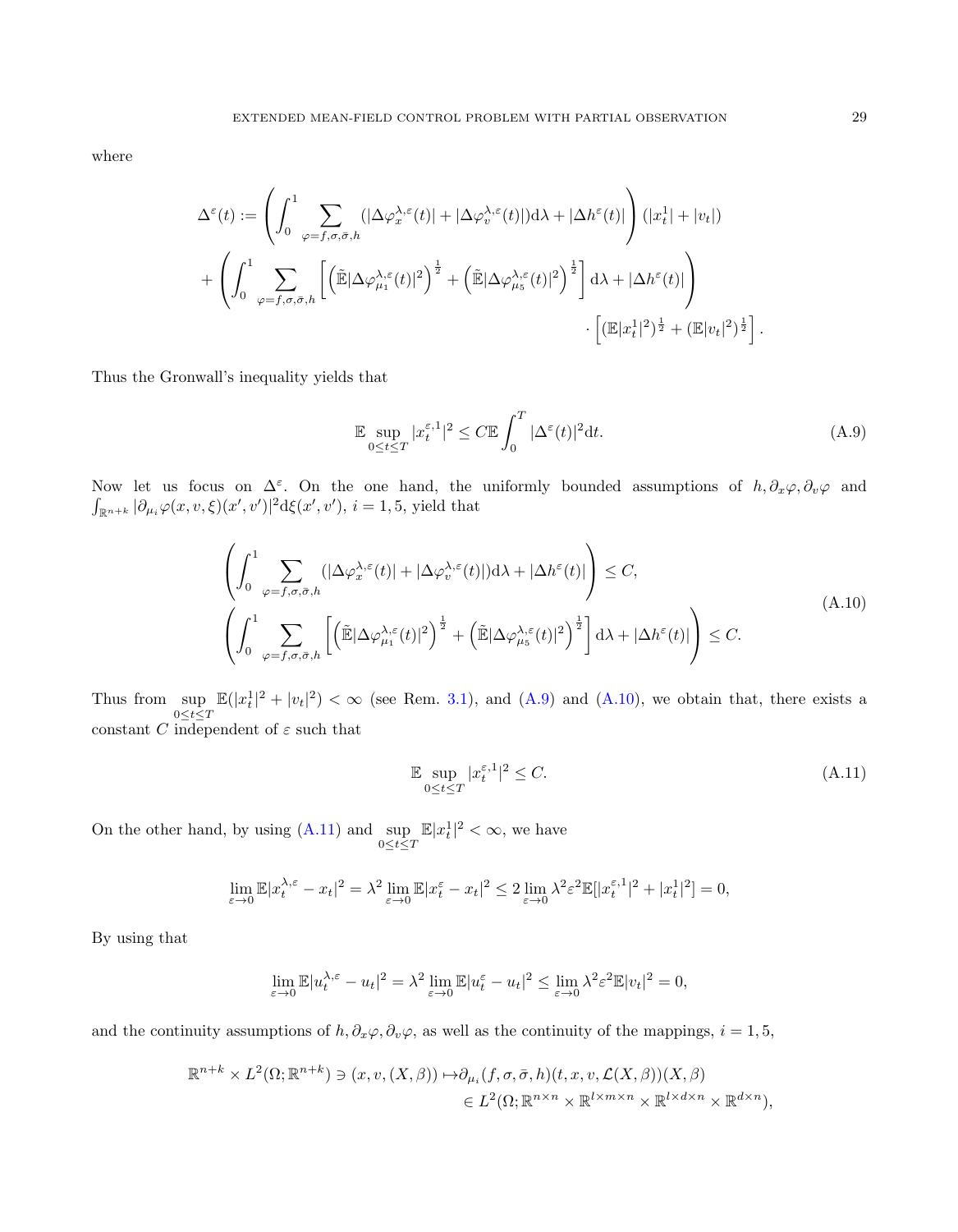we have that for each  $t \in [0, T]$ ,

<span id="page-29-1"></span>
$$
\left(\int_{0}^{1} \sum_{\varphi=f,\sigma,\bar{\sigma},h} (|\Delta \varphi^{\lambda,\varepsilon}_{x}(t)|+|\Delta \varphi^{\lambda,\varepsilon}_{v}(t)|)d\lambda+|\Delta h^{\varepsilon}(t)|\right) \stackrel{\mathbb{P}}{\longrightarrow} 0, \text{ as } \varepsilon \to 0,
$$
\n(A.12)\n
$$
\left(\int_{0}^{1} \sum_{\varphi=f,\sigma,\bar{\sigma},h} \left[ \left(\tilde{\mathbb{E}}|\Delta \varphi^{\lambda,\varepsilon}_{\mu_{1}}(t)|^{2}\right)^{\frac{1}{2}} + \left(\tilde{\mathbb{E}}|\Delta \varphi^{\lambda,\varepsilon}_{\mu_{5}}(t)|^{2}\right)^{\frac{1}{2}} \right] d\lambda+|\Delta h^{\varepsilon}(t)| \right) \stackrel{\mathbb{P}}{\longrightarrow} 0, \text{ as } \varepsilon \to 0.
$$

Then by using [\(A.10\)](#page-28-1), and [\(A.12\)](#page-29-1) and  $\sup_{0 \le t \le T} \mathbb{E}(|x_t^1|^2 + |v_t|^2) < \infty$ , from dominated convergence theorem, we obtain  $\lim_{\varepsilon\to 0} \mathbb{E} \int_0^T |\Delta^{\varepsilon}(t)|^2 dt = 0$ . Consequently, noting [\(A.9\)](#page-28-0), we get

$$
\lim_{\varepsilon \to 0} \mathbb{E} \sup_{0 \le t \le T} |x_t^{\varepsilon,1}|^2 = 0. \tag{A.13}
$$

**Step 2.** We can further show that for  $2 \le p \le 4$ ,

<span id="page-29-0"></span>
$$
\mathbb{E} \sup_{0 \le t \le T} |x_t^{\varepsilon,1}|^p \le C, \quad \text{and} \quad \lim_{\varepsilon \to 0} \mathbb{E} \sup_{0 \le t \le T} |x_t^{\varepsilon,1}|^p = 0. \tag{A.14}
$$

Indeed, from [\(A.2\)](#page-26-1), by using Burkholder-Davis-Gundy (BDG) inequality, we obtain for any  $S \in [0, T]$ ,

$$
\mathbb{E} \sup_{0 \le t \le S} |x_t^{\varepsilon,1}|^p \le C \mathbb{E} \left[ \int_0^S \left( |v_t^f|^2 + |v_t^{\bar{\sigma}} h(t, \theta_t^{'})|^2 + |v_t^h \bar{\sigma}(t, \theta_t^{'})|^2 + |v_t^{\bar{\sigma},h}|^2 + |v_t^{\sigma}|^2 + |v_t^{\bar{\sigma}}|^2 \right) dt \right]^{p/2},
$$

and with the help of  $(A.6)$ ,  $(A.7)$  and the boundedness of  $\bar{\sigma}$  and h, we have

$$
\mathbb{E} \sup_{0 \le t \le S} |x_t^{\varepsilon,1}|^p \le C \mathbb{E} \left( \int_0^T |\Delta^{\varepsilon}(t)|^2 dt \right)^{p/2} + C \mathbb{E} \left( \int_0^S |x_t^{\varepsilon,1}|^2 dt \right)^{p/2}
$$

$$
\le C \mathbb{E} \left( \int_0^T |\Delta^{\varepsilon}(t)|^2 dt \right)^{p/2} + C \mathbb{E} \int_0^S |x_t^{\varepsilon,1}|^p dt,
$$

and Gronwall's inequality yields that

<span id="page-29-2"></span>
$$
\mathbb{E} \sup_{0 \le t \le T} |x_t^{\varepsilon,1}|^p \le C \mathbb{E} \left( \int_0^T |\Delta^{\varepsilon}(t)|^2 dt \right)^{p/2}.
$$
\n(A.15)

Then on the one hand, from [\(A.10\)](#page-28-1), [\(A.15\)](#page-29-2) and  $\sup_{0 \le t \le T} \mathbb{E}(|x_t^1|^p + |v_t|^p) < \infty$ , for  $2 \le p \le 4$ , we have  $\mathbb{E}\sup_{0\leq t\leq T}|x_t^{\varepsilon,1}|^p\leq C.$  On the other hand, by using  $(A.10)$ ,  $(A.12)$  and  $\sup_{0\leq t\leq T}\mathbb{E}(|x_t^1|^p+|v_t|^p)<\infty$ , for  $2\leq p\leq 4$ , from dominated convergence theorem, we obtain  $\lim_{\varepsilon \to 0} \mathbb{E} \left( \int_0^T |\Delta^{\varepsilon}(t)|^2 dt \right)^{p/2} = 0$ . Consequently, noting [\(A.15\)](#page-29-2), we get

<span id="page-29-3"></span>
$$
\lim_{\varepsilon \to 0} \mathbb{E} \sup_{0 \le t \le T} |x_t^{\varepsilon,1}|^p = 0. \tag{A.16}
$$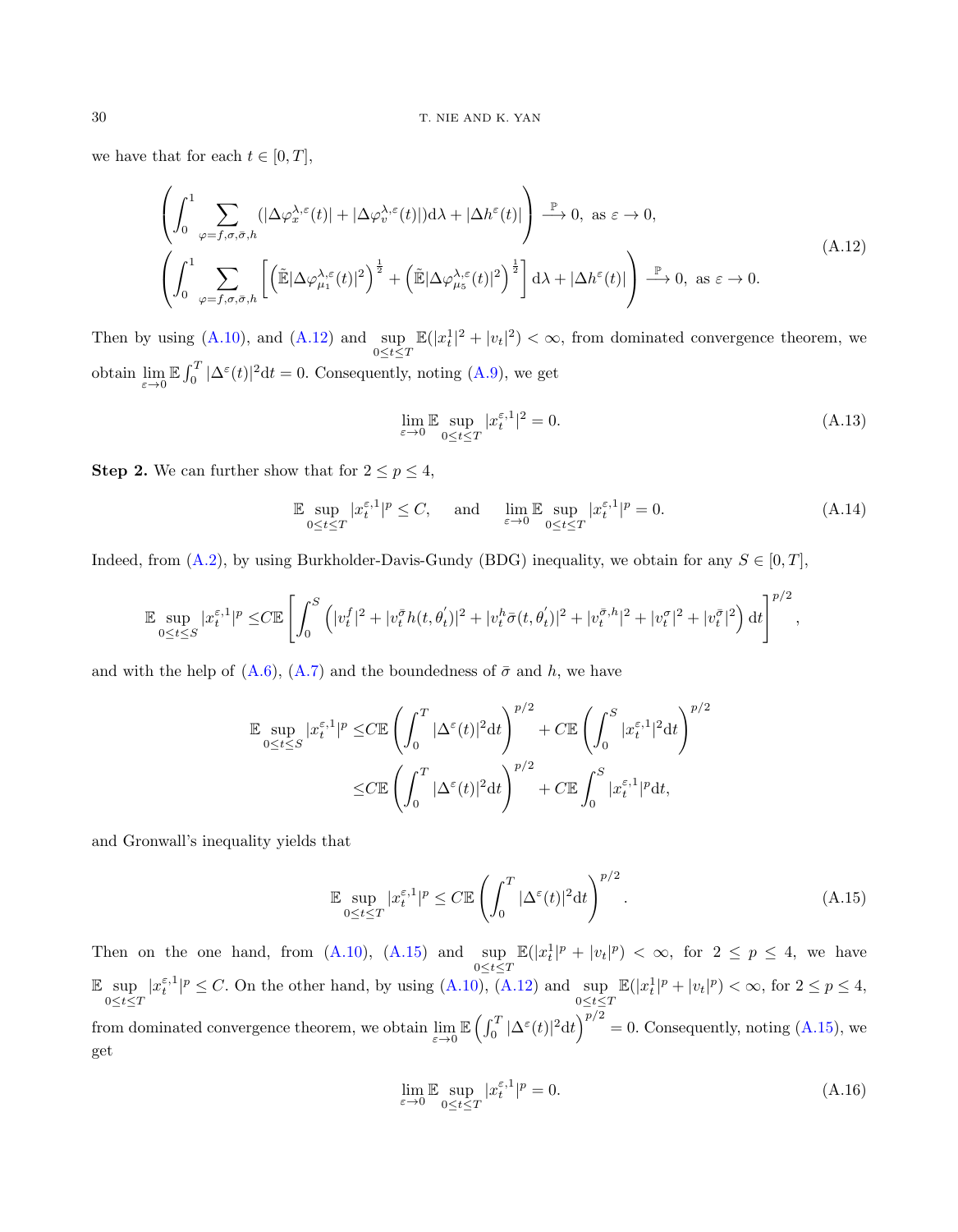**Step 3.** Let us study  $\rho_t^{\varepsilon,1}$ . From [\(3.3\)](#page-10-2) and the forward equation in [\(2.7\)](#page-8-3) (or [\(2.3\)](#page-4-2)), we have

$$
\mathrm{d}\rho_t^{\varepsilon,1} = \alpha_t^{\rho,h} \mathrm{d}Y_t.
$$

Here, we denote

$$
\alpha_t^{\rho,h} := \frac{\rho_t^{\varepsilon} h(t,(\theta_t^{\prime})^{\varepsilon}) - \rho_t h(t, \theta_t^{\prime})}{\varepsilon} - \left(\rho_t^1 h(t, \theta_t^{\prime}) + \rho_t \partial_x h(t, \theta_t^{\prime}) x_t^1 + \rho_t \partial_v h(t, \theta_t^{\prime}) v_t\right) \n+ \rho_t \tilde{\mathbb{E}}[\partial_{\mu_1} h(t, \theta_t^{\prime})(\tilde{x}_t, \tilde{u}_t) \tilde{x}_t^1] + \rho_t \tilde{\mathbb{E}}[\partial_{\mu_5} h(t, \theta_t^{\prime})(\tilde{x}_t, \tilde{u}_t) \tilde{v}_t]\right) \n= \frac{(\rho_t^{\varepsilon} - \rho_t)(h(t,(\theta_t^{\prime})^{\varepsilon}) - h(t, \theta_t^{\prime}))}{\varepsilon} + \rho_t^{\varepsilon,1} h(t, \theta_t^{\prime}) + \rho_t v_t^h \n= (\rho_t^{\varepsilon,1} + \rho_t^1) \Delta h^{\varepsilon}(t) + \rho_t^{\varepsilon,1} h(t, \theta_t^{\prime}) + \rho_t v_t^h,
$$

where we recall  $\Delta h^{\varepsilon}(t) := h(t,(\theta_t')^{\varepsilon}) - h(t, \theta_t')$  and  $v_t^h$  are given in [\(A.3\)](#page-26-2) and [\(A.5\)](#page-27-2). Then by using [\(A.6\)](#page-27-0) and similar to the proof in Step 1, one can show that

<span id="page-30-0"></span>
$$
\mathbb{E}\sup_{0\leq t\leq S}|\rho_t^{\varepsilon,1}|^2 \leq C \mathbb{E}\int_0^S|\alpha_t^{\rho,h}|^2\mathrm{d}t \leq C \mathbb{E}\int_0^T|\Delta_\rho^\varepsilon(t)|^2\mathrm{d}t + C\int_0^S\mathbb{E}|\rho_t^{\varepsilon,1}|^2\mathrm{d}t,\tag{A.17}
$$

where (recalling  $(A.4)$ )

$$
\Delta_{\rho}^{\varepsilon}(t) := |\Delta h^{\varepsilon}(t)||\rho_{t}^{1}| + \rho_{t} \left( |x_{t}^{\varepsilon,1}| + (\mathbb{E}|x_{t}^{\varepsilon,1}|^{2})^{\frac{1}{2}} \right) \n+ \rho_{t} \left( \int_{0}^{1} (|\Delta h_{x}^{\lambda,\varepsilon}(t)| + |\Delta h_{v}^{\lambda,\varepsilon}(t)|) d\lambda + |\Delta h^{\varepsilon}(t)| \right) (|x_{t}^{1}| + |v_{t}|) \n+ \rho_{t} \left( \int_{0}^{1} \left[ \left( \tilde{\mathbb{E}} |\Delta h_{\mu_{1}}^{\lambda,\varepsilon}(t)|^{2} \right)^{\frac{1}{2}} + \left( \tilde{\mathbb{E}} |\Delta h_{\mu_{5}}^{\lambda,\varepsilon}(t)|^{2} \right)^{\frac{1}{2}} \right] d\lambda \right) \cdot \left[ (\mathbb{E}|x_{t}^{1}|^{2})^{\frac{1}{2}} + (\mathbb{E}|v_{t}|^{2})^{\frac{1}{2}} \right].
$$

Thus from [\(A.17\)](#page-30-0) and Gronwall's inequality, it follows that

$$
\mathbb{E}\sup_{0\leq t\leq T}|\rho^{\varepsilon,1}_t|^2\leq C\mathbb{E}\int^T_0|\Delta^\varepsilon_\rho(t)|^2\mathrm{d}t.
$$

On the one hand, from the boundedness assumption of  $\partial_x h$ ,  $\partial_v h$ ,  $\partial_{\mu_1} h$ ,  $\partial_{\mu_5} h$ , and the following integrability condition (see Step 2, Rems. [2.2](#page-8-0) and [3.1\)](#page-10-0),

<span id="page-30-1"></span>
$$
\sup_{0 \le t \le T} \mathbb{E}(|x_t^1|^p + |v_t|^p + |x_t^{\varepsilon,1}|^p) < \infty, \ 2 \le p \le 4,
$$
\n
$$
\mathbb{E}[\sup_{t \in [0,T]} (|\rho_t|^p + |\rho_t|^{-p}] < +\infty, \ p \ge 1, \text{ and } \mathbb{E}[\sup_{t \in [0,T]} |\rho_t^1|^p] < +\infty, \ 2 \le p < 4,
$$
\n(A.18)

we can show that  $\mathbb{E} \int_0^T |\Delta_\rho^{\varepsilon}(t)|^2 dt \leq C$  and thus

$$
\mathbb{E} \sup_{0 \le t \le T} |\rho_t^{\varepsilon,1}|^2 \le C. \tag{A.19}
$$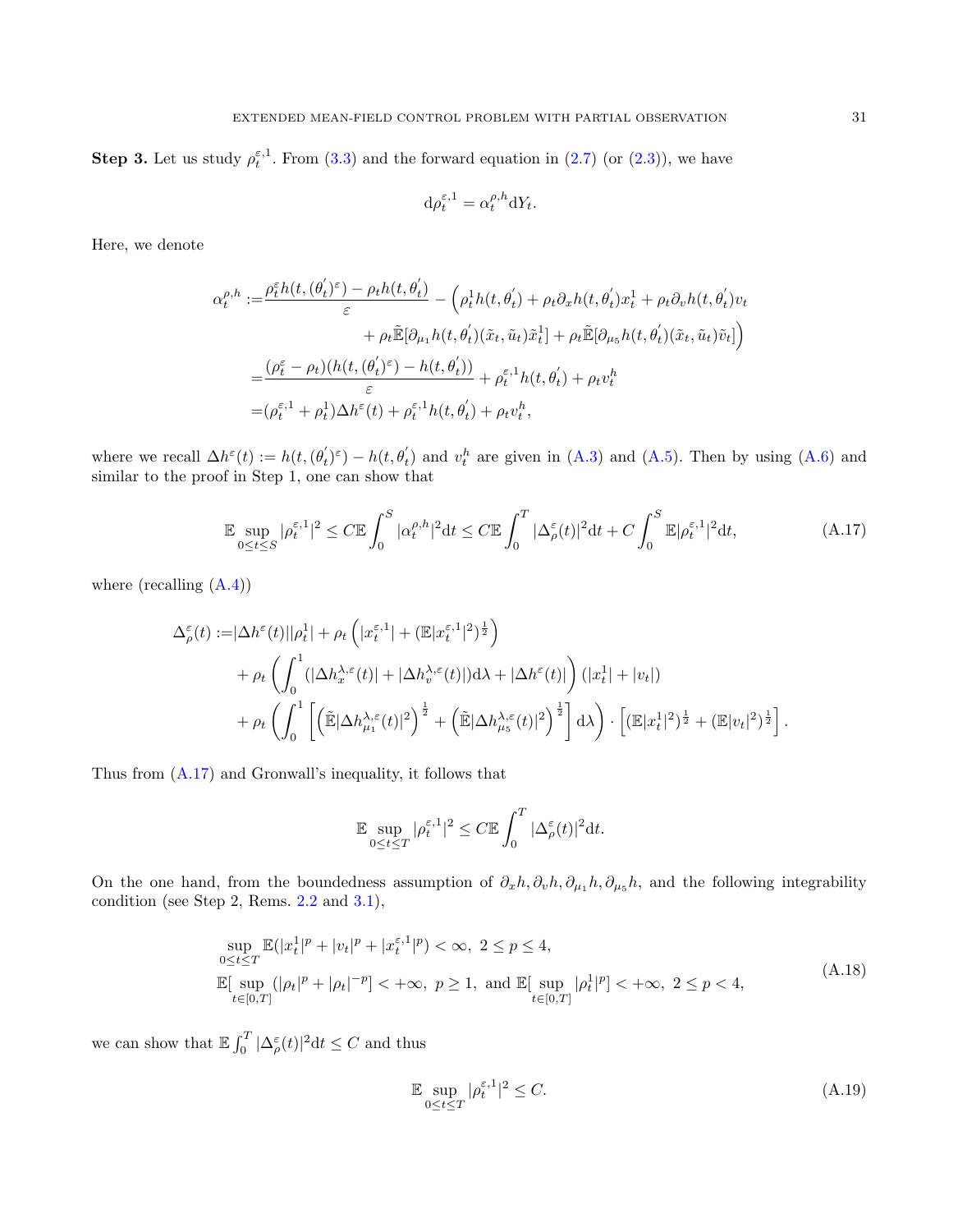On the other hand, similar to Step 1, by using [\(A.16\)](#page-29-3) and dominated convergence theorem, we can prove that  $\lim_{\varepsilon \to 0} \mathbb{E} \int_0^T |\Delta_\rho^{\varepsilon}(t)|^2 dt = 0$  and thus  $\lim_{\varepsilon \to 0} \mathbb{E} \sup_{0 \le t \le T} |\rho_t^{\varepsilon,1}|^2 = 0.$ 

Finally, we also have

$$
\mathbb{E}\sup_{0\leq t\leq S}|\rho_t^{\varepsilon,1}|^p\leq C\mathbb{E}\left(\int_0^S|\alpha_t^{\rho,h}|^2\mathrm{d}t\right)^{p/2}\leq C\mathbb{E}\left(\int_0^T|\Delta_\rho^\varepsilon(t)|^2\mathrm{d}t\right)^{p/2}+C\int_0^S\mathbb{E}|\rho_t^{\varepsilon,1}|^p\mathrm{d}t,
$$

and Gronwall's inequality yields that

$$
\mathbb{E} \sup_{0 \le t \le T} |\rho_t^{\varepsilon,1}|^p \le C \mathbb{E} \left( \int_0^T |\Delta_\rho^{\varepsilon}(t)|^2 dt \right)^{p/2},
$$

and from the integrability condition [\(A.18\)](#page-30-1), similar to previous Steps, one can show that for any  $2 \le p < 4$ (note that  $p$  is strictly less than 4), we have

<span id="page-31-0"></span>
$$
\mathbb{E} \sup_{0 \le t \le T} |\rho_t^{\varepsilon,1}|^p \le C,\tag{A.20}
$$

and moreover  $\lim_{\varepsilon \to 0} \mathbb{E} \sup_{0 \le t \le T} |\rho_t^{\varepsilon,1}|^p = 0$ . We complete the proof.

## A.2 Proof of Lemma 3.3

We use the same notations in the proof of Lemma [3.2.](#page-12-0) From the backward equations in  $(3.1)$  and  $(2.7)$ , we have

<span id="page-31-1"></span>
$$
- dy_t^{\varepsilon,1} = v_t^G dt - z_t^{\varepsilon,1} dW_t - \bar{z}_t^{\varepsilon,1} dY_t, \qquad y_T^{\varepsilon,1} = v_T^{\Phi}, \tag{A.21}
$$

where

$$
v_t^G := \frac{G(t, (\Theta_t)^{\varepsilon}) - G(t, \Theta_t)}{\varepsilon} - \partial_x G(t, \Theta_t) x_t^1 - \partial_y G(t, \Theta_t) y_t^1 - \partial_z G(t, \Theta_t) z_t^1 - \partial_{\bar{z}} G(t, \Theta_t) \bar{z}_t^1 - \partial_y G(t, \Theta_t) v_t - \tilde{\mathbb{E}}[\partial_{\mu_1} G(t, \Theta_t)(\tilde{\alpha}_t) \tilde{x}_t^1] - \tilde{\mathbb{E}}[\partial_{\mu_2} G(t, \Theta_t)(\tilde{\alpha}_t) \tilde{y}_t^1] - \tilde{\mathbb{E}}[\partial_{\mu_3} G(t, \Theta_t)(\tilde{\alpha}_t) \tilde{z}_t^1] - \tilde{\mathbb{E}}[\partial_{\mu_4} G(t, \Theta_t)(\tilde{\alpha}_t) \tilde{\bar{z}}_t^1] - \tilde{\mathbb{E}}[\partial_{\mu_5} G(t, \Theta_t)(\tilde{\alpha}_t) \tilde{v}_t]
$$

and

$$
v_T^{\Phi} := \frac{\Phi(x_T^{\varepsilon}, \mathcal{L}(x_T^{\varepsilon})) - \Phi(x_T, \mathcal{L}(x_T))}{\varepsilon} - \partial_x \Phi(x_T, \mathcal{L}(x_T)) x_T^1 - \tilde{\mathbb{E}}[\partial_{\mu_1} \Phi(x_T, \mathcal{L}(x_T))(\tilde{x}_T) \tilde{x}_T^1].
$$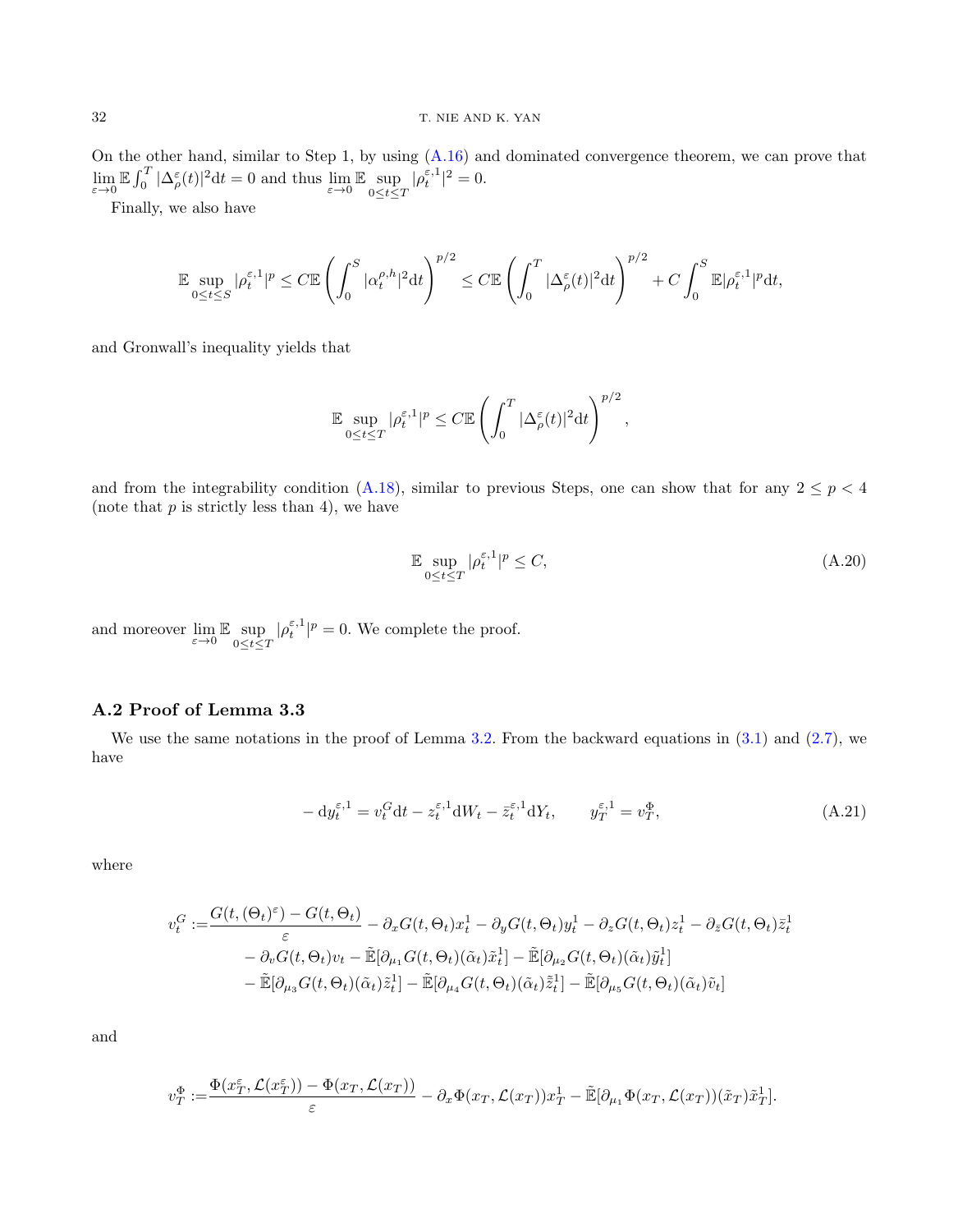Let us first calculate  $v_t^G$ . Recall the notations at the beginning of subsection 3.1 and by using similar expansion as  $(3.6)$ , we have

$$
v_t^G = \int_0^1 \partial_x g(t, (\Theta'_t)^{\lambda, \varepsilon}) x_t^{\varepsilon, 1} d\lambda + \int_0^1 \tilde{\mathbb{E}} \left[ \partial_{\mu_1} g(t, (\Theta'_t)^{\lambda, \varepsilon}) (\widetilde{\alpha_t^{\lambda, \varepsilon}}) x_t^{\varepsilon, 1} \right] d\lambda + \int_0^1 \partial_y g(t, (\Theta'_t)^{\lambda, \varepsilon}) y_t^{\varepsilon, 1} d\lambda + \int_0^1 \tilde{\mathbb{E}} \left[ \partial_{\mu_2} g(t, (\Theta'_t)^{\lambda, \varepsilon}) (\widetilde{\alpha_t^{\lambda, \varepsilon}}) y_t^{\varepsilon, 1} \right] d\lambda + \int_0^1 \partial_z g(t, (\Theta'_t)^{\lambda, \varepsilon}) z_t^{\varepsilon, 1} d\lambda + \int_0^1 \tilde{\mathbb{E}} \left[ \partial_{\mu_3} g(t, (\Theta'_t)^{\lambda, \varepsilon}) (\widetilde{\alpha_t^{\lambda, \varepsilon}}) z_t^{\varepsilon, 1} \right] d\lambda + \int_0^1 \partial_{\bar{z}} g(t, (\Theta'_t)^{\lambda, \varepsilon}) \bar{z}_t^{\varepsilon, 1} d\lambda + \int_0^1 \tilde{\mathbb{E}} \left[ \partial_{\mu_4} g(t, (\Theta'_t)^{\lambda, \varepsilon}) (\widetilde{\alpha_t^{\lambda, \varepsilon}}) \widetilde{z}_t^{\varepsilon, 1} \right] d\lambda + G_t^{\varepsilon, 1} + G_t^{\varepsilon, 2},
$$

where for  $\psi = v, x, y, z, \overline{z}$ , and  $j = 1, 2, 3, 4, 5$ , we denote

$$
\begin{split} & \Delta g^{\lambda,\varepsilon}_{\psi}(t):=\!\partial_{\psi}g(t,(\Theta^{'}_{t})^{\lambda,\varepsilon})-\partial_{\psi}g(t,\Theta^{'}_{t}),\\ & \Delta g^{\lambda,\varepsilon}_{\mu_{j}}(t):=\!\partial_{\mu_{j}}g(t,(\Theta^{'}_{t})^{\lambda,\varepsilon})(\widetilde{\alpha^{A,\varepsilon}_{t}})-\partial_{\mu_{j}}g(t,\Theta^{'}_{t})(\widetilde{\alpha}_{t}),\\ & \Delta_{1}^{\varepsilon}(t):=\int_{0}^{1}\left(|\Delta g^{\lambda,\varepsilon}_{v}(t)|+|\Delta g^{\lambda,\varepsilon}_{x}(t)|+|\Delta g^{\lambda,\varepsilon}_{y}(t)|+|\Delta g^{\lambda,\varepsilon}_{z}(t)|+|\Delta g^{\lambda,\varepsilon}_{z}(t)|\right)\mathrm{d}\lambda,\\ & \Delta_{2}^{\varepsilon}(t):=\int_{0}^{1}\sum_{j=1}^{5}\left(\tilde{\mathbb{E}}|\Delta g^{\lambda,\varepsilon}_{\mu_{j}}(t)|^{2}\right)^{1/2}\mathrm{d}\lambda, \end{split}
$$

and

$$
G_t^{\varepsilon,1} := \int_0^1 \left[ \Delta g_v^{\lambda,\varepsilon}(t)v_t + \Delta g_x^{\lambda,\varepsilon}(t)x_t^1 + \Delta g_y^{\lambda,\varepsilon}(t)y_t^1 + \Delta g_z^{\lambda,\varepsilon}(t)z_t^1 + \Delta g_z^{\lambda,\varepsilon}(t)\overline{z}_t^1 \right] d\lambda
$$
  
 
$$
\leq \Delta_1^{\varepsilon}(t) \left( |v_t| + |x_t^1| + |y_t^1| + |z_t^1| + |\overline{z}_t^1| \right),
$$

and

$$
G_t^{\varepsilon,2} := \int_0^1 \tilde{\mathbb{E}} \left[ \Delta g_{\mu_1}^{\lambda,\varepsilon}(t)\tilde{x}_t^1 + \Delta g_{\mu_2}^{\lambda,\varepsilon}(t)\tilde{y}_t^1 + \Delta g_{\mu_3}^{\lambda,\varepsilon}(t)\tilde{z}_t^1 + \Delta g_{\mu_4}^{\lambda,\varepsilon}(t)\tilde{z}_t^1 + \Delta g_{\mu_5}^{\lambda,\varepsilon}(t)\tilde{v}_t^1 \right] d\lambda
$$
  

$$
\leq \Delta_2^{\varepsilon}(t) \left( \left( \tilde{\mathbb{E}}|\tilde{x}_t^1|^2 \right)^{1/2} + \left( \tilde{\mathbb{E}}|\tilde{y}_t^1|^2 \right)^{1/2} + \left( \tilde{\mathbb{E}}|\tilde{z}_t^1|^2 \right)^{1/2} + \left( \tilde{\mathbb{E}}|\tilde{z}_t^1|^2 \right)^{1/2} + \left( \tilde{\mathbb{E}}|\tilde{v}_t|^2 \right)^{1/2} \right).
$$

Consequently, with the help of assumption (H.1), we have

<span id="page-32-0"></span>
$$
|v_t^G|^2 \leq C(|x_t^{\varepsilon,1}| + |y_t^{\varepsilon,1}| + |z_t^{\varepsilon,1}| + |\bar{z}_t^{\varepsilon,1}|)^2 + C \mathbb{E}\left[|x_t^{\varepsilon,1}|^2 + |y_t^{\varepsilon,1}|^2 + |z_t^{\varepsilon,1}|^2 + |\bar{z}_t^{\varepsilon,1}|^2 + |\bar{z}_t^{\varepsilon,1}|^2\right] + C|\Delta_1^{\varepsilon}(t)|^2 (|x_t^1| + |y_t^1| + |z_t^1| + |\bar{z}_t^1| + |v_t|)^2 + C|\Delta_2^{\varepsilon}(t)|^2 \mathbb{E}(|x_t^1|^2 + |y_t^1|^2 + |z_t^1|^2 + |\bar{z}_t^1|^2 + |v_t|^2).
$$
\n(A.22)

Similarly, for  $v_T^{\Phi}$ , we have

$$
v_T^{\Phi} = \int_0^1 \partial_x \Phi(x_T, \mathcal{L}(x_T)) x_T^{\varepsilon,1} d\lambda + \int_0^1 \tilde{\mathbb{E}} \left[ \partial_{\mu_1} \Phi(x_T, \mathcal{L}(x_T)) \widetilde{(x_T^{\lambda, \varepsilon})} x_T^{\varepsilon,1} \right] d\lambda + \Phi_t^{\varepsilon,1} + \Phi_t^{\varepsilon,2},
$$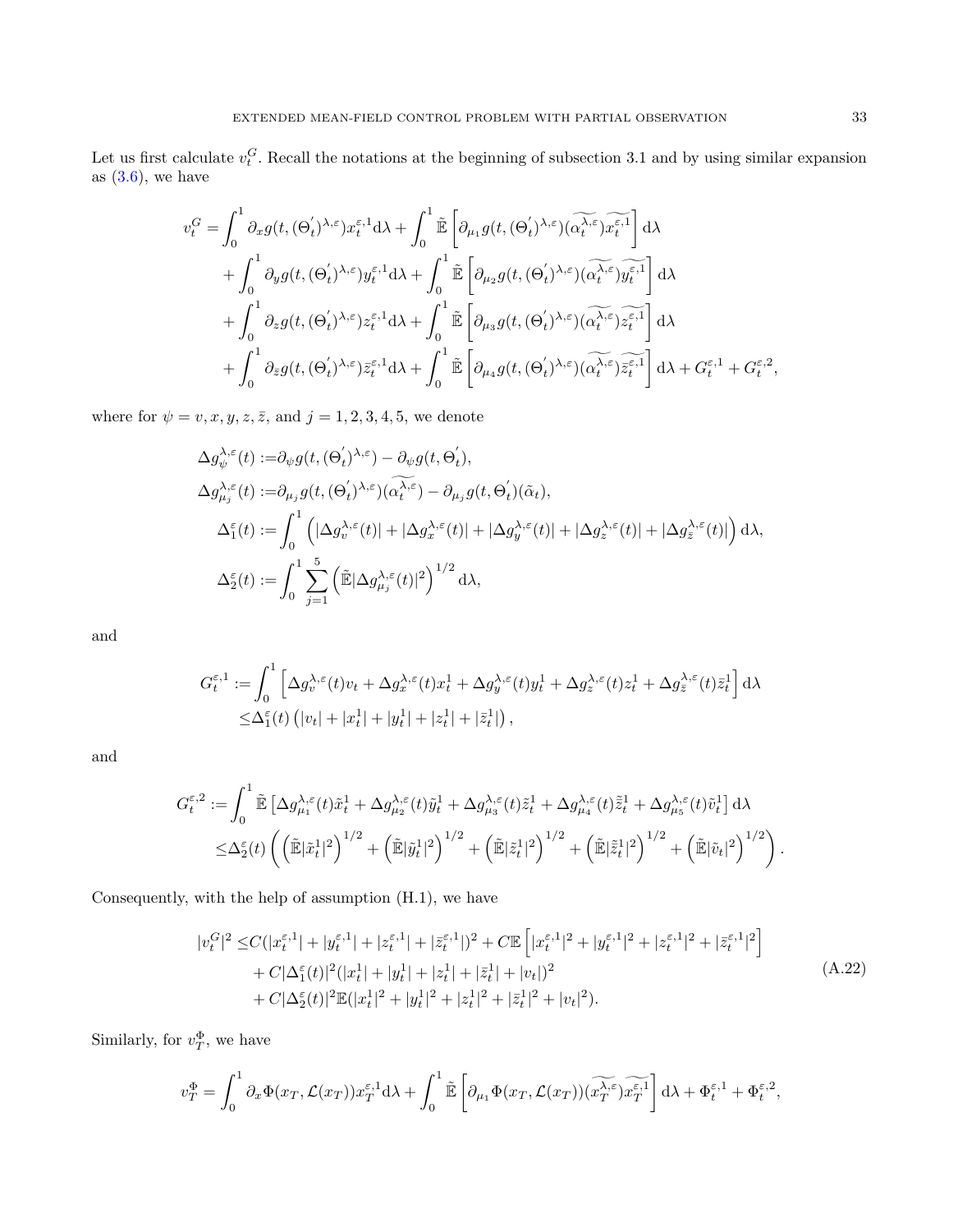where

$$
\Phi_t^{\varepsilon,1} := \int_0^1 \left[ \partial_x \Phi(x_T^{\lambda,\varepsilon}, \mathcal{L}(x_T^{\lambda,\varepsilon})) - \partial_x \Phi(x_T, \mathcal{L}(x_T)) \right] x_T^1 d\lambda,
$$
  

$$
\Phi_t^{\varepsilon,2} := \int_0^1 \tilde{\mathbb{E}} \left[ \left( \partial_{\mu_1} \Phi(x_T^{\lambda,\varepsilon}, \mathcal{L}(x_T^{\lambda,\varepsilon})) (\widetilde{x_T^{\lambda,\varepsilon}}) - \partial_{\mu_1} \Phi(x_T, \mathcal{L}(x_T)) (\tilde{x}_T) \right) \tilde{x}_T^1 \right] d\lambda.
$$

With the help of assumption  $(H.1)$ , we can show that

<span id="page-33-1"></span>
$$
|v_T^{\Phi}|^2 \le C|x_T^{\varepsilon,1}|^2 + C\mathbb{E}|x_T^{\varepsilon,1}|^2 + C|\Delta_3^{\varepsilon}|^2|x_T^1|^2 + C|\Delta_4^{\varepsilon}|^2\mathbb{E}|x_T^1|^2,\tag{A.23}
$$

where

$$
\Delta_3^{\varepsilon} := \int_0^1 \left| \partial_x \Phi(x_T^{\lambda,\varepsilon}, \mathcal{L}(x_T^{\lambda,\varepsilon})) - \partial_x \Phi(x_T, \mathcal{L}(x_T)) \right| d\lambda,
$$
  

$$
\Delta_4^{\varepsilon} := \int_0^1 \left[ \tilde{\mathbb{E}} \left| \partial_{\mu_1} \Phi(x_T^{\lambda,\varepsilon}, \mathcal{L}(x_T^{\lambda,\varepsilon})) (\widetilde{x_T}^{\lambda,\varepsilon}) - \partial_{\mu_1} \Phi(x_T, \mathcal{L}(x_T)) (\tilde{x}_T) \right|^2 \right]^{1/2} d\lambda.
$$

**Step 1.** We first show that there exists a constant C which does not depend on  $\varepsilon$  such that

<span id="page-33-3"></span>
$$
\mathbb{E}\left[\sup_{0\leq t\leq T}|y_t^{\varepsilon,1}|^2+\int_0^T(|z_t^{\varepsilon,1}|^2+|\bar{z}_t^{\varepsilon,1}|^2)\mathrm{d}t\right]\leq C\mathbb{E}\left(|I_0|^2+|I_1|^2+|I_2|^2\right),\tag{A.24}
$$

where

<span id="page-33-4"></span>
$$
I_0 := |x_T^{\varepsilon,1}| + \left(\mathbb{E}|x_T^{\varepsilon,1}|^2\right)^{1/2} + |\Delta_3^{\varepsilon}||x_T^1| + |\Delta_4^{\varepsilon}|\left(\mathbb{E}|x_T^1|^2\right)^{1/2},
$$
  
\n
$$
I_1 := \int_0^T |\Delta_1^{\varepsilon}(t)| (|x_t^1| + |y_t^1| + |z_t^1| + |\bar{z}_t^1| + |v_t|) dt + \int_0^T |x_t^{\varepsilon,1}| dt + \int_0^T (\mathbb{E}|x_t^{\varepsilon,1}|^2)^{\frac{1}{2}} dt,
$$
  
\n
$$
I_2 := \int_0^T |\Delta_2^{\varepsilon}(t)| \left[ (\mathbb{E}|x_t^1|^2)^{\frac{1}{2}} + (\mathbb{E}|y_t^1|^2)^{\frac{1}{2}} + (\mathbb{E}|z_t^1|^2)^{\frac{1}{2}} + (\mathbb{E}|\bar{z}_t^1|^2)^{\frac{1}{2}} + (\mathbb{E}|v_t|^2)^{\frac{1}{2}} \right] dt.
$$
\n(A.25)

To prove this, we recall [\(A.21\)](#page-31-1) and apply Itô's formula to  $|y_t^{\varepsilon,1}|^2$ , then we have for any  $0 \le r \le T$ ,

<span id="page-33-0"></span>
$$
|y_r^{\varepsilon,1}|^2 + \int_r^T (|z_t^{\varepsilon,1}|^2 + |\bar{z}_t^{\varepsilon,1}|^2)dt = |v_T^{\Phi}|^2 + 2\int_r^T y_t^{\varepsilon,1}v_t^G dt - 2\int_r^T y_t^{\varepsilon,1}(z_t^{\varepsilon,1}dW_t + \bar{z}_t^{\varepsilon,1}dY_t).
$$
 (A.26)

Thus

<span id="page-33-2"></span>
$$
\mathbb{E}|y_r^{\varepsilon,1}|^2 + \mathbb{E}\int_r^T (|z_t^{\varepsilon,1}|^2 + |\bar{z}_t^{\varepsilon,1}|^2)dt = \mathbb{E}|v_T^{\Phi}|^2 + 2\mathbb{E}\int_r^T y_t^{\varepsilon,1}v_t^G dt.
$$
 (A.27)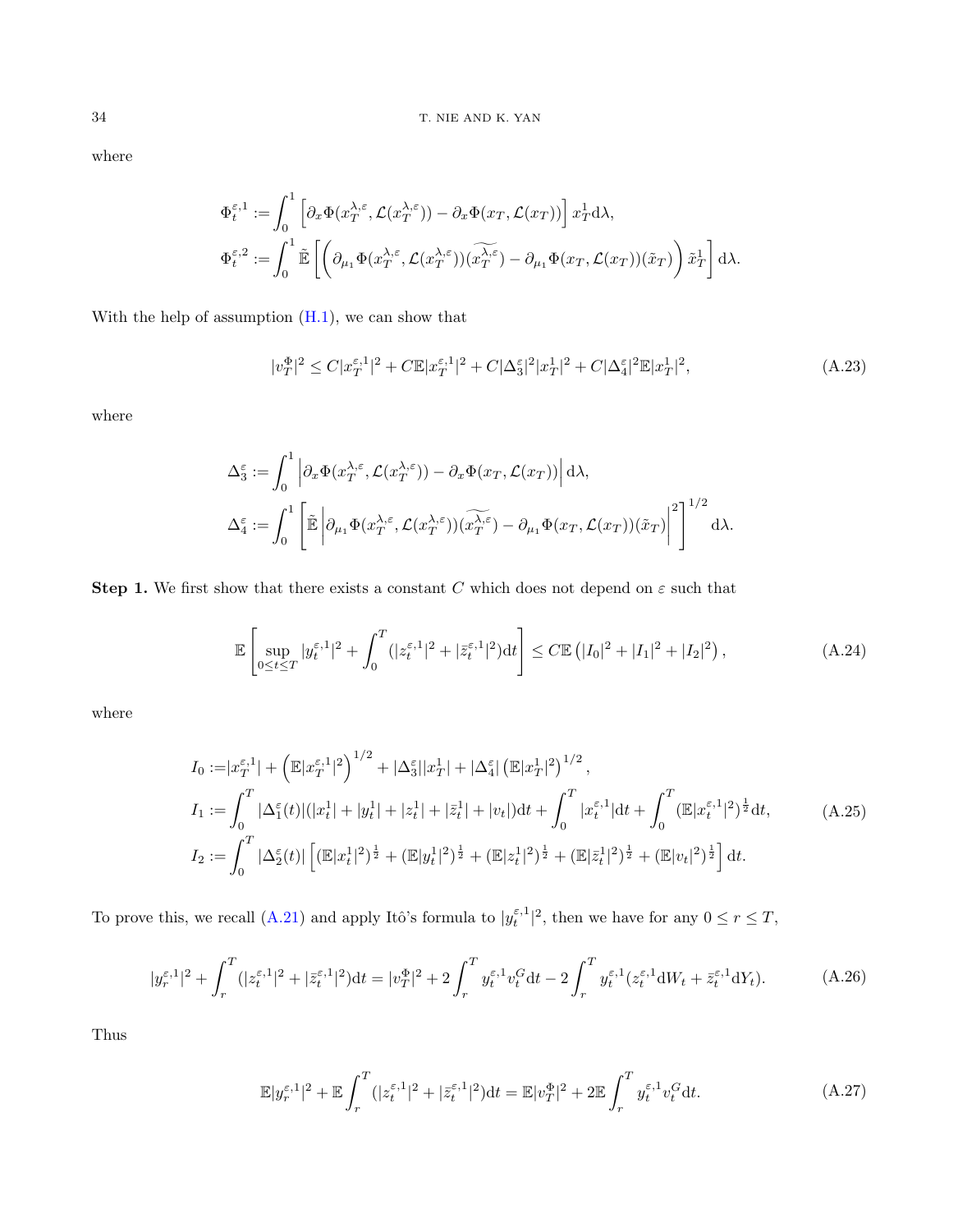From [\(A.26\)](#page-33-0) and BDG inequality, we have

<span id="page-34-0"></span>
$$
\mathbb{E} \sup_{r \le t \le T} |y_t^{\varepsilon,1}|^2 \le \mathbb{E}|v_T^{\Phi}|^2 + C \mathbb{E} \int_r^T |y_t^{\varepsilon,1}| |v_t^G| \mathrm{d}t \n+ C \mathbb{E} \left( \int_r^T |y_t^{\varepsilon,1}|^2 |z_t^{\varepsilon,1}|^2 \mathrm{d}t \right)^{1/2} + C \mathbb{E} \left( \int_r^T |y_t^{\varepsilon,1}|^2 |z_t^{\varepsilon,1}|^2 \mathrm{d}t \right)^{1/2} .
$$
\n(A.28)

By noticing [\(A.22\)](#page-32-0), and using

$$
\mathbb{E}\int_r^T |y_t^{\varepsilon,1}||\psi_t|dt \leq \frac{\kappa}{2} \mathbb{E}\sup_{r\leq t\leq T}|y_t^{\varepsilon,1}|^2 + \frac{1}{2\kappa}\mathbb{E}\left(\int_r^T |\psi_t|dt\right)^2,
$$

we have

<span id="page-34-1"></span>
$$
\mathbb{E} \int_{r}^{T} |y_{t}^{\varepsilon,1}||v_{t}^{G}|dt \leq C\kappa \mathbb{E} \sup_{r\leq t\leq T} |y_{t}^{\varepsilon,1}|^{2} + \frac{C}{\kappa} \mathbb{E} (|I_{1}|^{2} + |I_{2}|^{2}) + \frac{C}{\kappa} \left( \int_{0}^{T} (\mathbb{E}|y_{t}^{\varepsilon,1}|^{2})^{\frac{1}{2}} dt \right)^{2} \n+ C\mathbb{E} \int_{r}^{T} |y_{t}^{\varepsilon,1}|^{2} dt + \frac{C}{\kappa} \mathbb{E} \left( \int_{r}^{T} (|z_{t}^{\varepsilon,1}| + |\bar{z}_{t}^{\varepsilon,1}|) dt \right)^{2} \n+ \frac{C}{\kappa} \left( \int_{r}^{T} (\mathbb{E}|z_{t}^{\varepsilon,1}|^{2})^{\frac{1}{2}} dt \right)^{2} + \frac{C}{\kappa} \left( \int_{r}^{T} (\mathbb{E}|\bar{z}_{t}^{\varepsilon,1}|^{2})^{\frac{1}{2}} dt \right)^{2}.
$$
\n(A.29)

Then by using

$$
\mathbb{E}\left(\int_r^T |y_t^{\varepsilon,1}|^2 |\phi_t|^2 \mathrm{d}t\right)^{1/2} \le \frac{\kappa}{2} \mathbb{E}\sup_{0\le t\le T} |y_t^{\varepsilon,1}|^2 + \frac{1}{2\kappa} \mathbb{E}\int_r^T |\phi_t|^2 \mathrm{d}t,
$$

and  $\int$   $\int$   $T$  $\int_{r}^{\infty} (\mathbb{E}|\varphi_t|^2)^{\frac{1}{2}} dt$  $\setminus^2$  $\leq 2T \mathbb{E} \int_0^T$  $|\varphi_t|^2 dt$ , and then by taking  $\kappa$  small enough, we imply from [\(A.23\)](#page-33-1), [\(A.28\)](#page-34-0) and  $(\hat{A}.29)$  that

$$
\mathbb{E} \sup_{r \le t \le T} |y_t^{\varepsilon,1}|^2 \le C \mathbb{E} \left( |I_0|^2 + |I_1|^2 + |I_2|^2 + \int_0^T (|z_t^{\varepsilon,1}|^2 + |\bar{z}_t^{\varepsilon,1}|^2) dt \right) + C \mathbb{E} \int_r^T |y_t^{\varepsilon,1}|^2 dt,
$$

and then Gronwall's inequality yields

<span id="page-34-2"></span>
$$
\mathbb{E} \sup_{0 \le t \le T} |y_t^{\varepsilon,1}|^2 \le C \mathbb{E} \left( |I_0|^2 + |I_1|^2 + |I_2|^2 + \int_0^T (|z_t^{\varepsilon,1}|^2 + |\bar{z}_t^{\varepsilon,1}|^2) dt \right). \tag{A.30}
$$

On the other hand, applying following inequality for  $\psi_t = |\Delta_1^{\varepsilon}(t)| \sum_{a=x^1,y^1,z^1,\bar{z}^1,v} |a_t|,$  $|\Delta^{\varepsilon}_{2}(t)| \sum_{a=x^{1},y^{1},z^{1},\bar{z}^{1},v} (\mathbb{E}|a_{t}|^{2})^{\frac{1}{2}}, |\hat{x}_{t}^{\varepsilon,1}| \text{ and } (\mathbb{E}|x_{t}^{\varepsilon,1}|^{2})^{\frac{1}{2}},$ 

$$
\mathbb{E}\int_r^T |y_t^{\varepsilon,1}||\psi_t|dt \leq \mathbb{E}\sup_{r\leq t\leq T}|y_t^{\varepsilon,1}|\int_r^T |\psi_t|dt,
$$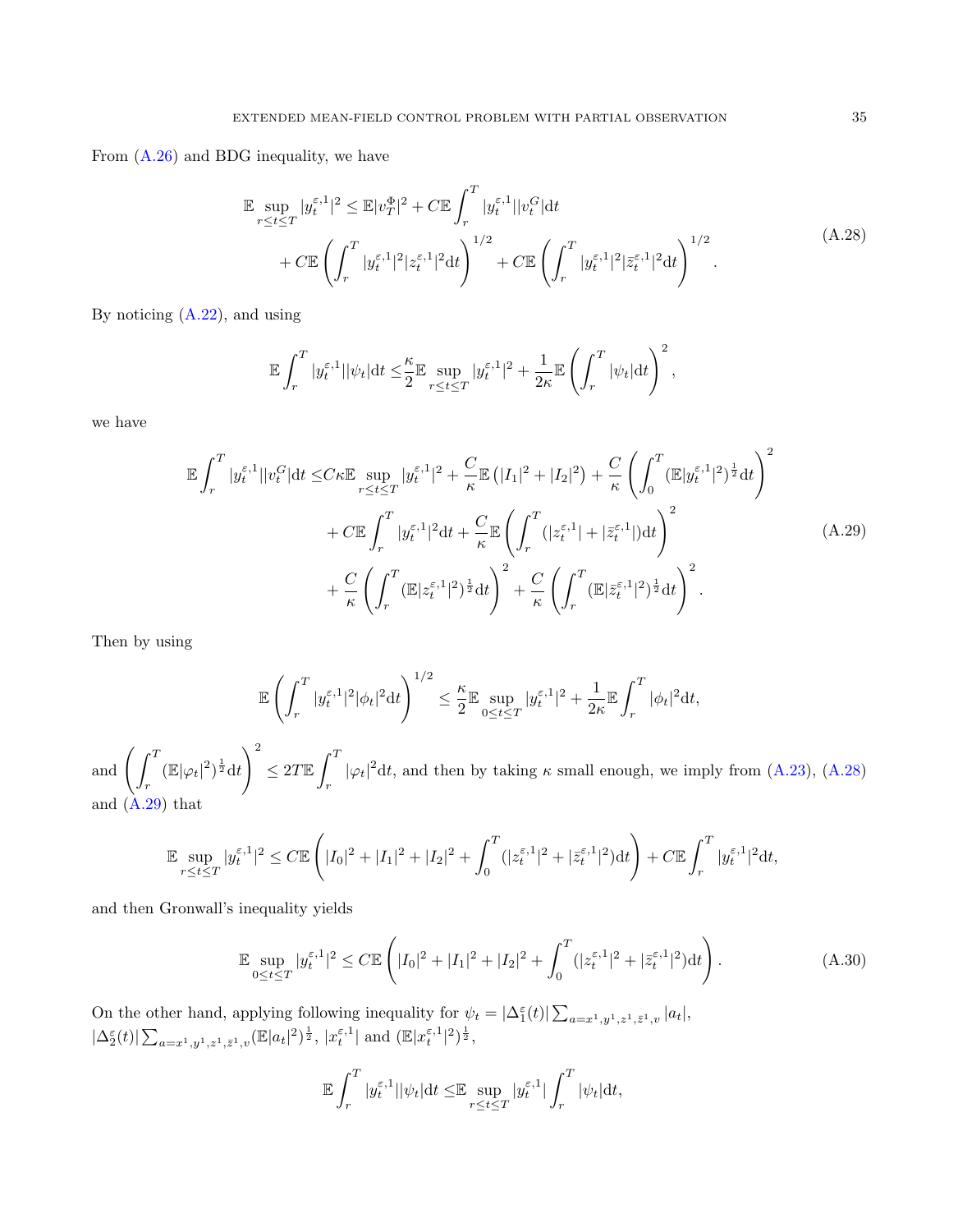and for  $\phi = z^{\varepsilon,1}, \overline{z}^{\varepsilon,1}, (\mathbb{E}|z^{\varepsilon,1}|^2)^{\frac{1}{2}}, (\mathbb{E}|z^{\varepsilon,1}|^2)^{\frac{1}{2}}, (\mathbb{E}|y^{\varepsilon,1}|^2)^{\frac{1}{2}}, \text{ (noting that } 2ab \leq \kappa a^2 + \frac{1}{\kappa}b^2)$ 

$$
\mathbb{E}\int_r^T |y_t^{\varepsilon,1}||\phi_t| \mathrm{d} t \leq \frac{1}{2\kappa}\mathbb{E}\int_r^T |y_t^{\varepsilon,1}|^2 \mathrm{d} t + \frac{\kappa}{2}\mathbb{E}\int_r^T |\phi_t|^2 \mathrm{d} t,
$$

we have, by noticing [\(A.22\)](#page-32-0),

<span id="page-35-0"></span>
$$
\mathbb{E} \int_{r}^{T} |y_t^{\varepsilon,1}| |v_t^G| \mathrm{d}t \le C \mathbb{E} \left[ \sup_{r \le t \le T} |y_t^{\varepsilon,1}| (|I_1| + |I_2|) \right] + C \mathbb{E} \int_{r}^{T} |y_t^{\varepsilon,1}|^2 \mathrm{d}t + \kappa C \mathbb{E} \int_{r}^{T} (|z_t^{\varepsilon,1}|^2 + |\bar{z}_t^{\varepsilon,1}|^2) \mathrm{d}t.
$$
\n(A.31)

From [\(A.23\)](#page-33-1), [\(A.27\)](#page-33-2) and [\(A.31\)](#page-35-0) and by taking  $\kappa$  small enough, we have that

$$
\mathbb{E}|y_r^{\varepsilon,1}|^2 + \mathbb{E}\int_r^T (|z_t^{\varepsilon,1}|^2 + |\bar{z}_t^{\varepsilon,1}|^2)dt
$$
  

$$
\leq C\mathbb{E}|I_0|^2 + C\mathbb{E}\left[\sup_{0\leq t\leq T}|y_t^{\varepsilon,1}|(|I_1|+|I_2|)\right] + C\mathbb{E}\int_r^T |y_t^{\varepsilon,1}|^2dt
$$

and Gronwall's inequality yields that,

$$
\sup_{0\leq t\leq T}\mathbb{E}|y_t^{\varepsilon,1}|^2+\mathbb{E}\int_0^T(|z_t^{\varepsilon,1}|^2+|\bar{z}_t^{\varepsilon,1}|^2)\mathrm{d}t\leq C\mathbb{E}|I_0|^2+C\mathbb{E}\left[\sup_{0\leq t\leq T}|y_t^{\varepsilon,1}|\left(|I_1|+|I_2|\right)\right].
$$

By using  $2ab \leq \kappa a^2 + \frac{1}{\kappa} b^2$  once again, we get for arbitrary  $\kappa > 0$ ,

<span id="page-35-1"></span>
$$
\sup_{0 \le t \le T} \mathbb{E} |y_t^{\varepsilon,1}|^2 + \mathbb{E} \int_0^T (|z_t^{\varepsilon,1}|^2 + |\bar{z}_t^{\varepsilon,1}|^2) dt \le \kappa \mathbb{E} \sup_{0 \le t \le T} |y_t^{\varepsilon,1}|^2 + C \mathbb{E}(|I_0|^2 + |I_1|^2 + |I_2|^2). \tag{A.32}
$$

By combining  $(A.30)$  and  $(A.32)$  and by choosing  $\kappa > 0$  small enough we can obtain  $(A.24)$ . Step 2. Now, let us prove [\(3.7\)](#page-12-4). Noticing [\(A.24\)](#page-33-3), it only need to show that

$$
\lim_{\varepsilon \to 0} \mathbb{E}(|I_0|^2 + |I_1|^2 + |I_2|^2) = 0.
$$

On the one hand, from assumption [\(H.1\)](#page-6-0), it follows that there exists a constant C independent of  $\varepsilon$  such that

$$
\Delta_1^\varepsilon(t)+\Delta_2^\varepsilon(t)+\Delta_3^\varepsilon+\Delta_4^\varepsilon\leq C,
$$

and by recalling [\(A.25\)](#page-33-4) and the integrability of  $x^1, y^1, z^1, \bar{z}^1, v, x^{\varepsilon,1}$  (see e.g. [\(A.18\)](#page-30-1)), there exists a constant C independent of  $\varepsilon$  such that

$$
\mathbb{E}\left[\sup_{0\leq t\leq T}|y_t^{\varepsilon,1}|^2+\int_0^T(|z_t^{\varepsilon,1}|^2+|\bar{z}_t^{\varepsilon,1}|^2)\mathrm{d}t\right]\leq C.\tag{A.33}
$$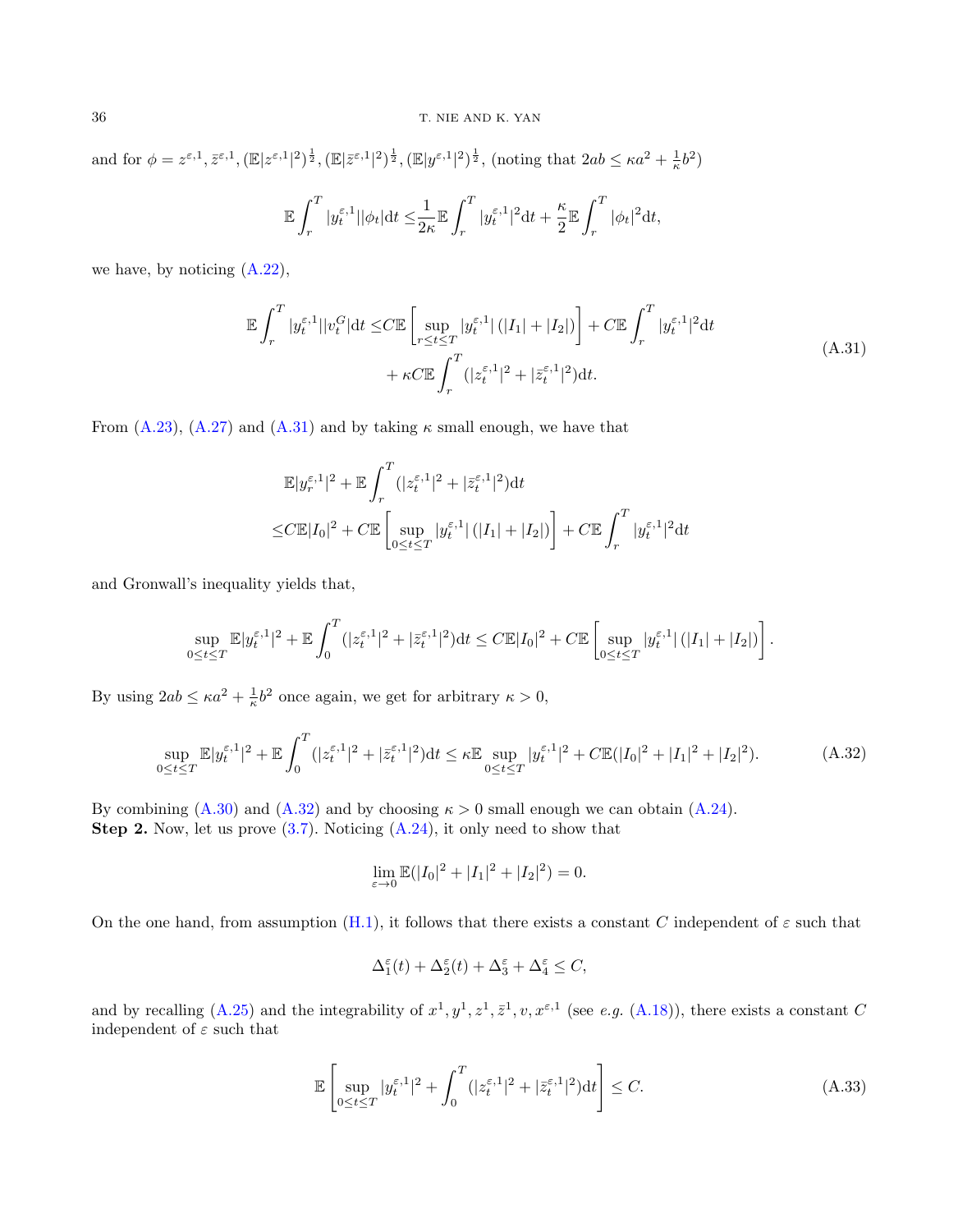Moreover, standard arguments for mean-field SDEs and BSDEs, (see e.g. Thm. 4.21 of [\[17\]](#page-41-8) for SDEs and Lem. 3.1 of [\[13\]](#page-41-23) for BSDEs), allow us to show the following continuous dependence on the paramaters/coefficients

$$
\lim_{\varepsilon \to 0} \mathbb{E} \left[ \sup_{0 \le t \le T} (|X_t^{\varepsilon} - X_t|^2 + |y_t^{\varepsilon} - y_t|^2) + \int_0^T (|z_t^{\varepsilon} - z_t|^2 + |\bar{z}_t^{\varepsilon} - \bar{z}_t|^2) dt \right] = 0.
$$

Then, from the continuity assumption of  $\partial_x g$ ,  $\partial_v g$ ,  $\partial_{\mu_j} g$ , we have that (here L is the Lebsegue measure),

$$
\begin{aligned} \Delta_1^\varepsilon(t)+\Delta_2^\varepsilon(t) &\stackrel{\mathbb{P}\times\mathbb{L}}{\longrightarrow} 0, \text{ as } \varepsilon\to 0,\\ \Delta_3^\varepsilon+\Delta_4^\varepsilon &\stackrel{\mathbb{P}}{\longrightarrow} 0, \text{ as } \varepsilon\to 0. \end{aligned}
$$

By Lemma [3.2,](#page-12-0) the integrability of  $x^1(\cdot), y^1(\cdot), z^1(\cdot), z^1(\cdot), v(\cdot)$  and dominated convergence theorem, we can obtain

$$
\lim_{\varepsilon \to 0} \mathbb{E}(|I_0|^2 + |I_1|^2 + |I_2|^2) = 0.
$$

## A.3 Proof of Lemma 3.4

We mention that since g depends on the law of  $z(\cdot), \bar{z}(\cdot)$ , it will be a little complicated to obtain the related  $L^p$ estimate. This is mainly due to the fact that it will appear simultaneously the terms  $\mathbb{E} \int_0^T |y_t|^{p-1} (\mathbb{E} |z_t|^2)^{\frac{1}{2}} dt$  and E  $\int_0^T |y_t|^{p-2} |z_t|^2 dt$ . In fact, to give the  $L^p$  estimate of  $y(\cdot), z(\cdot), \overline{z}(\cdot)$ , usually we apply Itô's formula to  $|y_t|^p$  (see e.g. Thm. 4.4.4 of Zhang [\[52\]](#page-42-18) for the case without mean-field term), which will yield the terms  $\mathbb{E} \int_0^T |y_t|^{p-2} |z_t|^2 dt$ and  $\mathbb{E}\int_0^T |y_t|^{p-1}(\mathbb{E}|z_t|^2)^{\frac{1}{2}}dt$ , see [\(A.36\)](#page-36-0) and [\(A.38\)](#page-37-0) below. With subtle analysis on such terms, we need first establish the  $L^2$  estimate and then use it to obtain the desired  $L^p$  estimates.

We use the same notations in the proof of Lemma [3.2.](#page-12-0) Recalling [\(A.21\)](#page-31-1) and applying Itô's formula to  $|y_t^{\varepsilon,1}|^p$ , where  $2 \le p \le 4$ , (note that for simplicity, we assumed that y is one-dimensional, so the mapping  $y \mapsto |y|^p$ belongs to  $C^2(\mathbb{R}; \mathbb{R})$ . For multidimensional case, one should first consider  $|\zeta + y_t^{\varepsilon,1}|^p$ , and then let  $\zeta \to 0$ ), we have for any  $0 \le r \le T$ ,

<span id="page-36-1"></span>
$$
|y_r^{\varepsilon,1}|^p + \frac{p(p-1)}{2} \int_r^T |y_t^{\varepsilon,1}|^{p-2} (|z_t^{\varepsilon,1}|^2 + |\bar{z}_t^{\varepsilon,1}|^2) dt
$$
  

$$
= |v_T^{\Phi}|^p + p \int_r^T |y_t^{\varepsilon,1}|^{p-2} y_t^{\varepsilon,1} v_t^G dt - p \int_r^T |y_t^{\varepsilon,1}|^{p-2} y_t^{\varepsilon,1} (z_t^{\varepsilon,1} dW_t + \bar{z}_t^{\varepsilon,1} dY_t).
$$
 (A.34)

Then we have

<span id="page-36-2"></span>
$$
\mathbb{E}|y_r^{\varepsilon,1}|^p + \frac{p(p-1)}{2} \mathbb{E}\int_r^T |y_t^{\varepsilon,1}|^{p-2} (|z_t^{\varepsilon,1}|^2 + |\bar{z}_t^{\varepsilon,1}|^2) dt = \mathbb{E}|v_T^{\Phi}|^p + p \mathbb{E}\int_r^T |y_t^{\varepsilon,1}|^{p-2} y_t^{\varepsilon,1} v_t^G dt.
$$
 (A.35)

From [\(A.34\)](#page-36-1), and with the help of BDG inequality, we have

<span id="page-36-0"></span>
$$
\mathbb{E} \sup_{r \le t \le T} |y_t^{\varepsilon,1}|^p \le \mathbb{E} |v_T^{\Phi}|^p + C \mathbb{E} \int_r^T |y_t^{\varepsilon,1}|^{p-1} |v_t^G| \mathrm{d}t \n+ C \mathbb{E} \left( \int_r^T |y_t^{\varepsilon,1}|^{2p-2} |z_t^{\varepsilon,1}|^2 \mathrm{d}t \right)^{1/2} + C \mathbb{E} \left( \int_r^T |y_t^{\varepsilon,1}|^{2p-2} |z_t^{\varepsilon,1}|^2 \mathrm{d}t \right)^{1/2} .
$$
\n(A.36)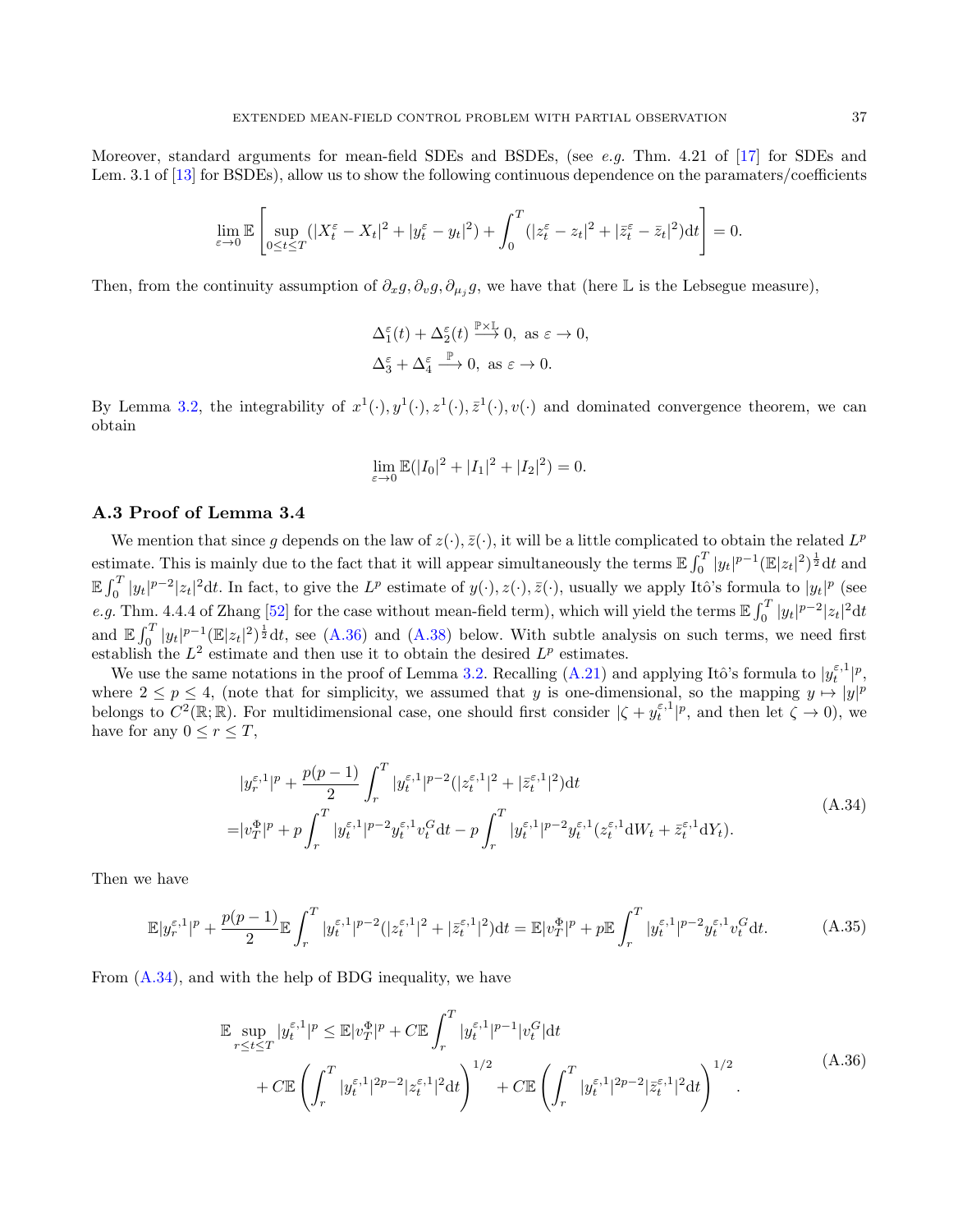By noticing [\(A.22\)](#page-32-0), the term  $\mathbb{E} \int_0^T |y_t|^{p-1} (\mathbb{E}|z_t|^2)^{\frac{1}{2}} dt$  appear in the right hand side of [\(A.36\)](#page-36-0). We will first show that for any  $2 \le p \le 4$ ,

<span id="page-37-1"></span>
$$
\mathbb{E}\left[\sup_{0\leq t\leq T}|y_t^{\varepsilon,1}|^p+\left(\int_0^T(|z_t^{\varepsilon,1}|^2+|z_t^{\varepsilon,1}|^2)\mathrm{d}t\right)^{p/2}\right]\leq C\mathbb{E}\left(|I_0|^p+|I_1|^p+|I_2|^p\right),\tag{A.37}
$$

where  $I_0$ ,  $I_1$ ,  $I_2$  defined by  $(A.25)$ .

On the one hand, using similar arguments as in Step 1 of the proof of Lemma [3.3,](#page-12-5) we apply following inequality for  $\psi_t = |\Delta_1^{\epsilon}(t)| \sum_{a=x^1,y^1,z^1,\bar{z}^1,v} |a_t|, \ |\Delta_2^{\epsilon}(t)| \sum_{a=x^1,y^1,z^1,\bar{z}^1,v} (\mathbb{E}|a_t|^2)^{\frac{1}{2}}, \ |x_t^{\epsilon,1}|, \ (\mathbb{E}|x_t^{\bar{\epsilon},1}|^2)^{\frac{1}{2}}$  and  $|\sum_{a=x^1,y^1,z^1,\bar{z}^1,v}(\mathbb{E}|a_t|^2)^{\frac{1}{2}}$ , (noting the Young's inequality yields  $ab = (a\kappa)(\frac{b}{\kappa}) \leq \frac{p-1}{p}(a\kappa)^{\frac{p}{p-1}} + \frac{b^p}{p\kappa^p}$ )

$$
\mathbb{E}\int_r^T |y_t^{\varepsilon,1}|^{p-1}|\psi_t| \mathrm{d} t \le \frac{p-1}{p} \kappa^{\frac{p}{p-1}} \mathbb{E}\sup_{r\le t\le T} |y_t^{\varepsilon,1}|^p + \frac{1}{p\kappa^p} \mathbb{E}\left(\int_r^T |\psi_t| \mathrm{d} t\right)^p
$$

and for  $\phi = z^{\varepsilon,1}, \bar{z}^{\varepsilon,1}$ 

$$
\mathbb{E}\int_r^T |y_t^{\varepsilon,1}|^{p-1}|\phi_t|\mathrm{d} t \leq \frac{\kappa}{2}\mathbb{E}\sup_{r\leq t\leq T}|y_t^{\varepsilon,1}|^p + \frac{1}{2\kappa}\mathbb{E}\int_r^T |y_t^{\varepsilon,1}|^{p-2}|\phi_t|^2\mathrm{d} t
$$

and

$$
\mathbb{E}\left(\int_0^T |y_t^{\varepsilon,1}|^{2p-2} |\phi_t|^2 \mathrm{d}t\right)^{1/2} \leq \frac{\kappa}{2} \mathbb{E}\sup_{0\leq t\leq T} |y_t^{\varepsilon,1}|^p + \frac{1}{2\kappa}\mathbb{E}\left(\int_0^T |y_t^{\varepsilon,1}|^{p-2} |\phi_t|^2 \mathrm{d}t\right),
$$

choosing  $\kappa$  small enough, we obtain from  $(A.22)$ ,  $(A.23)$  and  $(A.36)$  that

<span id="page-37-0"></span>
$$
\mathbb{E} \sup_{r \le t \le T} |y_t^{\varepsilon,1}|^p \le C \mathbb{E} [|I_0|^p + |I_1|^p + |I_2|^p] + C \mathbb{E} \int_r^T |y_t^{\varepsilon,1}|^p dt + C \left( \int_r^T \left[ (\mathbb{E} |y_t^{\varepsilon,1}|^2)^{\frac{1}{2}} + (\mathbb{E} |z_t^{\varepsilon,1}|^2)^{\frac{1}{2}} + (\mathbb{E} |z_t^{\varepsilon,1}|^2)^{\frac{1}{2}} \right] dt \right)^p + C \mathbb{E} \int_r^T |y_t^{\varepsilon,1}|^{p-2} (|z_t^{\varepsilon,1}|^2 + |\bar{z}_t^{\varepsilon,1}|^2) dt.
$$
 (A.38)

Noticing that from  $(A.24)$ , we have

$$
\left(\int_r^T \left[ (\mathbb{E}|y_t^{\varepsilon,1}|^2)^{\frac{1}{2}} + (\mathbb{E}|z_t^{\varepsilon,1}|^2)^{\frac{1}{2}} + (\mathbb{E}|z_t^{\varepsilon,1}|^2)^{\frac{1}{2}} \right] dt \right)^p
$$
  
\n
$$
\leq C \left( \mathbb{E} \int_r^T (|y_t^{\varepsilon,1}|^2 + |z_t^{\varepsilon,1}|^2 + |\overline{z}_t^{\varepsilon,1}|^2) dt \right)^{p/2}
$$
  
\n
$$
\leq C \left[ \mathbb{E} \left( |I_0|^2 + |I_1|^2 + |I_2|^2 \right) \right]^{p/2} \leq C \mathbb{E} \left( |I_0|^p + |I_1|^p + |I_2|^p \right),
$$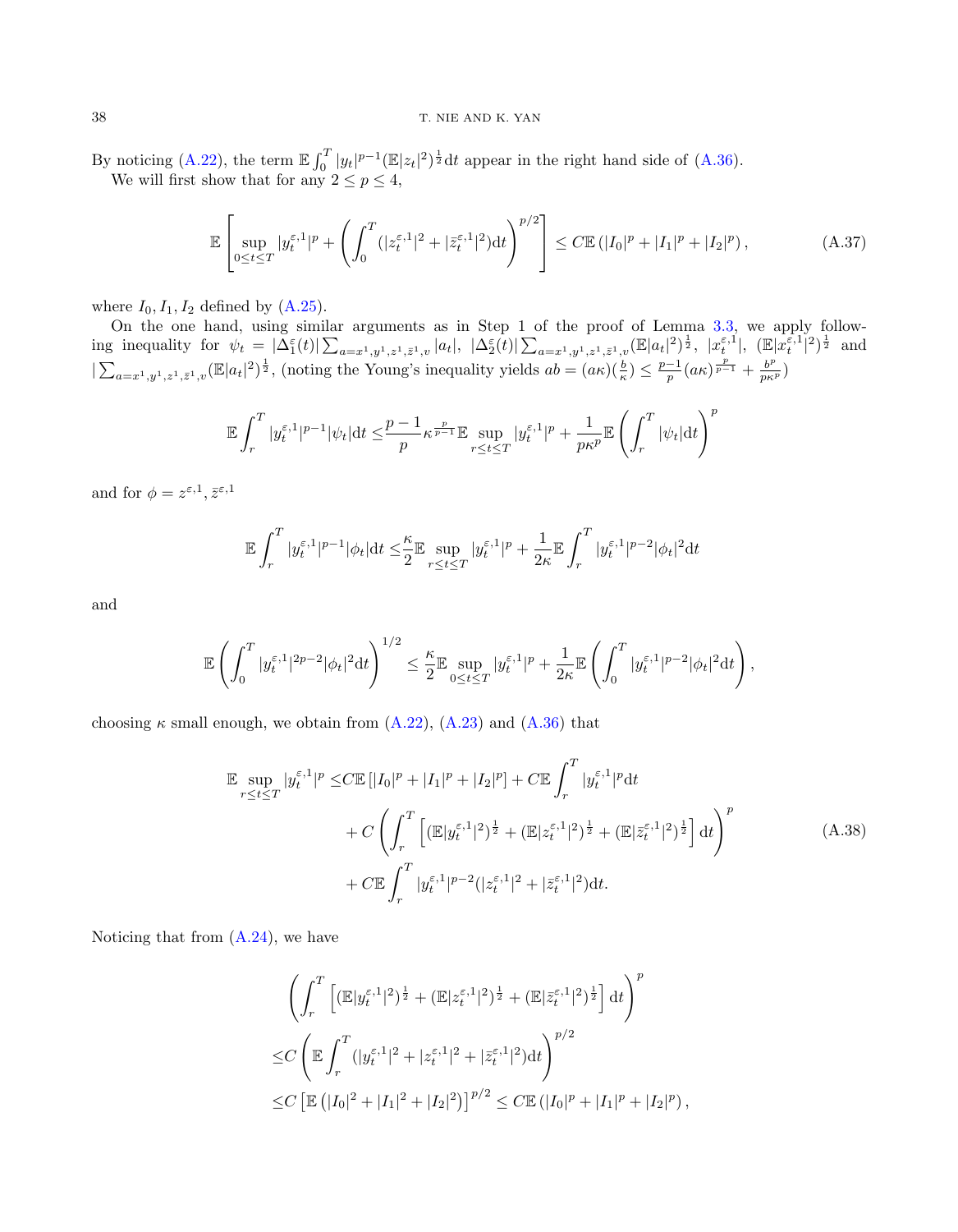thus [\(A.38\)](#page-37-0) yields that

$$
\mathbb{E} \sup_{r \le t \le T} |y_t^{\varepsilon, 1}|^p \le C \mathbb{E} [|I_0|^p + |I_1|^p + |I_2|^p] + C \mathbb{E} \int_r^T |y_t^{\varepsilon, 1}|^p dt + C \mathbb{E} \int_r^T |y_t^{\varepsilon, 1}|^{p-2} (|z_t^{\varepsilon, 1}|^2 + |\bar{z}_t^{\varepsilon, 1}|^2) dt.
$$

and using Gronwall's inequality, we obtain

<span id="page-38-1"></span>
$$
\mathbb{E} \sup_{0 \le t \le T} |y_t^{\varepsilon,1}|^p \le C \mathbb{E} \left[ |I_0|^p + |I_1|^p + |I_2|^p \right] + C \mathbb{E} \int_0^T |y_t^{\varepsilon,1}|^{p-2} (|z_t^{\varepsilon,1}|^2 + |\bar{z}_t^{\varepsilon,1}|^2) dt. \tag{A.39}
$$

On the other hand, by using

$$
\mathbb{E}\int_r^T |y_t^{\varepsilon,1}|^{p-1} |\psi_t| \mathrm{d}t \leq \mathbb{E}\sup_{r\leq t\leq T} |y_t^{\varepsilon,1}|^{p-1} \int_r^T |\psi_t| \mathrm{d}t,
$$

and for  $\phi = z^{\varepsilon,1}, \bar{z}^{\varepsilon,1},$  (noting that  $2a^{p-1}b = 2a^{\frac{p}{2}}(a^{\frac{p-2}{2}}b) \leq \kappa a^p + \frac{1}{\kappa}a^{p-2}b^2$ )

$$
\mathbb{E}\int_r^T |y^{\varepsilon,1}_t|^{p-1}|\phi_t| \mathrm{d} t \leq \hspace{-0.1cm}\frac{1}{2\kappa}\mathbb{E}\int_r^T |y^{\varepsilon,1}_t|^p \mathrm{d} t + \frac{\kappa}{2}\mathbb{E}\int_r^T |y^{\varepsilon,1}_t|^{p-2}|\phi_t|^2 \mathrm{d} t,
$$

from  $(A.35)$ , we have

<span id="page-38-0"></span>
$$
\mathbb{E} \int_{r}^{T} |y_{t}^{\varepsilon,1}|^{p-1} |v_{t}^{G}| dt \leq C \mathbb{E} \left[ \sup_{r \leq t \leq T} |y_{t}^{\varepsilon,1}|^{p-1} (|I_{1}| + |I_{2}|) \right] + C \mathbb{E} \int_{r}^{T} |y_{t}^{\varepsilon,1}|^{p} dt \n+ C \mathbb{E} \left[ \sup_{r \leq t \leq T} |y_{t}^{\varepsilon,1}|^{p-1} \int_{r}^{T} \left[ (\mathbb{E}|y_{t}^{\varepsilon,1}|^{2})^{\frac{1}{2}} + (\mathbb{E}|z_{t}^{\varepsilon,1}|^{2})^{\frac{1}{2}} + (\mathbb{E}|z_{t}^{\varepsilon,1}|^{2})^{\frac{1}{2}} \right] dt \right] \n+ \kappa C \mathbb{E} \int_{r}^{T} |y_{t}^{\varepsilon,1}|^{p-2} (|z_{t}^{\varepsilon,1}|^{2} + |z_{t}^{\varepsilon,1}|^{2}) dt.
$$
\n(A.40)

From [\(A.23\)](#page-33-1), [\(A.35\)](#page-36-2) and [\(A.40\)](#page-38-0) and by taking  $\kappa$  small enough, we have

$$
\mathbb{E}|y_r^{\varepsilon,1}|^p + \mathbb{E}\int_r^T |y_t^{\varepsilon,1}|^{p-2} (|z_t^{\varepsilon,1}|^2 + |\bar{z}_t^{\varepsilon,1}|^2) dt \n\leq C \mathbb{E}\int_r^T |y_t^{\varepsilon,1}|^p dt + C \mathbb{E}|I_0|^p + C \mathbb{E}\left[\sup_{0 \leq t \leq T} |y_t^{\varepsilon,1}|^{p-1} (|I_1| + |I_2|) \right] \n+ C \mathbb{E}\left[\sup_{0 \leq t \leq T} |y_t^{\varepsilon,1}|^{p-1} \int_0^T \left[ (\mathbb{E}|y_t^{\varepsilon,1}|^2)^{\frac{1}{2}} + (\mathbb{E}|z_t^{\varepsilon,1}|^2)^{\frac{1}{2}} + (\mathbb{E}|z_t^{\varepsilon,1}|^2)^{\frac{1}{2}} \right] dt \right],
$$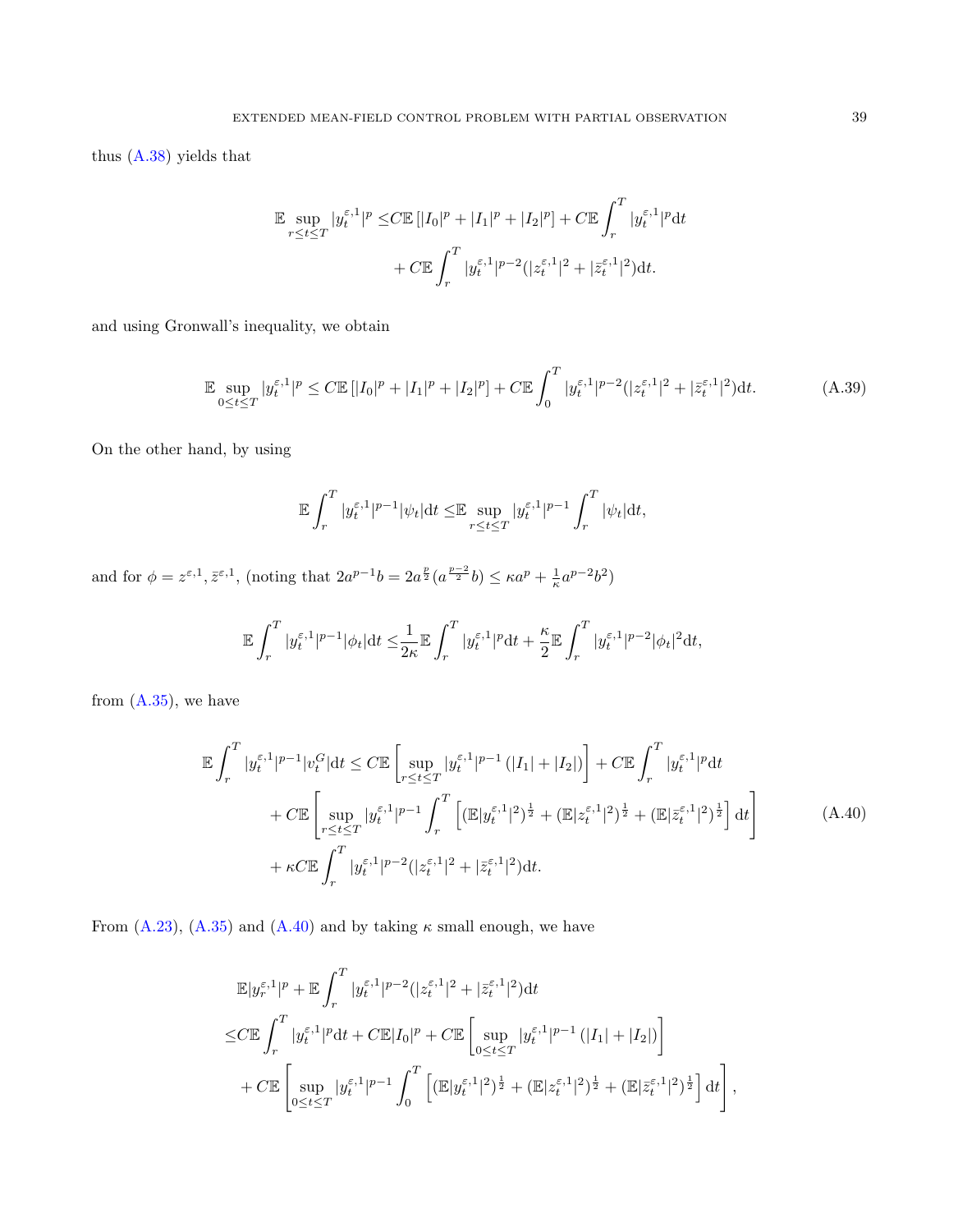and Gronwall's inequality yields that, for any  $0 \le r \le T$ ,

<span id="page-39-2"></span>
$$
\sup_{0 \le t \le T} \mathbb{E} |y_t^{\varepsilon,1}|^p + \mathbb{E} \int_0^T |y_t^{\varepsilon,1}|^{p-2} (|z_t^{\varepsilon,1}|^2 + |\bar{z}_t^{\varepsilon,1}|^2) dt
$$
\n
$$
\le C \mathbb{E} |I_0|^p + C \mathbb{E} \left[ \sup_{0 \le t \le T} |y_t^{\varepsilon,1}|^{p-1} (|I_1| + |I_2|) \right]
$$
\n
$$
+ C \mathbb{E} \left[ \sup_{0 \le t \le T} |y_t^{\varepsilon,1}|^{p-1} \int_0^T \left[ (\mathbb{E} |y_t^{\varepsilon,1}|^2)^{\frac{1}{2}} + (\mathbb{E} |z_t^{\varepsilon,1}|^2)^{\frac{1}{2}} + (\mathbb{E} |z_t^{\varepsilon,1}|^2)^{\frac{1}{2}} \right] dt \right].
$$
\n(A.41)

By using  $ab = (\kappa a)(b/\kappa) \leq \frac{(\kappa a)^{\frac{p}{p-1}}}{\frac{p}{p-1}} + \frac{(b/\kappa)^p}{p}$  $\frac{\kappa}{p}$ , we get for arbitrary  $\kappa > 0$ ,

<span id="page-39-0"></span>
$$
\mathbb{E}\left[\sup_{0\leq t\leq T}|y_t^{\varepsilon,1}|^{p-1}(|I_1|+|I_2|)\right]\leq \kappa \mathbb{E}\sup_{0\leq t\leq T}|y_t^{\varepsilon,1}|^p+C_\kappa \mathbb{E}\left(|I_1|^p+|I_2|^p\right),\tag{A.42}
$$

and by noticing  $(A.24)$ , we also have

<span id="page-39-1"></span>
$$
\mathbb{E}\left[\sup_{0\leq t\leq T}|y_t^{\varepsilon,1}|^{p-1}\int_0^T\left[ (\mathbb{E}|y_t^{\varepsilon,1}|^2)^{\frac{1}{2}} + (\mathbb{E}|z_t^{\varepsilon,1}|^2)^{\frac{1}{2}} + (\mathbb{E}|z_t^{\varepsilon,1}|^2)^{\frac{1}{2}} \right]dt\right]
$$
\n
$$
\leq \kappa \mathbb{E}\sup_{0\leq t\leq T}|y_t^{\varepsilon,1}|^p + C_\kappa \mathbb{E}\left(\int_0^T\left[ (\mathbb{E}|y_t^{\varepsilon,1}|^2)^{\frac{1}{2}} + (\mathbb{E}|z_t^{\varepsilon,1}|^2)^{\frac{1}{2}} + (\mathbb{E}|z_t^{\varepsilon,1}|^2)^{\frac{1}{2}} \right]dt\right)^p
$$
\n
$$
\leq \kappa \mathbb{E}\sup_{0\leq t\leq T}|y_t^{\varepsilon,1}|^p + C_\kappa \mathbb{E}\left(|I_0|^p + |I_1|^p + |I_2|^p\right).
$$
\n(A.43)

Now inserting  $(A.42)$  and  $(A.43)$  into  $(A.41)$ , we obtain

<span id="page-39-3"></span>
$$
\sup_{0 \le t \le T} \mathbb{E} |y_t^{\varepsilon,1}|^p + \mathbb{E} \int_0^T |y_t^{\varepsilon,1}|^{p-2} (|z_t^{\varepsilon,1}|^2 + |\bar{z}_t^{\varepsilon,1}|^2) dt \le \kappa \mathbb{E} \sup_{0 \le t \le T} |y_t^{\varepsilon,1}|^p + C_\kappa \mathbb{E} (|I_0|^p + |I_1|^p + |I_2|^p). \tag{A.44}
$$

By combining [\(A.39\)](#page-38-1), [\(A.44\)](#page-39-3) and by choosing  $\kappa > 0$  small enough, we can obtain

<span id="page-39-4"></span>
$$
\mathbb{E} \sup_{0 \le t \le T} |y_t^{\varepsilon,1}|^p \le C \mathbb{E} (|I_0|^p + |I_1|^p + |I_2|^p). \tag{A.45}
$$

Finally, setting  $p = 2$  in  $(A.34)$ , we have

$$
\int_0^T (|z_t^{\varepsilon,1}|^2 + |\bar{z}_t^{\varepsilon,1}|^2)dt = |v_T^{\Phi}|^2 - |y_0^{\varepsilon,1}|^2 + 2\int_0^T y_t^{\varepsilon,1}v_t^Gdt - 2\int_0^T y_t^{\varepsilon,1}(z_t^{\varepsilon,1}dW_t + \bar{z}_t^{\varepsilon,1}dY_t),
$$

and with the help of BDG inequality and  $(A.45)$ , we get

<span id="page-39-5"></span>
$$
\mathbb{E}\left(\int_{0}^{T}(|z_{t}^{\varepsilon,1}|^{2}+|\bar{z}_{t}^{\varepsilon,1}|^{2})dt\right)^{p/2} \leq C\mathbb{E}\left(|I_{0}|^{p}+|I_{1}|^{p}+|I_{2}|^{p}\right)+C\mathbb{E}\left(\int_{0}^{T}|y_{t}^{\varepsilon,1}||v_{t}^{G}|\mathrm{d}t\right)^{p/2} + C\mathbb{E}\left(\int_{0}^{T}|y_{t}^{\varepsilon,1}|^{2}(|z_{t}^{\varepsilon,1}|^{2}+|\bar{z}_{t}^{\varepsilon,1}|^{2})\mathrm{d}t\right)^{p/4}.
$$
\n(A.46)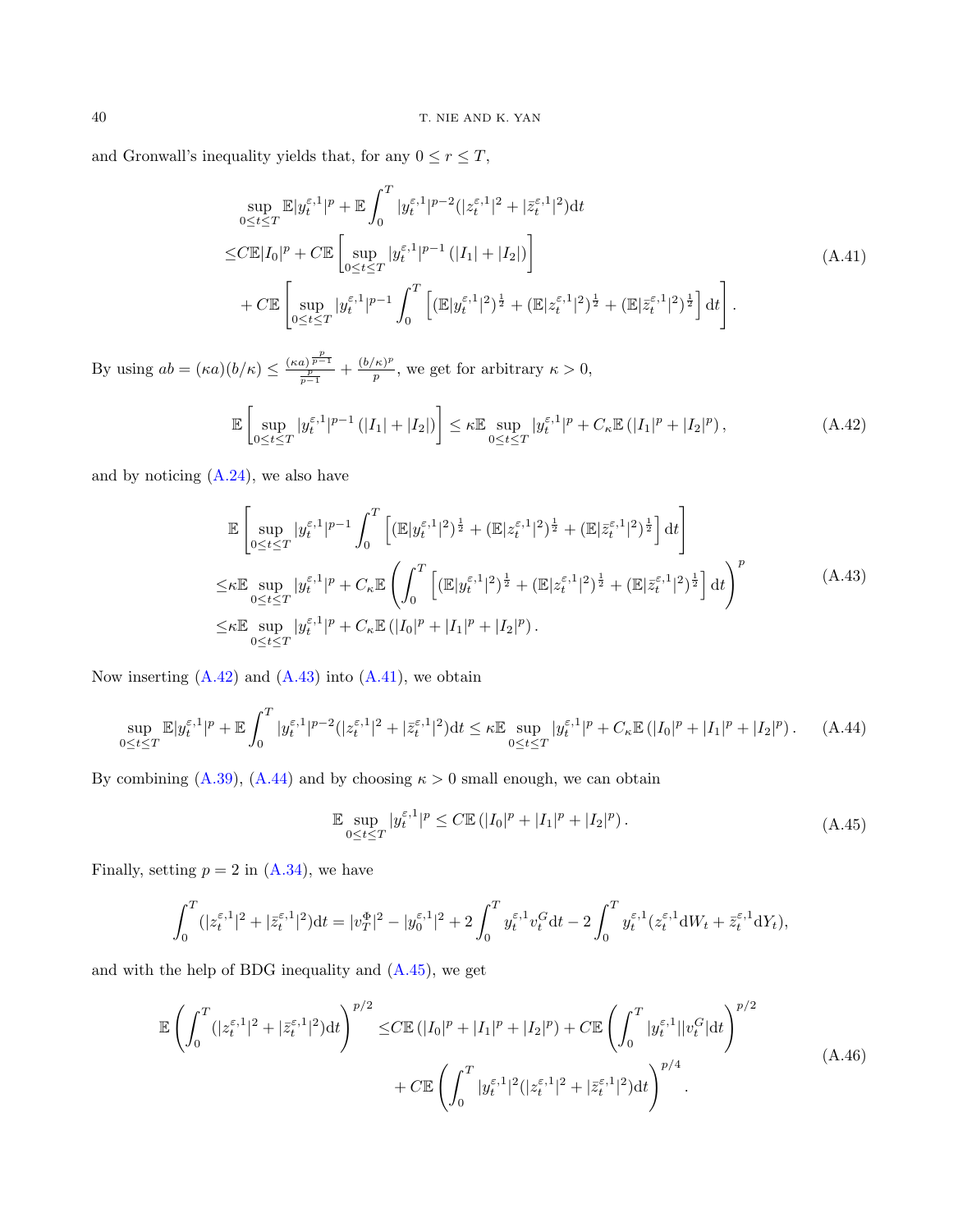Let us first estimate  $\mathbb{E}\left(\int_0^T |y_t^{\varepsilon,1}| |v_t^G| \mathrm{d}t\right)^{p/2}$ . By using

$$
\int_0^T |y_t^{\varepsilon,1}||\psi_t| \mathrm{d}t \le \frac{1}{2} \sup_{0 \le t \le T} |y_t^{\varepsilon,1}|^2 + \frac{1}{2} \left( \int_0^T |\psi_t| \mathrm{d}t \right)^2,
$$

and for  $\phi = z^{\varepsilon,1}, \bar{z}^{\varepsilon,1},$ 

$$
\int_0^T |y_t^{\varepsilon,1}||\phi_t| \mathrm{d} t \le \frac{1}{2\kappa} \int_0^T |y_t^{\varepsilon,1}|^2 \mathrm{d} t + \frac{\kappa}{2} \int_0^T |\phi_t|^2 \mathrm{d} t \le C \mathbb{E} \sup_{0 \le t \le T} |y_t^{\varepsilon,1}|^2 + \frac{\kappa}{2} \int_0^T |\phi_t|^2 \mathrm{d} t,
$$

we have, (by noticing  $(A.22)$  and  $(A.24)$ )

<span id="page-40-1"></span>
$$
\mathbb{E}\left(\int_{0}^{T} |y_{t}^{\varepsilon,1}||v_{t}^{G}|dt\right)^{p/2} \leq C \mathbb{E}\sup_{0\leq t\leq T} |y_{t}^{\varepsilon,1}|^{p} + C \mathbb{E}(|I_{0}|^{p} + |I_{1}|^{p} + |I_{2}|^{p}) + \kappa C \mathbb{E}\left(\int_{0}^{T} (|z_{t}^{\varepsilon,1}|^{2} + |\bar{z}_{t}^{\varepsilon,1}|^{2})dt\right)^{p/2}.
$$
\n(A.47)

Now let us estimate  $\mathbb{E}\left(\int_0^T |y_t^{\varepsilon,1}|^2(|z_t^{\varepsilon,1}|^2+|\bar{z}_t^{\varepsilon,1}|^2)dt\right)^{p/4}$ . In fact, we have

<span id="page-40-2"></span>
$$
\mathbb{E}\left(\int_0^T |y_t^{\varepsilon,1}|^2(|z_t^{\varepsilon,1}|^2+|\bar{z}_t^{\varepsilon,1}|^2)dt\right)^{p/4}\leq \frac{1}{2\kappa}\mathbb{E}\sup_{0\leq t\leq T}|y_t^{\varepsilon,1}|^p+\frac{\kappa}{2}\mathbb{E}\left(\int_0^T (|z_t^{\varepsilon,1}|^2+|\bar{z}_t^{\varepsilon,1}|^2)dt\right)^{p/2}.\tag{A.48}
$$

By inserting  $(A.47)$  and  $(A.48)$  into  $(A.46)$ , and choosing  $\kappa$  small enough, we have

$$
\mathbb{E}\left(\int_0^T (|z_t^{\varepsilon,1}|^2+|\bar{z}_t^{\varepsilon,1}|^2)dt\right)^{p/2} \leq C \mathbb{E}\left(|I_0|^p+|I_1|^p+|I_2|^p\right)+C \mathbb{E}\sup_{0\leq t\leq T}|y_t^{\varepsilon,1}|^p.
$$

Then by noticing  $(A.45)$ , we can obtain  $(A.37)$ .

Finally, similar to Step 2 of the proof of Lemma [3.3,](#page-12-5) by using p-integrability of  $x^1(\cdot), y^1(\cdot)$ ,  $z^1(\cdot),\bar{z}^1(\cdot),v(\cdot),x^{\varepsilon,1}(\cdot)$  (see [\(A.18\)](#page-30-1)), we can prove that there exists a constant C independent of  $\varepsilon$  such that

<span id="page-40-0"></span>
$$
\mathbb{E}\left[\sup_{0\leq t\leq T}|y_t^{\varepsilon,1}|^p+\left(\int_0^T(|z_t^{\varepsilon,1}|^2|+|\bar{z}_t^{\varepsilon,1}|^2)\mathrm{d}t\right)^{p/2}\right]\leq C.\tag{A.49}
$$

Moreover, the continuity assumption of  $\partial_x g$ ,  $\partial_v g$ ,  $\partial_{\mu_j} g$ , and dominated convergence theorem as well Lemma [3.2](#page-12-0) yield that

$$
\lim_{\varepsilon \to 0} \mathbb{E}(|I_0|^p + |I_1|^p + |I_2|^p) = 0.
$$

Finally, by noticing [\(A.37\)](#page-37-1), the proof is complete.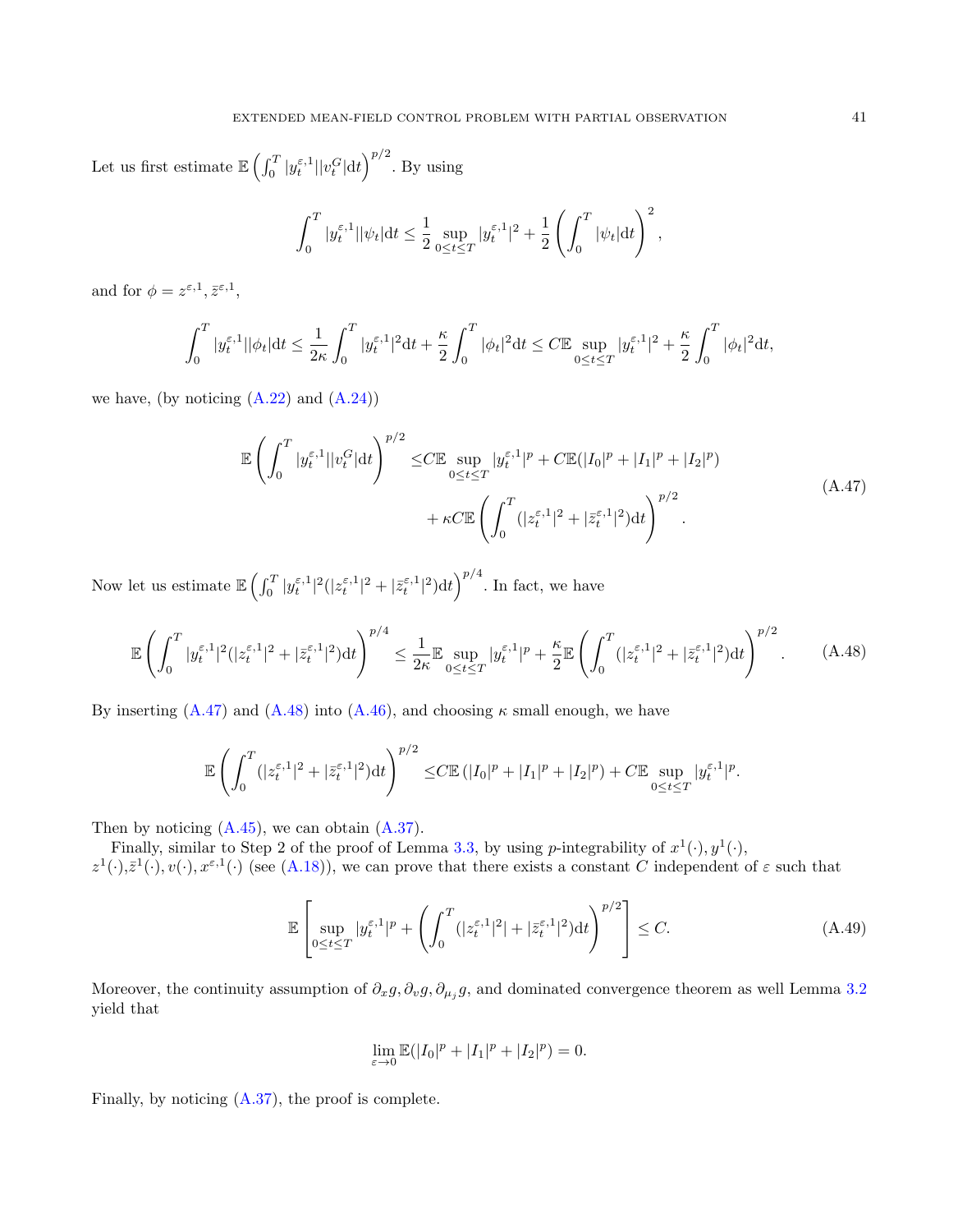#### 42 T. NIE AND K. YAN

## DECLARATION OF COMPETING INTEREST

The authors declare that they have no known competing financial interests or personal relationships that could have appeared to influence the work reported in this paper.

Acknowledgements. The authors would like to thank the anonymous referees for insightful and constructive comments and suggestions which allowed us to greatly improve the paper.

## **REFERENCES**

- <span id="page-41-18"></span>[1] B. Acciaio, J. Backhoff-Veraguas and R. Carmona, Extended mean field control problems: stochastic maximum principle and transport perspective. SIAM J. Control Optim. 57 (2019) 3666-3693.
- [2] S. Ahuja, Wellposedness of mean field games with common noise under a weak monotonicity conditions. Arxiv[:1406.7028](https://arxiv.org/abs/1406.7028) (2015).
- <span id="page-41-4"></span>[3] D. Andersson and B. Djehiche, A maximum principle for SDEs of mean-field type. Appl. Math. Optim. 63 (2011) 341–356.
- <span id="page-41-10"></span>[4] A. Bensoussan, Stochastic control of partially observable systems. Cambridge University Press, Cambridge (1992).
- [5] A. Bensoussan, X. Feng and J. Huang, Linear-quadratic-Gaussian mean-field-game with partial observation and common noise. Math. Control Related Fields 11 (2021) 23–46.
- <span id="page-41-9"></span>[6] A. Bensoussan, J. Frehse and S. Yam, Mean field games and mean field type control theory. Springer, New York (2013).
- <span id="page-41-21"></span>[7] A. Bensoussan, S. Yam and Z. Zhang, Well-posedness of mean field type forward-backward stochastic differential equations. Stochastic Process. Appl. 125 (2015) 3327–3354.
- <span id="page-41-22"></span>[8] R. Buckdahn, B. Djehiche, J. Li and S. Peng, Mean-field backward stochastic differential equations: a limit approach. Ann. Probab. 37 (2009) 1524–1565.
- <span id="page-41-16"></span>[9] R. Buckdahn, Y. Chen and J. Li, Partial derivative with respect to the measure and its applications to general controlled mean-field systems. Stochatic Process. Appl., DOI: https://doi.org/10.1016/j.spa.2021.01.003 (2021).
- <span id="page-41-5"></span>[10] R. Buckdahn, B. Djehiche and J. Li, A general stochastic maximum principle for SDEs of mean-field type. Appl. Math. Optim. 64 (2011) 197–216.
- [11] R. Buckdahn, J. Li and J. Ma, A stochastic maximum principle for general mean-field systems. Appl. Math. Optim. **74** (2016) 507–534.
- <span id="page-41-15"></span>[12] R. Buckdahn, J. Li and J. Ma, A mean-field stochastic control problem with partial observations. Ann. Appl. Probab. 27 (2017) 3201–3245.
- <span id="page-41-23"></span>[13] R. Buckdahn, J. Li and S. Peng, Mean-field backward stochastic differential equations and related partial differential equations. Stochatic Process. Appl. 19 (2009) 3133–3154.
- <span id="page-41-11"></span>[14] P. Caines and A. Kizikale,  $\epsilon$ -Nash equilibria for partially observed LQG mean field games with a major player. IEEE Trans. Automat. Control 62 (2017) 3225–3234.
- <span id="page-41-19"></span>[15] P. Cardaliaguet, Notes on the mean field games. Notes from P. L. Lions' lecture at the Collège de France (2012).
- <span id="page-41-6"></span>[16] R. Carmona and F. Delarue, Forward-backward stochastic differential equations and controlled Mckean-Vlasov dynamics. Ann. Probab. 43 (2015) 2647–2700.
- <span id="page-41-8"></span>[17] R. Carmona and F. Delarue, Probabilistic theory of mean-field games with applications. Springer (2018).
- <span id="page-41-17"></span>[18] P. Graber, Linear quadratic mean field type control and mean field games with common noise, with applications to production of exhaustible resource. Appl. Math. Optim. 74 (2016) 459–486.
- <span id="page-41-13"></span>[19] M. Hafayed, S. Abbas and A. Abba, On mean-field partial information maximum principle of optimal control for stochastic systems with Lévy processes. J. Optim. Theory Appl.  $167$  (2015) 1051–1069.
- <span id="page-41-3"></span>[20] M. Huang, R. Malhamé and P. Caines, Large population stochastic dynamic games: closed-loop McKean-Vlasov systems and the Nash certainty equivalence principle. Commun. Inf. Syst. 6 (2006) 221–251.
- <span id="page-41-12"></span>[21] M. Huang, P. Caines and R. Malhamé, Distributed multi-agent decision-making with partial observations: Asymptotic Nash equilibria. Proceeding of the 17th International Symosium on Mathematical Theory of Networks and Systems, Kyoto University, Kyoto, Japan (2006) 2727-2730.
- <span id="page-41-20"></span>[22] B. Jourdain, S. Méléard and W.A. Woyczynski, Nonlinear SDEs driven by Lévy processes and related PDEs. ALEA Lat. Am. J. Probab. Math. Stat. 4 (2008) 1–29.
- <span id="page-41-0"></span>[23] M. Kac, Foundations of kinetic theory. In Proceedings of the 3rd Berkeley Symposium on Mathematical Statistics and Probability 3 (1956) 171–197.
- <span id="page-41-1"></span>[24] J. Lasry and P. Lions, Jeux à champ moyen.I. Le cas stationnaire. Compt. Rend. Math. 343 (2006) 619-625.
- [25] J. Lasry and P. Lions, Jeux à champ moyen.II. Horizon fini et contrôle optimal. Comp. Rend. Math. 343 (2006) 679–684.
- <span id="page-41-2"></span>[26] J.M. Lasry and P.L. Lions, Mean field games. Jpn. J. Math. 2 (2007) 229–260.
- <span id="page-41-24"></span>[27] J. Li, Stochastic maximum principle in mean-field controls. Automatica 48 (2012) 366–373.
- <span id="page-41-14"></span>[28] R. Li and F. Fu, The maximum principle for for partially observed optimal control problems of mean-field FBSDEs. Int. J. Control 92 (2019) 2463–2472.
- <span id="page-41-7"></span>[29] R. Li and B. Liu, A maximum principle for fully coupled stochastic control systems of mean-field type. J. Math. Anal. Appl. 415 (2014) 902–930.